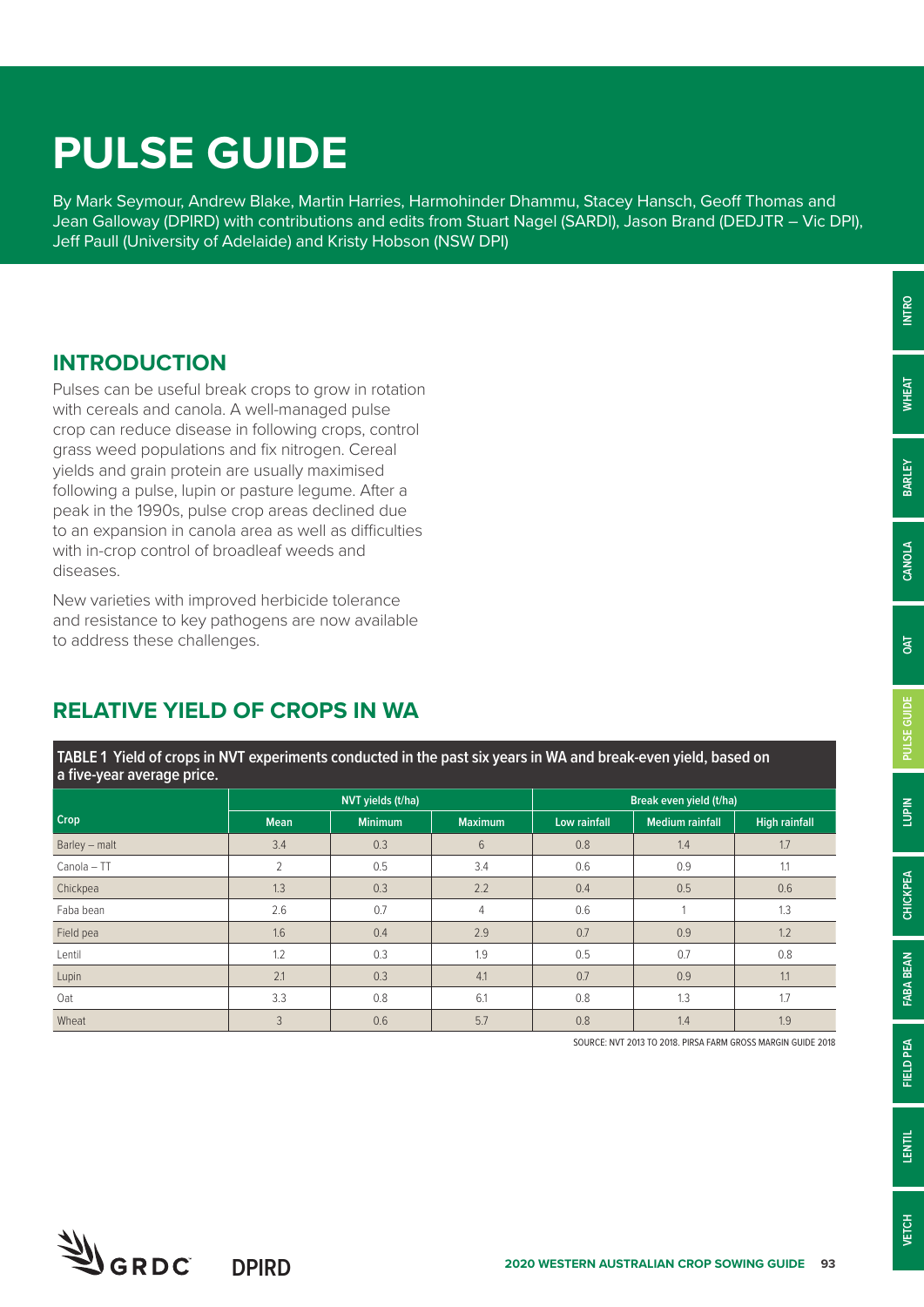# **PICKING A PULSE**

| TABLE 2 Adaptation of canola, pulses and lupin to some soil factors. |            |                     |                                |                             |                                            |  |  |  |  |  |
|----------------------------------------------------------------------|------------|---------------------|--------------------------------|-----------------------------|--------------------------------------------|--|--|--|--|--|
| Crop                                                                 | pH         | Soil texture        | <b>Salinity tolerance rank</b> | <b>Boron tolerance rank</b> | <b>Comments</b>                            |  |  |  |  |  |
| Canola                                                               | 4 to 9     | All                 |                                |                             |                                            |  |  |  |  |  |
|                                                                      | $5.2$ to 9 |                     |                                | 2 Kabuli                    |                                            |  |  |  |  |  |
| Chickpea                                                             |            | Sandy loamy to clay | 5<br>5 Desi types              |                             |                                            |  |  |  |  |  |
| Faba bean                                                            | 5.2 to 9   | Loam-clay           |                                |                             | Lower pH ok in higher rainfall areas       |  |  |  |  |  |
| Field pea                                                            | 5 to 9     | Loamy sand to clay  | $\overline{\mathcal{L}}$       | 2 dun varieties             |                                            |  |  |  |  |  |
|                                                                      |            |                     |                                | 4 white varieties           |                                            |  |  |  |  |  |
| Lentil                                                               | 5.2 to 9   | Loam-clay           | $\overline{4}$                 | 6                           | Herbicide damage an issue on sandier soils |  |  |  |  |  |
| Lupin - narrow-leaf                                                  | 4 to 7     | Sand to sandy loam  | 3                              | $\overline{\phantom{a}}$    |                                            |  |  |  |  |  |
| $Lupin - albus$                                                      | 5.5 to 7.5 | Loamy sand to loam  | 4                              |                             | Higher pH than NLL                         |  |  |  |  |  |
| Vetch                                                                | 5 to 9     | Loamy sand to clay  | $\overline{\mathcal{X}}$       |                             |                                            |  |  |  |  |  |

1 = Least sensitive, 5 = most sensitive

|                     | TABLE 3 Recent experiences and comments on broadleaf crops in WA.                                                                                                                                                                                                          |  |  |  |  |  |  |  |
|---------------------|----------------------------------------------------------------------------------------------------------------------------------------------------------------------------------------------------------------------------------------------------------------------------|--|--|--|--|--|--|--|
| Crop                | <b>Comments</b>                                                                                                                                                                                                                                                            |  |  |  |  |  |  |  |
| Canola              | • Hard to beat in WA. Well adapted to WA soils and climate plus excellent weed control.<br>• Appears to be more sensitive to delayed sowing and patchy emergence than most pulse crops.<br>• Consider alternative breaks to canola if nematodes are an issue.              |  |  |  |  |  |  |  |
| Chickpea            | - Due to lack of cold tolerance, best results in warmer areas - but high prices make them an option throughout WA.<br>- Low weed burdens and a wider range of chemical options have improved weed control -<br>but no viable crop-topping option = pick low-weed paddocks. |  |  |  |  |  |  |  |
| Faba bean           | • Lower pH ok in higher rainfall areas. PBA Bendoc <sup>®</sup> x IMI herbicides increased interest. Very high prices in 2018 around \$1000/t -<br>better to use long-term price of \$330/t.<br>• Recent varieties x agronomy = lower disease risk.                        |  |  |  |  |  |  |  |
| Field pea           | • Robust varieties and agronomy package. Best weed control package of the pulses.<br>• Lack of early sowing option and higher forecast prices for other pulses put peas under pressure in the rotation.                                                                    |  |  |  |  |  |  |  |
| Lentil              | • Seek advice before growing lentils.<br>. Wide range of grower experiences from very good yields to very poor results.<br>· Herbicide damage an issue on sandier soils.<br>• Can be sown in April in frost-free areas.                                                    |  |  |  |  |  |  |  |
| Lupin - narrow-leaf | • Canola being the first sown crop in the rotation has reduced the pressure on lupin.                                                                                                                                                                                      |  |  |  |  |  |  |  |
| Lupin $-$ albus     | . Best suited to medium rainfall areas of the northern wheatbelt.<br>• Adapted to loams with pH 6.0 or above. Early sowing critical to ensure ok flowering window. Avoid paddocks with blue lupins due to<br>anthracnose. Niche markets, investigate marketing.            |  |  |  |  |  |  |  |
| Vetch               | • Particularly suited to farmers with livestock.<br>• Species available that can be sown very early and grazed multiple times.<br>• Grain vetch growers need to talk to marketers as the demand for grain can be variable.                                                 |  |  |  |  |  |  |  |

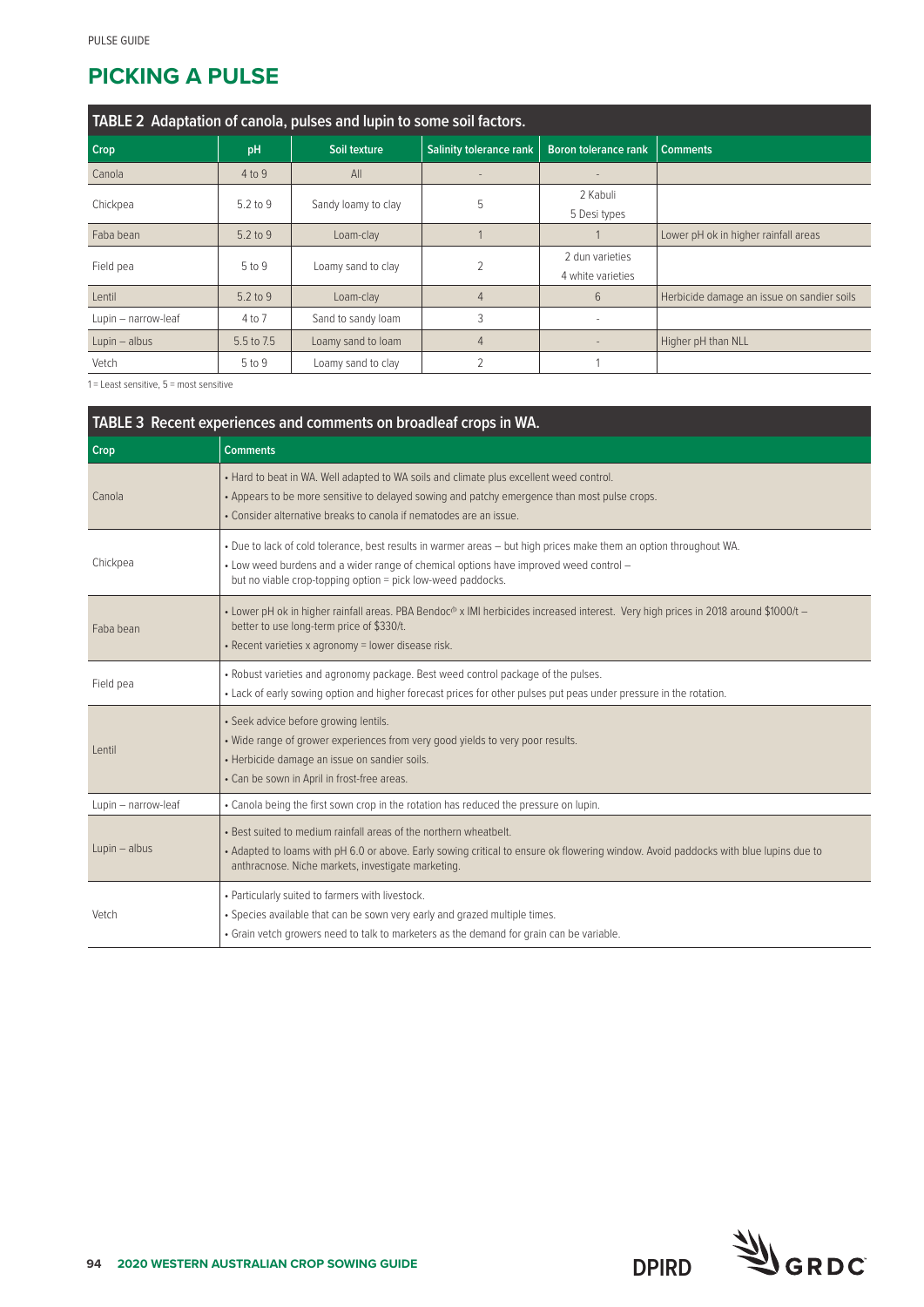|                          | TABLE 4 Fungicides for pulse crops in WA.              |                         |                                                                                                            |                                                    |                                                                                                |                                                                  |                                                                                                                     |                           |                                                    |
|--------------------------|--------------------------------------------------------|-------------------------|------------------------------------------------------------------------------------------------------------|----------------------------------------------------|------------------------------------------------------------------------------------------------|------------------------------------------------------------------|---------------------------------------------------------------------------------------------------------------------|---------------------------|----------------------------------------------------|
| <b>Active ingredient</b> |                                                        | carbendazim<br>(500g/L) | chlorothalonil<br>(720g/L)                                                                                 | chlorothalonil<br>(5000)(60)                       | mancozeb<br>(250g/kg)                                                                          | procymidone<br>(500g/L)                                          | + bixafen (75g/L)<br>prothioconazole<br>(150g/L)                                                                    | tebuconazole<br>(430g/L)  | + azoxystrobin (120g/L)<br>tebuconazole (200g/L)   |
| <b>Example product</b>   |                                                        | Spin Flo®               | <b>Bravo<sup>®</sup> Weather Stik<sup>®</sup></b><br>Barrack Betterstick <sup>®</sup><br>Nufarm Unite® 720 | Sipcam Echo <sup>®</sup> 900 WDG<br>(Fungicide)    | Dithane" Rainshield"<br>Neo Tec"                                                               | Sumitomo Sumisclex <sup>®</sup> 500<br>Fortress <sup>®</sup> 500 | Aviator <sup>®</sup> Xpro®                                                                                          | Orius <sup>®</sup> 430 SC | <b>Veritas®</b>                                    |
| Crop                     | <b>Disease</b>                                         |                         |                                                                                                            |                                                    |                                                                                                |                                                                  |                                                                                                                     |                           |                                                    |
| Chickpea                 | Ascochyta blight<br>Botrytis grey mould<br>Sclerotinia | 500mL                   | $1.0 - 2.0$ L                                                                                              | $0.8 - 1.6$ kg                                     | $1.0 - 2.2$ kg<br>$1.0 - 2.2$ kg                                                               |                                                                  | 400-600mL                                                                                                           |                           | $0.75 - 1.0L$<br>$0.75 - 1.0$ L                    |
| Field pea                | Blackspot<br>Downy mildew/BGM<br>Powdery mildew        |                         | $1.1 - 1.8$ L<br>$1.1 - 1.8$ L                                                                             | $0.9 - 1.5$ kg                                     | $1.0 - 2.2$ kg<br>$1.0 - 2.2$ kg                                                               |                                                                  | 600mL                                                                                                               | 145mL                     | $0.75 - 1.0$ L                                     |
| Faba bean                | Ascochyta<br>Cercospora<br>Chocolate spot<br>Rust      | 500mL                   | $1.4 - 2.3L$<br>$1.4 - 2.3L$                                                                               | $1.2 - 1.9$ kg                                     | $1.0 - 2.2$ kg<br>$1.0 - 2.2$ kg<br>$1.0 - 2.2$ kg                                             | 500 mL                                                           | 400-600 mL<br>400-600 mL<br>600 mL<br>600 mL                                                                        | $145mL$ #<br>$145mL$ #    | $0.75 - 1.0$ L<br>300mL<br>$0.75 - 1.0$ L<br>300mL |
| Lentil                   | Ascochyta blight<br>Botrytis grey mould<br>Sclerotinia | 500mL                   | $1.0 - 2.01$<br>$1.0 - 2.0$ L                                                                              | $1.2 - 1.9$ kg<br>$0.8 - 1.6$ kg<br>$0.8 - 1.6$ kg | $1.0 - 2.2$ kg<br>$1.0 - 2.2$ kg<br>$1.0 - 2.2$ kg                                             | 500 mL                                                           | 400-600 mL<br>400-600 mL                                                                                            |                           | $0.75 - 1.0$ L<br>$0.75 - 1.0$ L                   |
| Lupin                    | Anthracnose<br>Sclerotinia                             |                         |                                                                                                            |                                                    | $1.0 - 2.2$ kg                                                                                 |                                                                  |                                                                                                                     |                           |                                                    |
| Vetch                    | Ascochyta blight<br>Botrytis grey mould<br>Rust        | 500mL                   |                                                                                                            |                                                    | $1.0 - 2.2$ kg<br>$1.0 - 2.2$ kg<br>$1.0 - 2.2$ kg                                             |                                                                  |                                                                                                                     |                           | $0.75 - 1.0$ L                                     |
| WHP harvest              |                                                        | 28 days                 | 14 days                                                                                                    | 14 days                                            | 28 days                                                                                        | Faba bean 9 days,<br>lentil 21 days                              | Not required                                                                                                        | 3 days                    | 28 days                                            |
| WHP graze                |                                                        | 28 days                 | 14 days                                                                                                    | 14 days                                            | 14 days                                                                                        | Lentil 21 days                                                   | 35 days                                                                                                             | 3 days                    | 28 days                                            |
| Group                    |                                                        | Group 1                 | Group M5                                                                                                   | Group M5                                           | Group M3                                                                                       | Group 2                                                          | Group 3 and 7                                                                                                       | Group 3                   | Group 3<br>and 11                                  |
| Special<br>comments      |                                                        |                         |                                                                                                            |                                                    | Less effective on<br>botrytis grey mould<br>and chocolate spot<br>than alternative<br>products |                                                                  | DO NOT apply after<br>early flowering<br>in faba, field pea<br>and lentil or after<br>late flowering in<br>chickpea |                           |                                                    |

WHP=withholding period # refer to permit PER13752

**UGRDC** DPIRD

| 2020 WESTERN AUSTRALIAN CROP SOWING GUIDE | - 95 |
|-------------------------------------------|------|
|                                           |      |

**LENTIL**

**CHICKPEA**

**CHICKPEA** 

**FABA BEAN**

**FABA BEAN** 

**INTRO**

**WHEAT**

**BARLEY**

**CANOLA**

**OAT**

**PULSE GUIDE**

**LUPIN**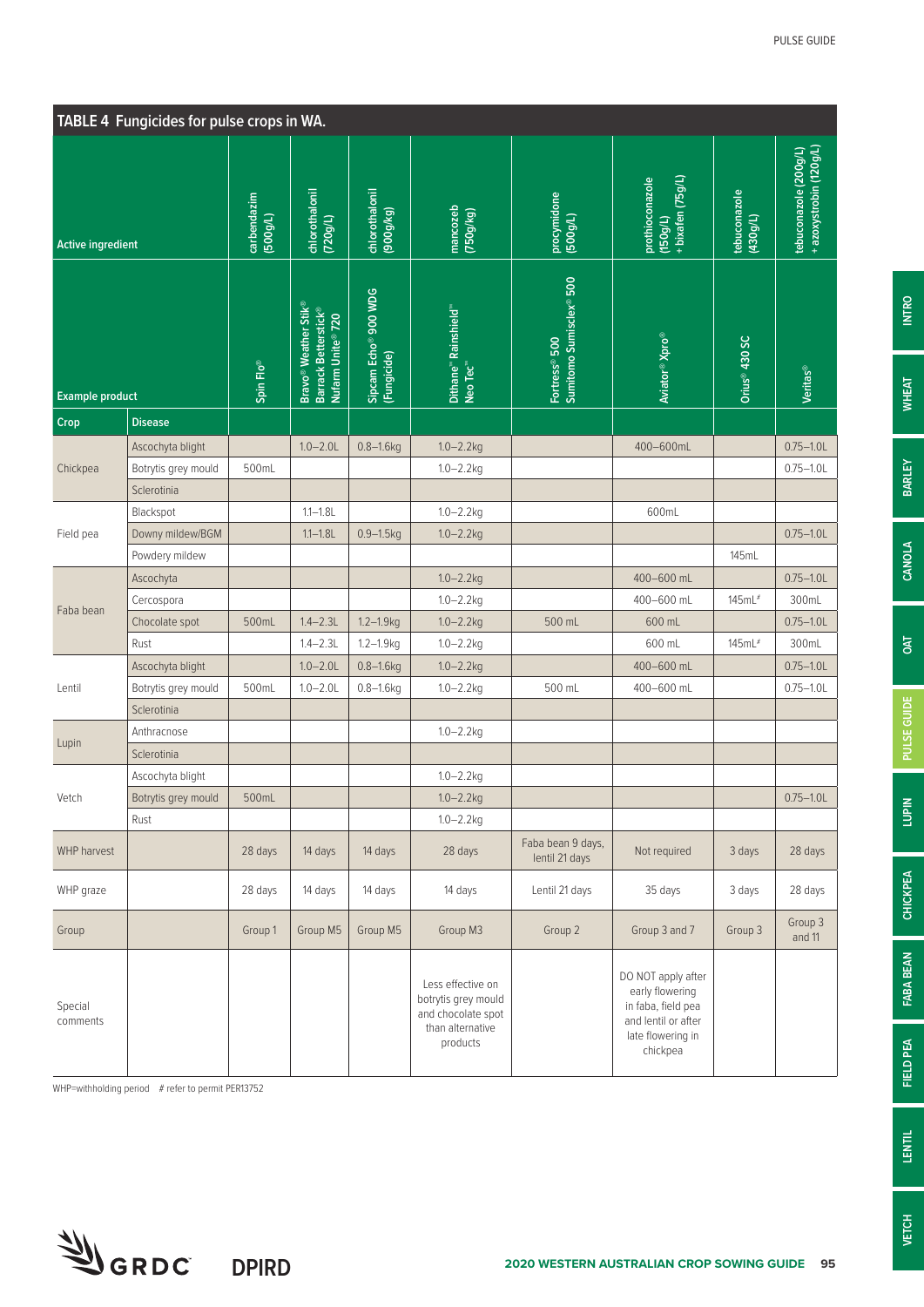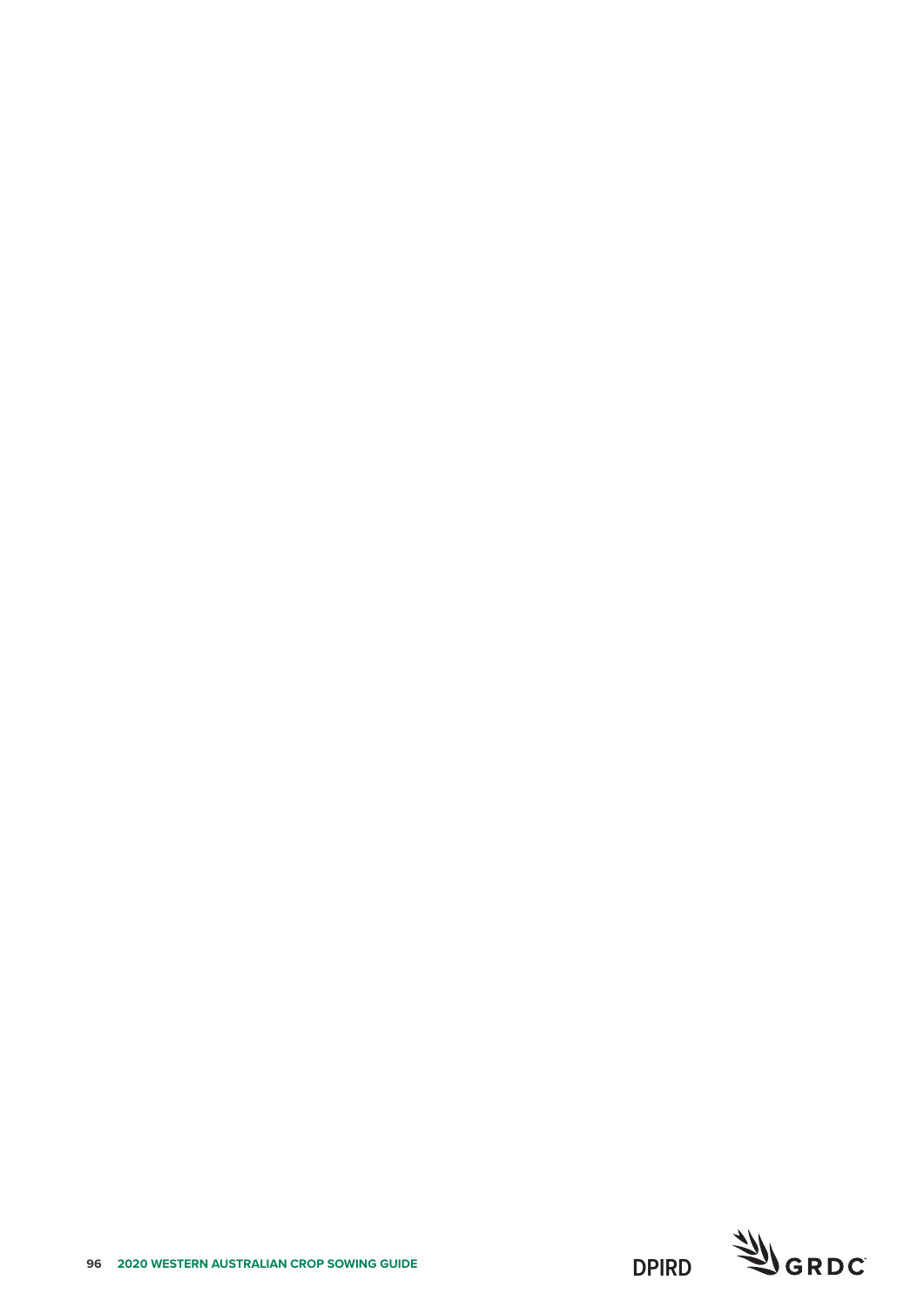# **LUPIN**

### **INTRODUCTION**

Lupins are uniquely suited to the acid and sandy soils found across large tracts of the Western Australian wheatbelt and play an important role in breaking cereal disease cycles and adding fixed nitrogen to cropping systems.

Increased use of canola as a break crop in recent years has seen lupin production in Western Australia decline from a high of more than one million hectares in the late 1990s to about 300,000 to 400,000 hectares with a current gross value of production of around \$200 million.

**DPIRD**

SIGRDC

## **WHAT IS NEW?**

In September 2019 a new variety of narrow-leaf lupin was released called  $Covote<sup>6</sup>$ . It is early maturing (similar to Jurien $\Phi$ ), with metribuzin tolerance similar to Mandelup $\Phi$ . Coyote $\Phi$  is moderately susceptible to phomopsis; graze lupin stubbles with care in high-risk environments.

## **WHAT VARIETY SHOULD I GROW?**

Besides looking for stable high yields, growers generally chose to grow varieties with sufficient metribuzin tolerance for broadleaf weed control as well as anthracnose tolerance and low pod shatter. In recent years, the most widely grown varieties have been PBA Jurien $\Phi$  and Mandelup $\Phi$ .

Please refer to Figure 2 on outside back cover for the lupin Agzone key, which has eight zones compared with six for the other major crops.

#### **TABLE 1 Grain yield of narrow-leaf lupin varieties in Agzone 1 expressed as a percentage of site mean yield for each trial year (2014–18).**

| Year                     |               | 2014 | 2015 | 2016 | 2017                     | 2018                     |
|--------------------------|---------------|------|------|------|--------------------------|--------------------------|
| Site mean yield (t/ha)   |               | 2.94 | 3.90 | 3.12 | 1.64                     | 2.18                     |
|                          | No. of trials | (2)  | (3)  | (4)  | (3)                      | (4)                      |
| Coromup <sup>(b</sup>    | (16)          | 92   | 96   | 102  | 97                       | 114                      |
| Coyote <sup>(b)</sup>    | (16)          | 104  | 109  | 106  | 121                      | 126                      |
| Jenabillup <sup>(b</sup> | (16)          | 99   | 97   | 93   | 93                       | 116                      |
| Mandelup <sup>(b</sup>   | (12)          | 89   | 104  | 107  | 110                      | $\overline{\phantom{a}}$ |
| PBA Barlock <sup>®</sup> | (12)          | 107  | 105  | 118  | 102                      | $\overline{\phantom{a}}$ |
| PBA Bateman <sup>®</sup> | (3)           | 105  | 107  | 102  | $\overline{\phantom{a}}$ | 118                      |
| PBA Gunyidi <sup>®</sup> | (12)          | 104  | 104  | 105  | 109                      | $\overline{\phantom{a}}$ |
| PBA Jurien <sup>®</sup>  | (12)          | 107  | 110  | 128  | 111                      | ٠                        |
| PBA Leeman <sup>®</sup>  | (13)          | 88   | 99   | 96   |                          | 121                      |
| Tanjil <sup>(b</sup>     | (12)          | 94   | 96   | 95   | 95                       | $\overline{\phantom{a}}$ |

SOURCE: NVT ONLINE, NVTONLINE COM ALL

NOTE: For all Agzones in 2018, Mandelup<sup>®</sup>, PBA Barlock<sup>®</sup>, PBA Gunyidi<sup>®</sup> and PBA Jurien<sup>®</sup> establishment was poor and these varieties were not included in analysis. Use 2018 data with caution.



**PULSE GUIDE**

**PULSE GUIDE** 

**CHICKPEA**

CHICKPEA

**FIELD PEA**

**FIELD PEA** 

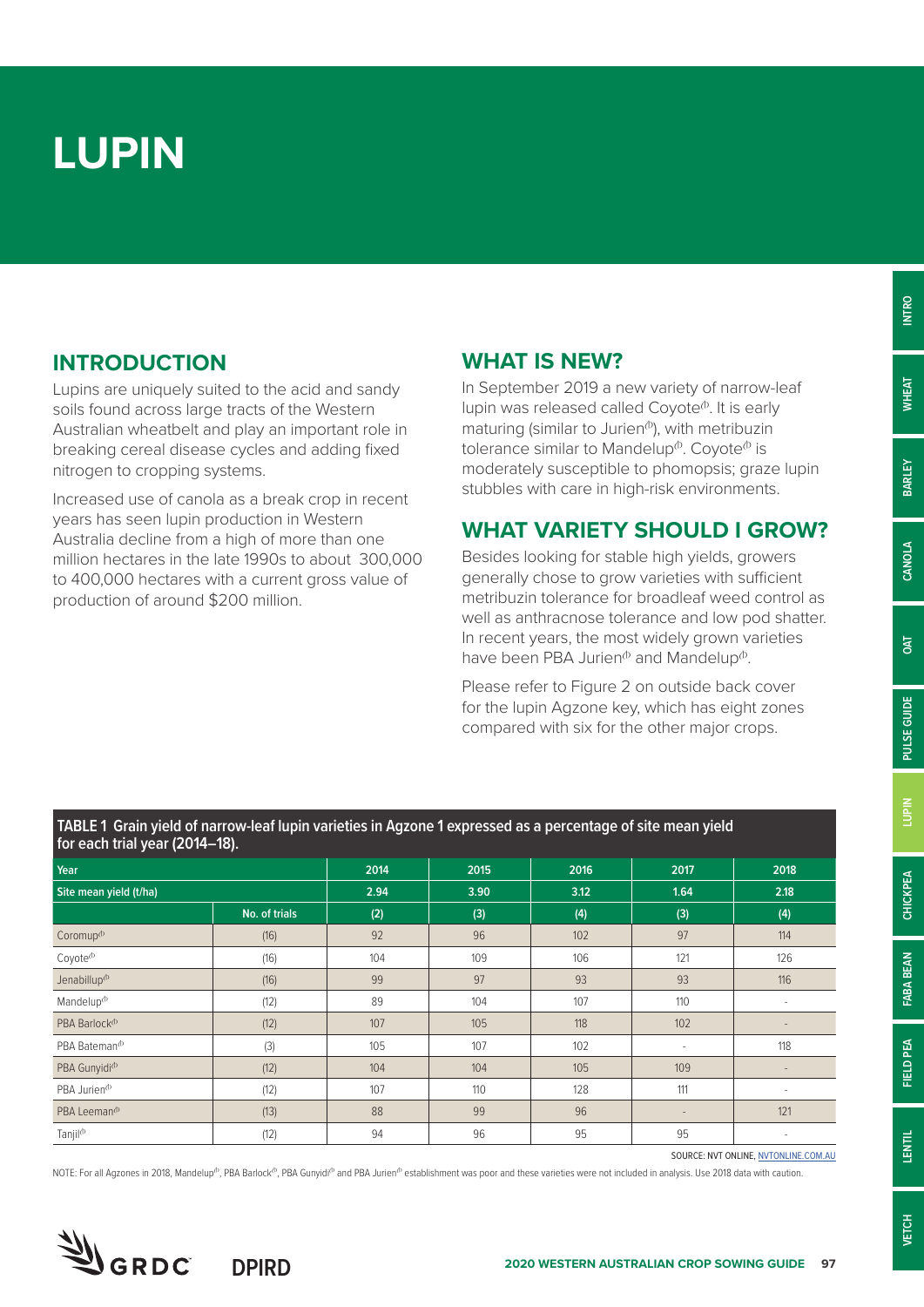#### **TABLE 2 Grain yield of narrow-leaf lupin varieties in Agzone 2 expressed as a percentage of site mean yield for each trial year (2014, 2015 and 2018).**

| Year                      | 2014          | 2015 | 2018 |                          |
|---------------------------|---------------|------|------|--------------------------|
| Site mean yield (t/ha)    |               | 1.91 | 2.59 | 3.21                     |
|                           | No. of trials | (2)  | (2)  | (1)                      |
| Coromup <sup>(b)</sup>    | (5)           | 96   | 97   | 123                      |
| Coyote <sup>(b)</sup>     | (5)           | 103  | 105  | 137                      |
| Jenabillup <sup>(b</sup>  | (5)           | 98   | 96   | 126                      |
| Mandelup <sup>(b</sup>    | (4)           | 101  | 99   | $\overline{\phantom{a}}$ |
| PBA Barlock <sup>(b</sup> | (4)           | 100  | 109  |                          |
| PBA Bateman <sup>(b</sup> | (5)           | 101  | 104  | 128                      |
| PBA Gunyidi <sup>(b</sup> | (4)           | 101  | 104  | $\overline{\phantom{a}}$ |
| PBA Jurien <sup>®</sup>   | (4)           | 102  | 113  | $\overline{\phantom{a}}$ |
| PBA Leeman <sup>®</sup>   | (5)           | 100  | 96   | 130                      |
| Tanjil <sup>(b</sup>      | (4)           | 98   | 96   | ٠                        |

SOURCE: NVT ONLINE, [NVTONLINE.COM.AU](http://nvtonline.com.au)

NOTE: For all Agzones in 2018, Mandelup<sup>o,</sup>, PBA Barlock<sup>®</sup>, PBA Gunyidi<sup>®</sup> and PBA Jurien<sup>®</sup> establishment was poor and these varieties were not included in analysis. Use 2018 data with caution.

| TABLE 3 Grain yield of narrow-leaf lupin varieties in Agzone 3 expressed as a percentage of site mean yield<br>for each trial year (2014-18). |               |      |      |      |      |                          |  |  |  |
|-----------------------------------------------------------------------------------------------------------------------------------------------|---------------|------|------|------|------|--------------------------|--|--|--|
| Year                                                                                                                                          |               | 2014 | 2015 | 2016 | 2017 | 2018                     |  |  |  |
| Site mean yield (t/ha)                                                                                                                        |               | 1.24 | 2.34 | 2.57 | 1.90 | 1.95                     |  |  |  |
|                                                                                                                                               | No. of trials | (1)  | (1)  | (1)  | (1)  | (1)                      |  |  |  |
| Coromup <sup>(b</sup>                                                                                                                         | (5)           | 90   | 103  | 111  | 104  | 96                       |  |  |  |
| Covote <sup>(b)</sup>                                                                                                                         | (5)           | 112  | 101  | 94   | 115  | 117                      |  |  |  |
| Jenabillup <sup>(b</sup>                                                                                                                      | (5)           | 99   | 98   | 93   | 101  | 110                      |  |  |  |
| Mandelup <sup>®</sup>                                                                                                                         | (4)           | 110  | 107  | 107  | 101  | $\overline{\phantom{a}}$ |  |  |  |
| PBA Barlock <sup>(b</sup>                                                                                                                     | (4)           | 102  | 101  | 118  | 105  |                          |  |  |  |
| PBA Bateman <sup>®</sup>                                                                                                                      | (4)           | 108  | 99   | 91   | ٠    | 113                      |  |  |  |
| PBA Gunyidi <sup>(b</sup>                                                                                                                     | (4)           | 103  | 100  | 100  | 107  |                          |  |  |  |
| PBA Jurien <sup>®</sup>                                                                                                                       | (4)           | 107  | 104  | 126  | 107  |                          |  |  |  |
| PBA Leeman <sup>®</sup>                                                                                                                       | (4)           | 99   | 105  | 97   |      | 106                      |  |  |  |
| Tanjil <sup>(b</sup>                                                                                                                          | (4)           | 92   | 101  | 101  | 95   |                          |  |  |  |

SOURCE: NVT ONLINE, [NVTONLINE.COM.AU](http://nvtonline.com.au)

NOTE: For all Agzones in 2018, Mandelup<sup>6</sup>, PBA Barlock<sup>6</sup>, PBA Gunyidi<sup>6</sup> and PBA Jurien<sup>®</sup> establishment was poor and these varieties were not included in analysis. Use 2018 data with caution.

| TABLE 4 Grain yield of narrow-leaf lupin varieties in Agzone 4 expressed as a percentage of site mean yield<br>for each trial year (2014-18). |               |      |      |      |      |  |  |  |  |  |
|-----------------------------------------------------------------------------------------------------------------------------------------------|---------------|------|------|------|------|--|--|--|--|--|
| Year                                                                                                                                          |               | 2014 | 2015 | 2017 | 2018 |  |  |  |  |  |
| Site mean yield (t/ha)                                                                                                                        |               | 1.79 | 1.20 | 2.76 | 2.40 |  |  |  |  |  |
|                                                                                                                                               | No. of trials | (2)  | (2)  | (2)  | (1)  |  |  |  |  |  |
| Coromup <sup>(b)</sup>                                                                                                                        | (7)           | 91   | 99   | 98   | 107  |  |  |  |  |  |
| Coyote <sup>(b)</sup>                                                                                                                         | (7)           | 135  | 126  | 107  | 125  |  |  |  |  |  |
| Jenabillup <sup>®</sup>                                                                                                                       | (7)           | 114  | 107  | 95   | 108  |  |  |  |  |  |
| Mandelup <sup>(b</sup>                                                                                                                        | (6)           | 90   | 113  | 89   | ٠    |  |  |  |  |  |
| PBA Barlock <sup>(b</sup>                                                                                                                     | (6)           | 108  | 105  | 106  |      |  |  |  |  |  |
| PBA Bateman <sup>®</sup>                                                                                                                      | (5)           | 142  | 125  |      | 124  |  |  |  |  |  |
| PBA Gunyidi <sup>®</sup>                                                                                                                      | (6)           | 114  | 107  | 106  |      |  |  |  |  |  |
| PBA Jurien <sup>®</sup>                                                                                                                       | (6)           | 104  | 109  | 108  |      |  |  |  |  |  |
| PBA Leeman <sup>®</sup>                                                                                                                       | (5)           | 85   | 100  |      | 108  |  |  |  |  |  |
| Tanjil <sup>(b</sup>                                                                                                                          | (6)           | 80   | 88   | 98   | ٠    |  |  |  |  |  |

SOURCE: NVT ONLINE, [NVTONLINE.COM.AU](http://nvtonline.com.au)

NOTE: For all Agzones in 2018, Mandelup<sup>to</sup>, PBA Barlock<sup>4</sup>, PBA Gunyidi<sup>th</sup> and PBA Jurien<sup>th</sup> establishment was poor and these varieties were not included in analysis. Use 2018 data with caution.

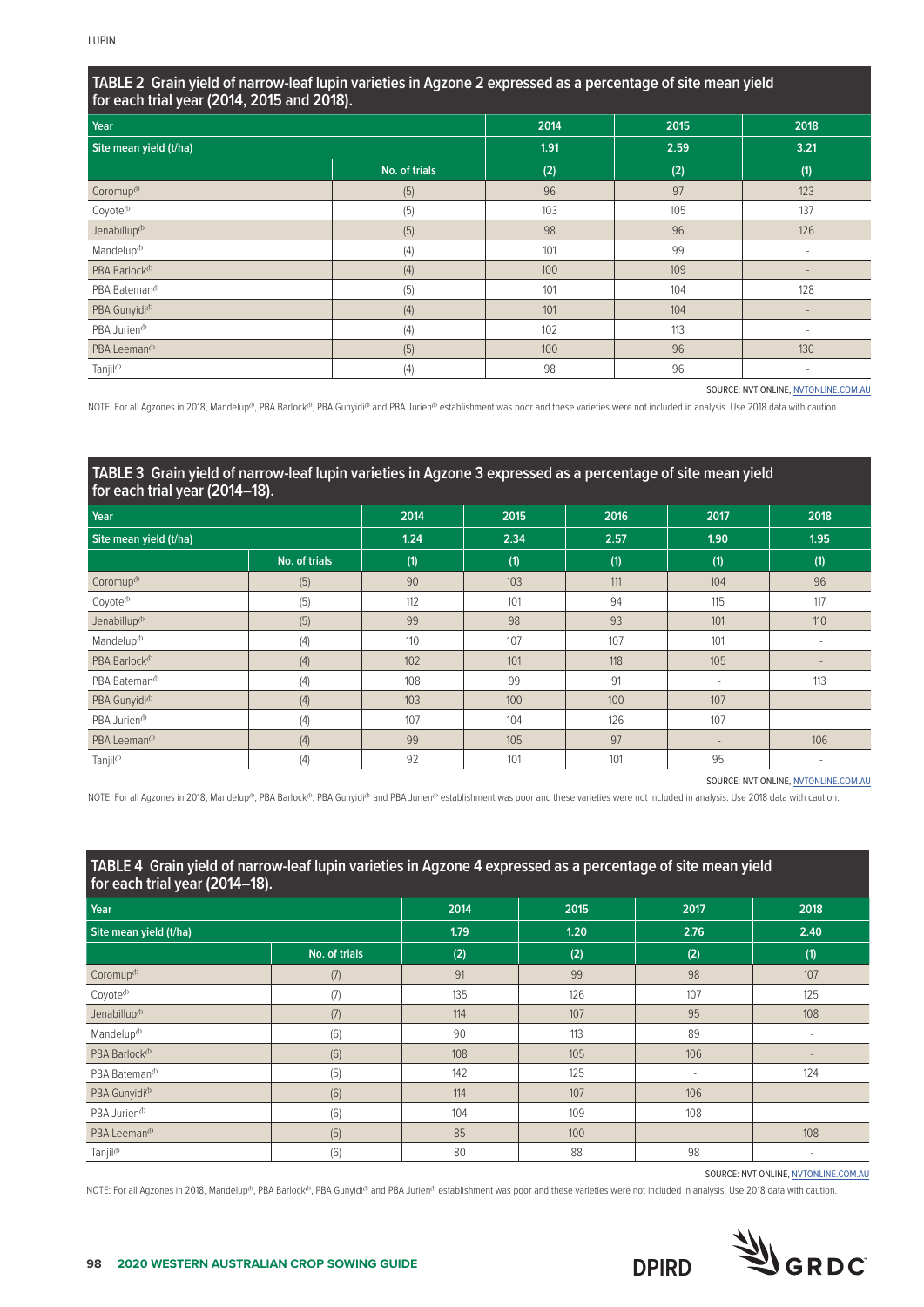| Year                       |               | 2014 | 2015 | 2016 | 2017                     | 2018                     |
|----------------------------|---------------|------|------|------|--------------------------|--------------------------|
| Site mean yield (t/ha)     |               | 1.91 | 2.00 | 2.52 | 1.73                     | 1.97                     |
|                            | No. of trials | (2)  | (3)  | (2)  | (3)                      | (3)                      |
| Coromup <sup>(b</sup>      | (13)          | 88   | 101  | 95   | 102                      | 133                      |
| Coyote <sup>(b)</sup>      | (13)          | 106  | 111  | 116  | 127                      | 139                      |
| Jenabillup <sup>(b</sup>   | (13)          | 99   | 101  | 97   | 97                       | 128                      |
| Mandelup <sup>(b</sup>     | (10)          | 97   | 107  | 100  | 111                      | $\sim$                   |
| PBA Barlock <sup>(b)</sup> | (10)          | 101  | 107  | 107  | 105                      |                          |
| PBA Bateman <sup>®</sup>   | (10)          | 105  | 110  | 115  | $\sim$                   | 131                      |
| PBA Gunyidi <sup>®</sup>   | (10)          | 103  | 104  | 108  | 111                      | $\overline{\phantom{a}}$ |
| PBA Jurien <sup>®</sup>    | (10)          | 102  | 110  | 112  | 113                      | $\overline{\phantom{a}}$ |
| PBA Leeman <sup>®</sup>    | (10)          | 93   | 98   | 98   | $\overline{\phantom{a}}$ | 128                      |
| Tanjil <sup>(b</sup>       | (10)          | 94   | 94   | 93   | 93                       | $\overline{\phantom{a}}$ |

SOURCE: NVT ONLINE, [NVTONLINE.COM.AU](http://nvtonline.com.au)

NOTE: For all Agzones in 2018, Mandelup<sup>o,</sup>, PBA Barlock<sup>o</sup>, PBA Gunyidi<sup>o</sup> and PBA Jurien<sup>to</sup> establishment was poor and these varieties were not included in analysis. Use 2018 data with caution.

#### **TABLE 6 Grain yield of narrow-leaf lupin varieties in Agzone 6 expressed as a percentage of site mean yield for each trial year (2014–17).**

| Year                       |               | 2014 | 2015 | 2016 | 2017                     |
|----------------------------|---------------|------|------|------|--------------------------|
| Site mean yield (t/ha)     |               | 3.08 | 2.14 | 0.89 | 3.02                     |
|                            | No. of trials | (1)  | (1)  | (1)  | (1)                      |
| Coromup <sup>(b</sup>      | (4)           | 90   | 97   | 98   | 91                       |
| Coyote <sup>(b)</sup>      | (4)           | 105  | 110  | 109  | 100                      |
| Jenabillup <sup>(b</sup>   | (4)           | 96   | 100  | 88   | 94                       |
| Mandelup <sup>(b</sup>     | (4)           | 101  | 108  | 111  | 96                       |
| PBA Barlock <sup>(b)</sup> | (4)           | 104  | 104  | 114  | 97                       |
| PBA Bateman <sup>®</sup>   | (3)           | 103  | 107  | 102  | $\sim$                   |
| PBA Gunyidi <sup>®</sup>   | (4)           | 103  | 103  | 105  | 101                      |
| PBA Jurien <sup>®</sup>    | (4)           | 107  | 107  | 126  | 98                       |
| PBA Leeman <sup>®</sup>    | (3)           | 96   | 99   | 102  | $\overline{\phantom{a}}$ |
| Tanjil <sup>(b</sup>       | (4)           | 95   | 94   | 96   | 101                      |

SOURCE: NVT ONLINE, [NVTONLINE.COM.AU](http://nvtonline.com.au)

NOTE: For all Agzones in 2018, Mandelup<sup>o</sup>, PBA Barlock<sup>+</sup>, PBA Gunyidi<sup>®</sup> and PBA Jurien<sup>®</sup> establishment was poor and these varieties were not included in analysis. Use 2018 data with caution.

| TABLE 7 Grain yield of narrow-leaf lupin varieties in Agzone 7 expressed as a percentage of site mean yield<br>for each trial year (2014-18). |               |      |      |      |                          |      |  |  |  |  |
|-----------------------------------------------------------------------------------------------------------------------------------------------|---------------|------|------|------|--------------------------|------|--|--|--|--|
| Year                                                                                                                                          |               | 2014 | 2015 | 2016 | 2017                     | 2018 |  |  |  |  |
| Site mean yield (t/ha)                                                                                                                        |               | 0.89 | 1.09 | 1.80 | 0.33                     | 1.74 |  |  |  |  |
|                                                                                                                                               | No. of trials | (2)  | (2)  | (3)  | (1)                      | (2)  |  |  |  |  |
| Coromup $\Phi$                                                                                                                                | (10)          | 89   | 94   | 96   | 187                      | 116  |  |  |  |  |
| Covote <sup>(b</sup>                                                                                                                          | (10)          | 104  | 115  | 105  | 94                       | 128  |  |  |  |  |
| Jenabillup <sup>(b</sup>                                                                                                                      | (9)           | 98   | 99   | 95   | 117                      | 112  |  |  |  |  |
| Mandelup <sup>(b</sup>                                                                                                                        | (8)           | 97   | 115  | 105  | 101                      |      |  |  |  |  |
| PBA Barlock <sup>(b)</sup>                                                                                                                    | (8)           | 104  | 106  | 110  | 118                      |      |  |  |  |  |
| PBA Bateman <sup>®</sup>                                                                                                                      | (7)           | 102  | 111  | 102  | $\overline{\phantom{a}}$ | 119  |  |  |  |  |
| PBA Gunyidi <sup>®</sup>                                                                                                                      | (8)           | 102  | 104  | 103  | 101                      |      |  |  |  |  |
| PBA Jurien <sup>®</sup>                                                                                                                       | (8)           | 106  | 112  | 116  | 116                      |      |  |  |  |  |
| PBA Leeman <sup>®</sup>                                                                                                                       | (7)           | 93   | 100  | 96   |                          | 122  |  |  |  |  |

SOURCE: NVT ONLINE, [NVTONLINE.COM.AU](http://nvtonline.com.au)

NOTE: For all Agzones in 2018, Mandelup<sup>o</sup>, PBA Barlock<sup>+</sup>, PBA Gunyidi<sup>th</sup> and PBA Jurien<sup>th</sup> establishment was poor and these varieties were not included in analysis. Use 2018 data with caution.

Tanjil<sup>A</sup> (8) 95 92 95 118 -

**DPIRD**

SIGRDC

**INTRO**

**WHEAT**

**BARLEY**

**CANOLA**

**OAT**

**PULSE GUIDE**

PULSE GUIDE

**LUPIN**

**CHICKPEA**

CHICKPEA

**FABA BEAN**

FABA BEAN

**FIELD PEA**

**FIELD PEA**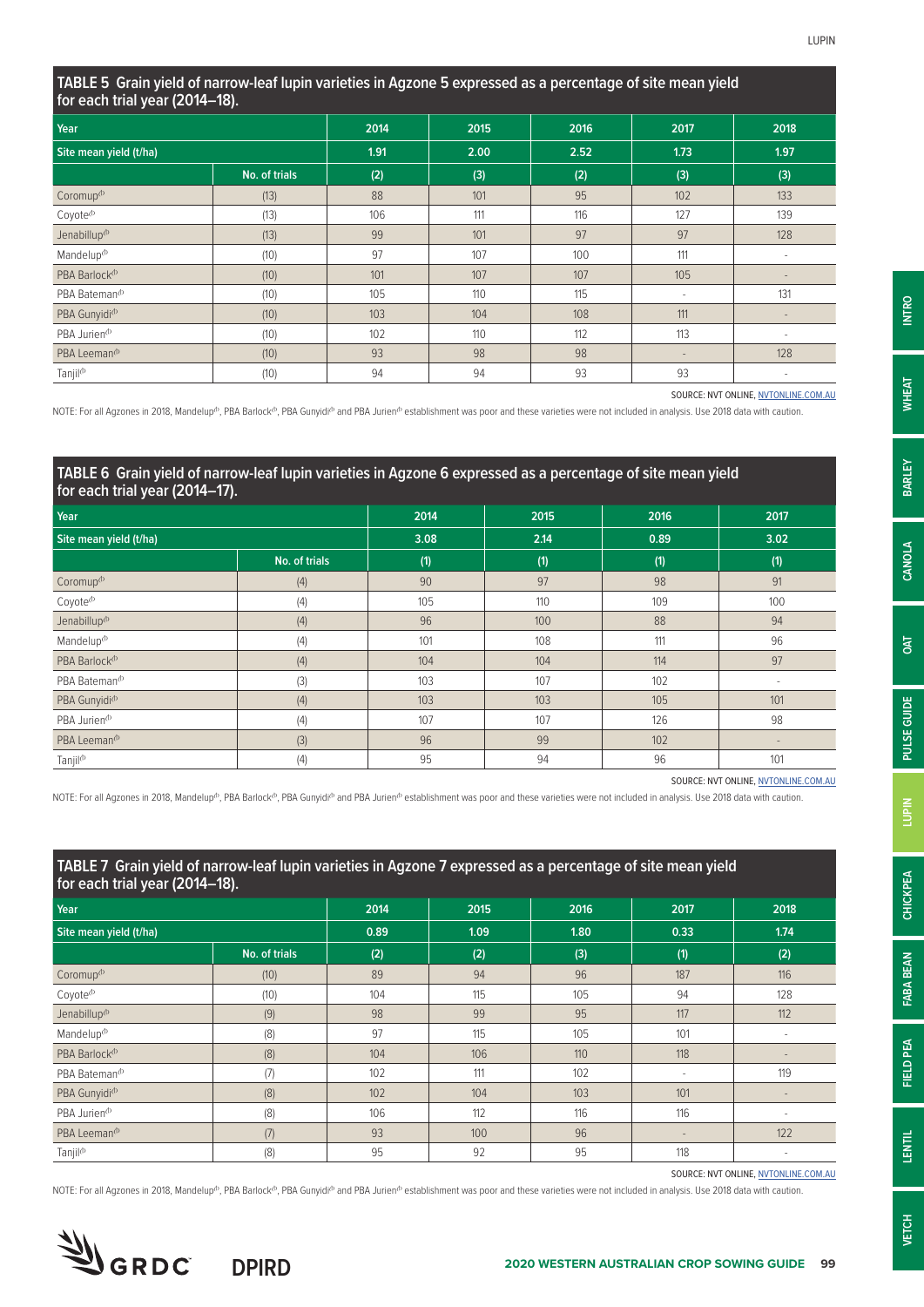#### **TABLE 8 Grain yield of narrow-leaf lupin varieties in Agzone 8 expressed as a percentage of site mean yield for each trial year (2014, 2017 and 2018).**

| $\sim$ $\sim$ $\sim$      | . .           |      |                          |                          |
|---------------------------|---------------|------|--------------------------|--------------------------|
| Year                      |               | 2014 | 2017                     | 2018                     |
| Site mean yield (t/ha)    |               | 2.68 | 1.85                     | 1.13                     |
|                           | No. of trials | (1)  | (1)                      | (1)                      |
| Coromup <sup>(b)</sup>    | (3)           | 87   | 89                       | 70                       |
| Coyote <sup>(b)</sup>     | (3)           | 108  | 124                      | 146                      |
| Jenabillup <sup>(b</sup>  | (3)           | 89   | 103                      | 89                       |
| Mandelup <sup>(b</sup>    | (2)           | 110  | 117                      | $\overline{\phantom{a}}$ |
| PBA Barlock <sup>(b</sup> | (2)           | 106  | 96                       |                          |
| PBA Bateman <sup>(b</sup> | (2)           | 101  | $\overline{\phantom{a}}$ | 151                      |
| PBA Gunyidi <sup>(b</sup> | (2)           | 104  | 105                      | $\overline{\phantom{a}}$ |
| PBA Jurien <sup>®</sup>   | (2)           | 115  | 99                       | ٠                        |
| PBA Leeman <sup>®</sup>   | (1)           | 101  | $\overline{\phantom{m}}$ |                          |
| Tanjil <sup>(b</sup>      | (2)           | 95   | 90                       | ٠                        |

SOURCE: NVT ONLINE, [NVTONLINE.COM.AU](http://nvtonline.com.au)

NOTE: For all Agzones in 2018, Mandelup<sup>o,</sup>, PBA Barlock<sup>®</sup>, PBA Gunyidi<sup>®</sup> and PBA Jurien<sup>®</sup> establishment was poor and these varieties were not included in analysis. Use 2018 data with caution.

| TABLE 9 Lupin variety disease, insect and lodging rating. |                            |                   |                            |                    |                  |            |             |              |
|-----------------------------------------------------------|----------------------------|-------------------|----------------------------|--------------------|------------------|------------|-------------|--------------|
| <b>Variety</b>                                            | Lodging<br>(high rainfall) | <b>Brown spot</b> | <b>Phomposis</b><br>(stem) | <b>Anthracnose</b> | <b>Grey spot</b> | CMV (seed) | <b>BYMV</b> | Aphid        |
| Coromup <sup>(b)</sup>                                    | <b>MRMS</b>                | <b>MS</b>         | $\mathsf{R}$               | <b>MR</b>          | $\mathsf{R}$     | <b>MR</b>  | <b>MS</b>   | $\mathsf{R}$ |
| Coyote <sup>(b)</sup>                                     | ٠                          | <b>MS</b>         | <b>MS</b>                  | <b>MR</b>          | R                | <b>MR</b>  | <b>MRMS</b> |              |
| Jenabillup <sup>®</sup>                                   | <b>MRMS</b>                | <b>MRMS</b>       | <b>MS</b>                  | <b>MS</b>          | R                | <b>MS</b>  | <b>MR</b>   | $\mathsf{R}$ |
| Mandelup <sup>®</sup>                                     | <b>MS</b>                  | <b>MS</b>         | R                          | <b>MR</b>          | R                | <b>MS</b>  | S           | R            |
| PBA Barlock <sup>(b)</sup>                                | <b>MR</b>                  | <b>MS</b>         | <b>MR</b>                  | R                  | R                | <b>MR</b>  | <b>MS</b>   | R            |
| PBA Bateman <sup>(b</sup>                                 | <b>MRMS</b>                | <b>MS</b>         | <b>MR</b>                  | <b>MRMS</b>        | R                | <b>MR</b>  | <b>MR</b>   | R            |
| PBA Gunyidi <sup>(b</sup>                                 | <b>MR</b>                  | <b>MS</b>         | $\mathsf{R}$               | <b>MR</b>          | S                | <b>MR</b>  | <b>MS</b>   | R            |
| PBA Jurien <sup>®</sup>                                   | <b>MRMS</b>                | <b>MS</b>         | R                          | R                  | R                | <b>MS</b>  | <b>MR</b>   | $\mathsf{R}$ |
| PBA Leeman <sup>®</sup>                                   | <b>MRMS</b>                | <b>MS</b>         | R                          | <b>MRMS</b>        | R                | <b>MS</b>  | <b>MS</b>   | R            |
| Tanjil <sup>(b</sup>                                      | <b>MR</b>                  | <b>MS</b>         | $\mathsf{R}$               | R.                 | R                | R.         | <b>MS</b>   | R            |

R=resistant, MR=moderately resistant, MS=moderately susceptible, S=susceptible SOURCE: PULSE BREEDING AUSTRALIA (PBA) TRIALS PROGRAM 2008-14, NVT AND AGT DATA

| TABLE 10 Seed quality of narrow-leaf lupin varieties. |                            |                                    |                                                                 |  |  |  |  |
|-------------------------------------------------------|----------------------------|------------------------------------|-----------------------------------------------------------------|--|--|--|--|
| <b>Variety</b>                                        | 100 seed<br>weight $(q)^*$ | Protein as %<br>of Mandelup $\Phi$ | Alkaloid as %<br>of Mandelup <sup>(b)</sup>                     |  |  |  |  |
| Coromup <sup>®</sup>                                  | 14.5                       |                                    |                                                                 |  |  |  |  |
| Coyote <sup>(b)</sup>                                 | 14.7                       | Similar to Mandelup <sup>®</sup>   | Similar to Mandelup <sup>®</sup><br>and PBA Jurien <sup>®</sup> |  |  |  |  |
| Jenabillup <sup>(b</sup>                              | 15.6                       | 103                                | 67                                                              |  |  |  |  |
| PBA Barlock <sup>®</sup>                              | 13.9                       | 97                                 | 115                                                             |  |  |  |  |
| PBA Bateman <sup>(b)</sup>                            | 15                         |                                    |                                                                 |  |  |  |  |
| PBA Gunyidi <sup>®</sup>                              | 13.3                       | 102                                | 100                                                             |  |  |  |  |
| PBA Jurien <sup>®</sup>                               | 14.7                       | 102                                | 105                                                             |  |  |  |  |
| PBA Leeman <sup>®</sup>                               | 15                         | -                                  |                                                                 |  |  |  |  |
| Tanjil <sup>®</sup>                                   | 13.3                       | 100                                | 113                                                             |  |  |  |  |
| Mandelup <sup>(b)</sup>                               | 14.7                       | 32%                                | 0.017                                                           |  |  |  |  |

SOURCE: \* NVT; PROTEIN AND ALKALOID – % AS RECEIVED, WHOLE SEED, 6 SITES, 2010–14.<br>CHEMCENTRE, BENTLEY, WA STANDARD PROTEIN – FOR NARROW-LEAF LUPIN<br>FOR NARROW-LEAF LUPIN

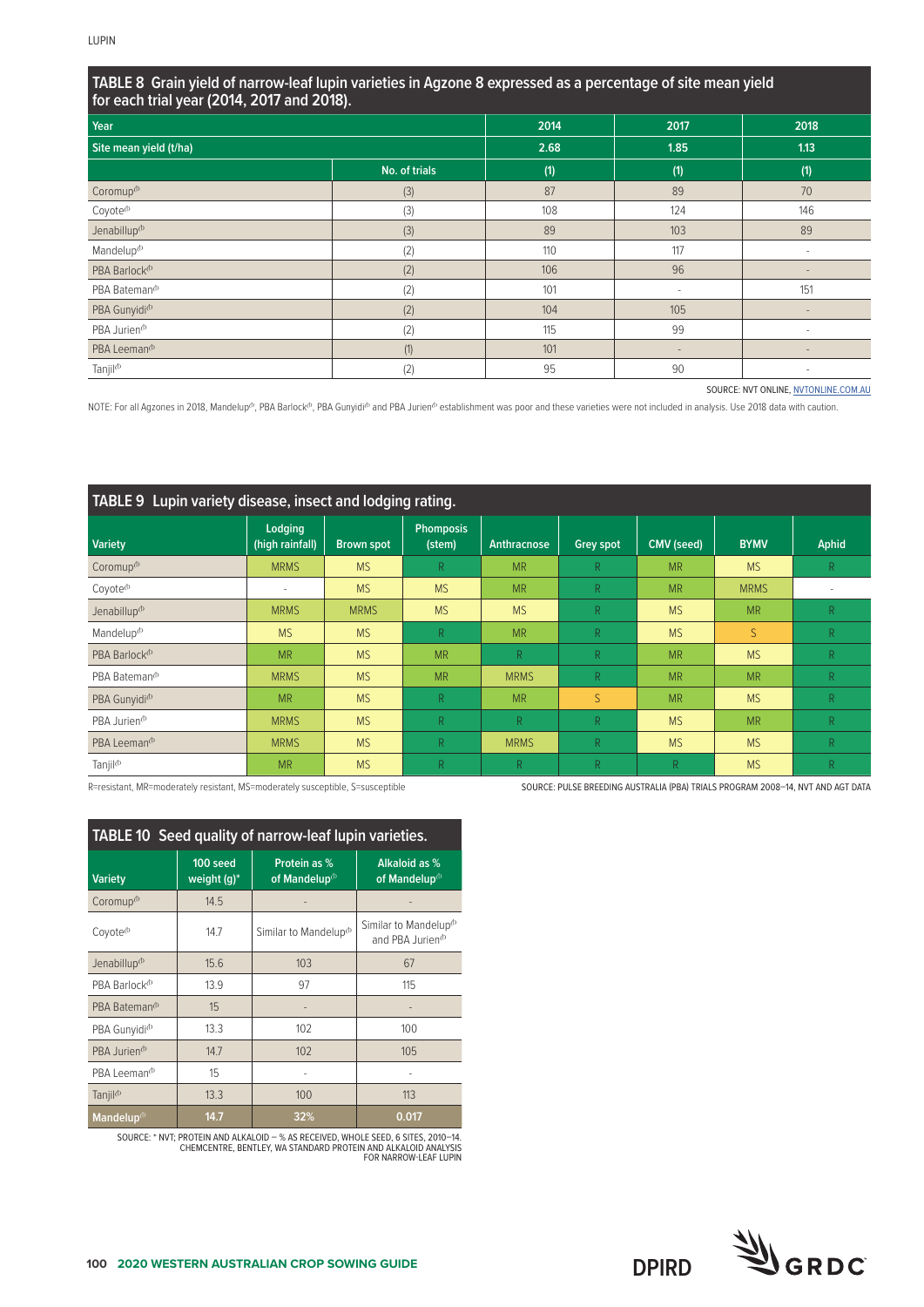# **LUPIN AGRONOMY GUIDE**

# **Paddock selection**

- Sandy textured soils with pH 4.5-7.0 (calcium  $chloride - CaCl<sub>2</sub>$ ) and good depth.
- Avoid saline soils, those subject to waterlogging, alkaline and shallow duplex soils.
- A relatively low weed burden.
- Avoid paddocks with large areas of WA blue lupins, particularly in the northern area.
- Ideally, paddocks with good stubble from previous year to reduce brown spot risk.
- The interval between lupin crops is determined by several factors including the risk of brown spot disease and weed burden.
- Soils must be free of sulfonylurea herbicide residues (e.g. Glean®, Logran®).

## **Rotation**

- Growing lupins following a cereal crop minimises disease risk.
- Lupins should never be grown following lupins.

# **Sowing window**

| Agzone   | Rainfall | <b>Suggested sowing date</b> |
|----------|----------|------------------------------|
| Agzone 1 | High     | Late April to early June     |
| Agzone 2 | Medium   | Late April to mid May        |
| Agzone 3 | Low      | Mid April to early May       |
| Agzone 4 | High     | Early May to early June      |
| Agzone 5 | Medium   | Late April to mid May        |
| Agzone 6 | Medium   | Late April to mid May        |
| Agzone 7 | Low      | Mid April to early May       |
| Agzone 8 | Medium   | Late April to early June     |

# **Sowing depth**

• Sow seeds 3–5cm below the soil surface.

# **Seed dressing and inoculation**

- Seed should be treated with either iprodione (for example, Rovral®) or procymidone (for example, Sumisclex®) to reduce the risk of brown spot and pleiochaeta root rot on old lupin country.
- Thiram seed dressing should be applied to reduce the transmission of seed-borne anthracnose at the rate of 100g active ingredient per 100kg of seed. Thiram is not compatible with rhizobium inoculums.

• Apply Group G (or S) inoculum to seed or as dry granule where lupins have not been grown during the past five years. On neutral and alkaline soils inoculate every time a lupin crop is grown.

# **Fertiliser**

- Use soil tests and paddock history to determine rates.
- Deep band phosphate at seeding for maximum efficiency and to minimise salt toxicity to seedlings.
- On potentially manganese-deficient soils, manganese can be drilled with compound fertiliser or alternatively applied as a foliar spray. This is especially important on paddocks growing next year's lupin seed.

# **Target density**

- 40–45 plants/ $m^2$ .
- Yields can decline below 40 plants per square metre.

## **Seeding rate**

• Between 90–120kg/ha – adjust for germination rate and seed size.

### **Seed source**

- Use high-quality seed from paddocks with good fertiliser history.
- Check the seed for germination percentage, seed size, freedom from cucumber mosaic virus (CMV) and anthracnose. Use seed that has less than 0.5 per cent CMV-infected seed.
- In areas where manganese deficiency is a problem also test for manganese levels. Replace seed if manganese is below 20mg/kg.

## **Row spacing**

- In the warm, dry environments of the medium and low-rainfall northern wheatbelt wider rows (50cm or more) are likely to yield better than narrow rows (18–25cm).
- Significantly, there is no yield penalty going wider.
- Narrower rows are most likely to yield better in cooler longer season environments where terminal drought is not severe and yield potential is very high.

**CANOLA**

**LUPIN**

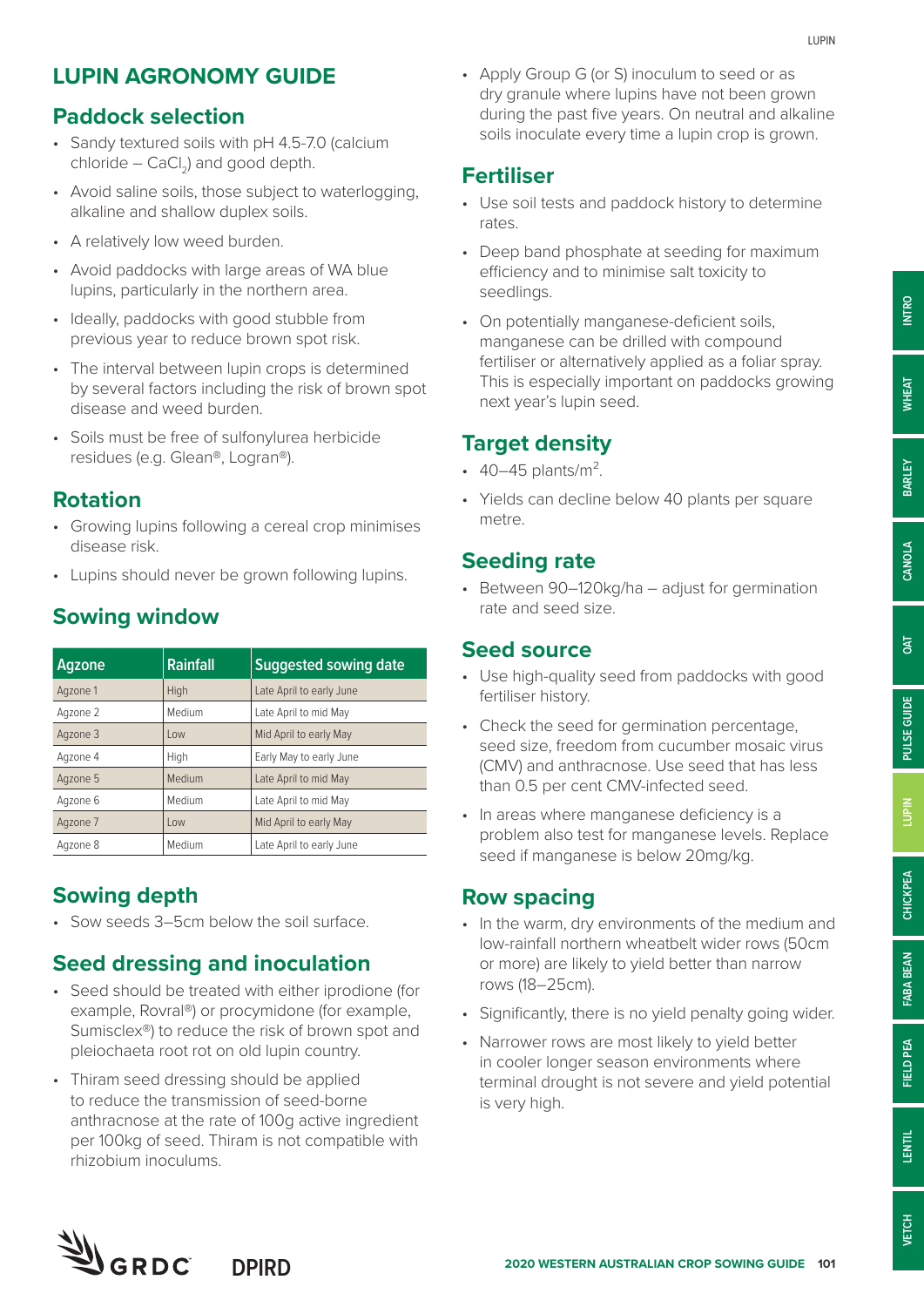## **Herbicide options**

The following herbicides are registered on lupins in WA. It is advised to check labels of specific herbicide products for rates, crop and weed growth stages for application, recommended surfactants and oils, withholding and plant-back periods, etc.

#### **Pre-emergent herbicides**

- Atrazine 900g/kg (e.g. Atradex® WG) at 280–560g/ha
- Dimethenamid-P 720g/L (e.g. Outlook®) at 1L/ha
- Diuron 900g/kg (e.g. Diurex® WG) at 1.1kg/ha
- Pendimethalin 440g/L (e.g. Stomp®) at 1.5–2.25L/ha
- Propyzamide 900g/kg (e.g. Imtrade Edge® 900 WG) at 0.56–1.11kg/ha
- Prosulfocarb 800g/L + s-metolachlor 120g/L (e.g. Boxer Gold®) at 2.5L/ha
- Pyroxasulfone 850g/kg (e.g. Sakura®) at 118g/ha
- Simazine 900g/kg WG at 0.55–1.6kg/ha
- Terbuthylazine 875g/kg (e.g. Terbyne® Xtreme®) at 0.86–1.2kg/ha
- Tri-allate 500g/L (e.g. Avadex® Xtra) at 1.6L/ha
- Trifluralin 480g/L (e.g. TriflurX®) at 1.2–1.7L/ha
- Trifluralin 350g/L + Tri-allate 550g/L (e.g. Jetti Duo®) at 1.45–1.8L/ha

#### **Important points to consider when using pre-emergent herbicides**

- Soil type will influence the maximum rate of preemergent herbicides that can be applied; check the herbicide labels for details. For example, in Western Australia, simazine (900g a.i./kg) at 0.55–1.1kg/ha is registered on light soils, whereas 1.1–1.6kg/ha is registered for use on gravelly loam soils.
- Do not apply simazine, atrazine and diuron on deep white or grey sands.
- Due to a different subgroup within Group C herbicides, addition of 0.55–1.1kg/ha of diuron (900g a.i./kg) will assist in management of wild radish resistant to simazine/atrazine. It will also improve the control of capeweed and doublegee. Crop damage may occur if diuron is added to high rates of simazine or/and atrazine or terbuthylazine. For improved crop safety reduce the rate of triazines (e.g. simazine).
- If grass weed populations are high, add grass herbicides such as trifluralin, propyzamide, pyroxasulfone, etc, to the recommended rates of simazine/atrazine/terbuthylazine.

• Use of soil-applied residual herbicides on mouldboard ploughed/renovated soils could cause crop damage especially when lupins are sown shallower than the recommended depth of 3–5cm.

#### **Post-emergent herbicides**

#### **Herbicides for broadleaf weed control**

- Diflufenican 500g/L (e.g. Brodal® Options, Bonanza® Elite) at 100-200mL/ha
- Metosulam 100g/L (e.g. Eclipse®) at 50–70mL/ha
- Metribuzin 750g/kg (e.g. Stacato®, Mentor® WG) at 100–150g/ha plus 100mL/ha Broadal® (diflufenican 500g/L)
- Picolinafen 750g/kg (e.g. Conquest Glocker 750 WG Herbicide, Sniper®) at 33–50g/ha
- Simazine 900g/kg (e.g. Simagranz®) at 0.4–1.1kg/ha as a top-up application following a pre-emergence application of Simazine

#### **Herbicides for grass weed control**

- Butroxydim 250g/kg (e.g. Factor® WG) at 80–180g/ha
- Clethodim 240g/L (e.g. Select®, Status®) at 150–500mL/ha
- Diclofop-methyl 375g/L (e.g. Rhino®) at 1–2L/ha
- Fluazifop-p 128g/L (e.g. Fusilade® Forte) at 410–820mL/ha
- Haloxyfop-R 520g/L (e.g. Verdict<sup>®</sup>) at 50–100mL/ha
- Propaquizafop 100g/L (e.g. Shogun®) at 200–450mL/ha
- Quizalofop-p-ethyl 200g/L (e.g. Elantra® Xtreme®, Leopard® 200) at 65–190mL/ha
- Sethoxydim 186g/L (e.g. Sertin®) at 0.5–1L/ha

#### **Post-emergent herbicides' timing for weeds**

- Spray small weeds early.
- Apply top-up simazine, diflufenican and picinolinafen when radish has 2–6 leaves.
- Target radish smaller than 250mm in diameter with metribuzin.
- Use Eclipse® for controlling radish around 200mm in diameter or eight-leaf stage.

**DPIRD**

• Target ryegrass before tillering.

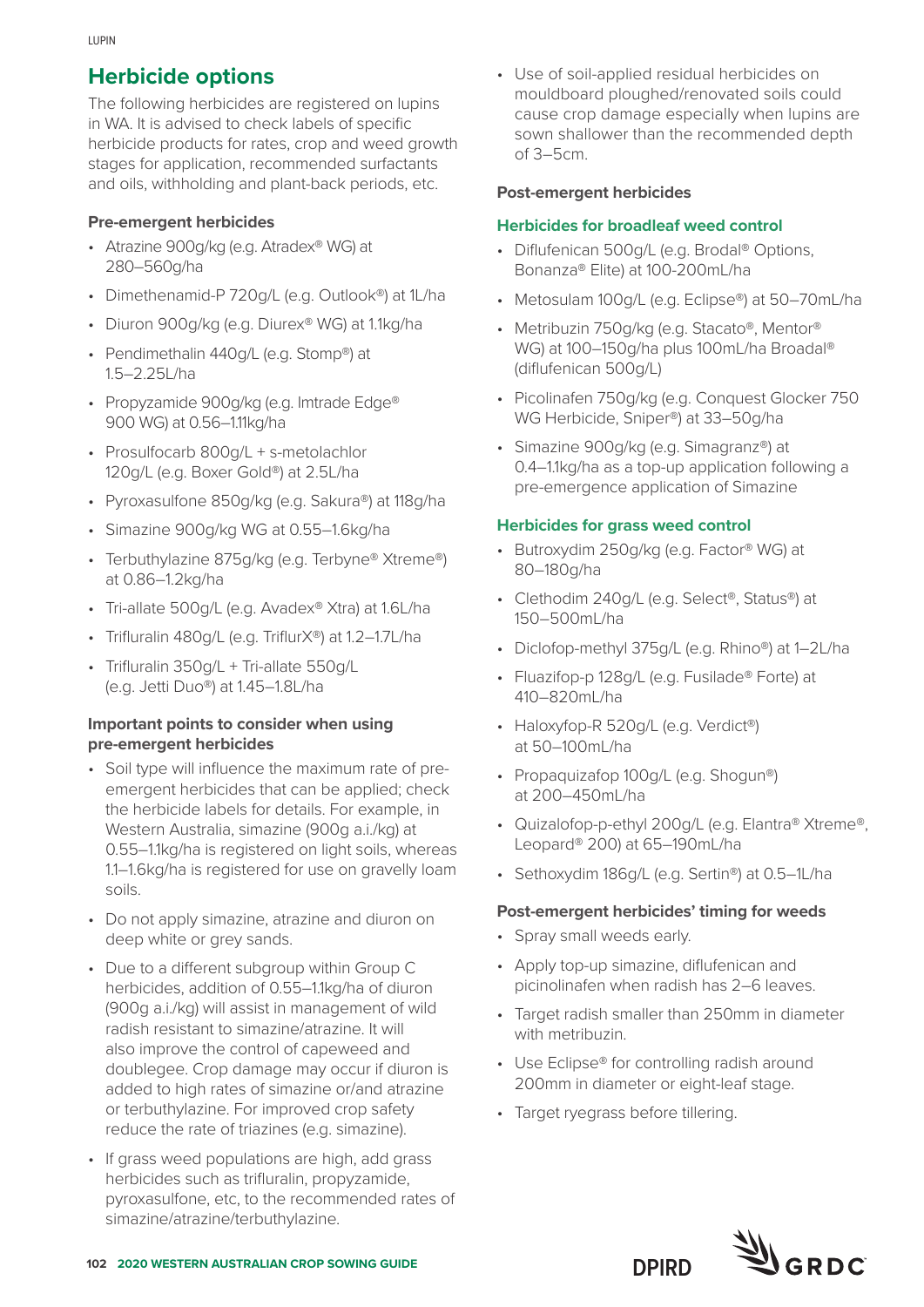**WHEAT**

LUPIN

**FIELD PEA**

FIELD PEA

# **VETCH**

#### **Important points to consider when using post-emergent herbicides**

- High uptake of pre-emergent triazines (e.g. simazine or atrazine) following good soil moisture or high usage rates may predispose the lupin crop to damage by typically 'safe rates' of postemergent broadleaf herbicides. Symptoms may include leaf whitening or root rot.
- Diflufenican (e.g. Brodal®) and picolinafen (e.g. Sniper®) alone, or in combination with other herbicides, cause bleaching/leaf spotting on most of the lupin varieties. Symptoms typically outgrow with time.
- The use of metribuzin alone, or in combination with other herbicides, may cause leaf burn and slight crop suppression in most varieties. Maximum rate of metribuzin 750 registered for post-emergent use on lupins is 112.5g a.i./ha from four leaves until bud emergence. Newer lupin varieties such as PBA Gunyidi<sup>®</sup>, PBA Barlock<sup> $\Phi$ </sup>, PBA Leeman $\Phi$  and Coyote $\Phi$  have better metribuzin tolerance than older varieties such as Tanjil<sup>®</sup>.
- It is advised not to apply metribuzin in mixture with other herbicides if brown leaf spot or other leaf diseases are present.
- Metosulam (e.g. Eclipse®) often causes yellowing, height and/or biomass reduction in most of the lupin varieties. Plants typically recover rapidly in typical growing conditions. It is advised not to use oils and wetters with metosulam and to apply only on healthy crops from eight leaves to the visible bud stage.
- Broadleaf herbicides should not be mixed with oil or products containing emulsifying agents.
- Application of broadleaf post-emergent herbicides to moisture-stressed lupins, or at the likely onset of moisture stress soon after application, can lead to crop damage from herbicides that are typically 'safe' when used in typical growing conditions.
- All grass-selective herbicides at label rates are typically safe when used on lupins, but it is advised not to apply such products in a tank mix with the broadleaf herbicides as crop damage will result.
- Ensure at least a 10-day break between spraying broadleaf herbicides and a grass-selective herbicide.

# **Crop-topping**

- Paraquat 250g/L (e.g. Gramoxone®) is registered for crop-topping at 400 or 800mL/ha for ground application only.
- Crop-top when 80 per cent of leaves have fallen off the lupin plants and ryegrass should be at flowering to soft dough stage for best results.
- If the target lupin and ryegrass windows are not going to match up and weed control is your highest priority then you may need to consider sacrificing some lupin yield (which could be more than 25 per cent) and spray before 80 per cent leaf drop.
- The higher label rate may also increase any yield reduction. Do not harvest within seven days of application.

## **Desiccation**

- Diquat 200g/L (e.g. Reglone®) is registered at 2-3L/ha as a pre-harvest desiccant at full crop maturity. It helps overcome slow and uneven ripening and weed problems at harvest.
- Saflufenacil 700g/kg (e.g. Sharpen® WG) is registered as a harvest-aid at 34g/ha in mixture with label rate of paraquat plus 1% Hasten or high quality methylated seed oil (MSO) of the spray volume. Apply when 80 per cent of lupin leaves have dropped off. Early applications than the recommended growth stage may result in grain yield penalties. Do not harvest within seven days of application.

## **Insect control**

- Emergence three weeks post-emergence: red legged earth mite, cutworm and lucerne flea
- Flowering: aphids
- Pod fill: native budworm

#### **Aphid threshold**

• Consider controlling aphids in flowering lupins if more than 30 per cent of the crop is infested.

#### **Native budworm threshold**

• Consider controlling budworm in lupins if more than eight budworm over 15mm are found in one square metre of crop (10 sweeps using a sweep net is about one square metre).

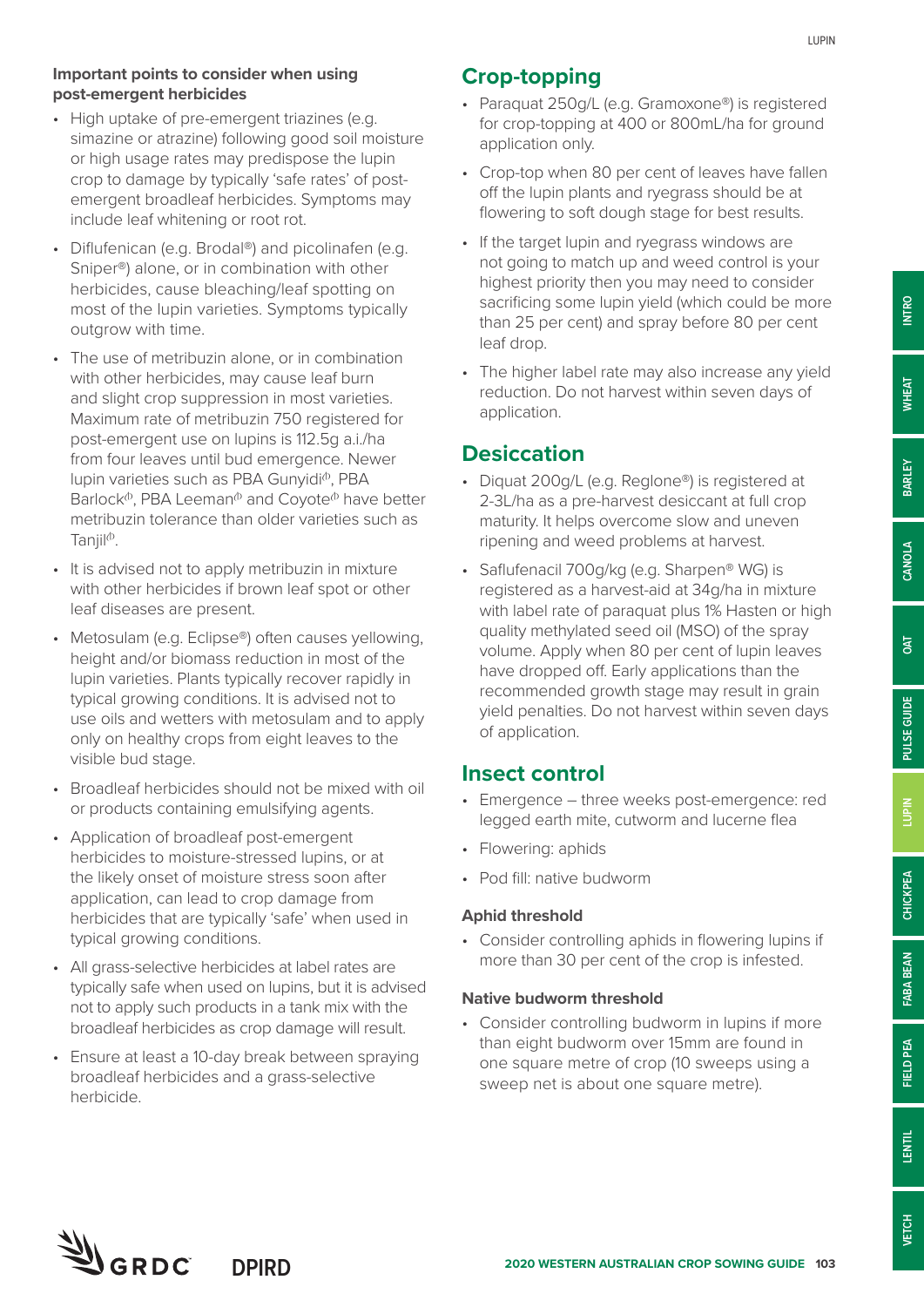#### **Disease management**

- Lupins are susceptible to a wide range of diseases. Roots, hypocotyls, stems, pods and seeds are all subject to infection by disease organisms. Several of these diseases have the capacity to cause catastrophic losses, but this is rare if management guidelines are followed.
- Key steps in the integrated management of lupin diseases include crop rotation, stubble management, fungicide or pesticide application, variety selection and seed testing.
- On old lupin country seed should be treated with either iprodione (for example, Rovral®) or procymidone (for example, Sumisclex® Broadacre Fungicide) to reduce the risk of brown spot and pleiochaeta root rot.
- Where possible, choose seed with low risk of anthracnose or CMV infection. To reduce the transmission of seed-borne anthracnose seed should be treated with thiram seed dressing at the rate of 100–120g active ingredient per 100kg of seed. Thiram is not compatible with rhizobium inoculums.

### **Harvesting**

- Harvest lupin crops as soon as they are ripe. Delays can result in significant loss of yield due to lodging, pod shattering and pod drop. Start harvesting as soon as the moisture content reaches 14 per cent. In some seasons this will occur when the stems are still pale green.
- Harvest losses can be substantially reduced by harvesting when humidity is high. Lupin plants strip well during the night and early morning; if possible, do not harvest in the middle of the day when it is very hot. In cooler southern environments, daytime temperatures often do not become warm enough to cause major problems for harvest.
- In these areas it may be better to harvest the crop as quickly as possible rather than swapping between lupins and cereals. Take special care when harvesting seed for next year's crop. Harvest it as soon as it is mature. Set the harvester drum or rotor speed to a minimum and the concave opened fairly wide.

This will reduce damage to the embryo and help to ensure a high germination percentage. The seed embryo is very sensitive to impact if it becomes dry and brittle. Even seed with no visible damage may have low percentage germination if it suffered a high impact when its moisture content was low.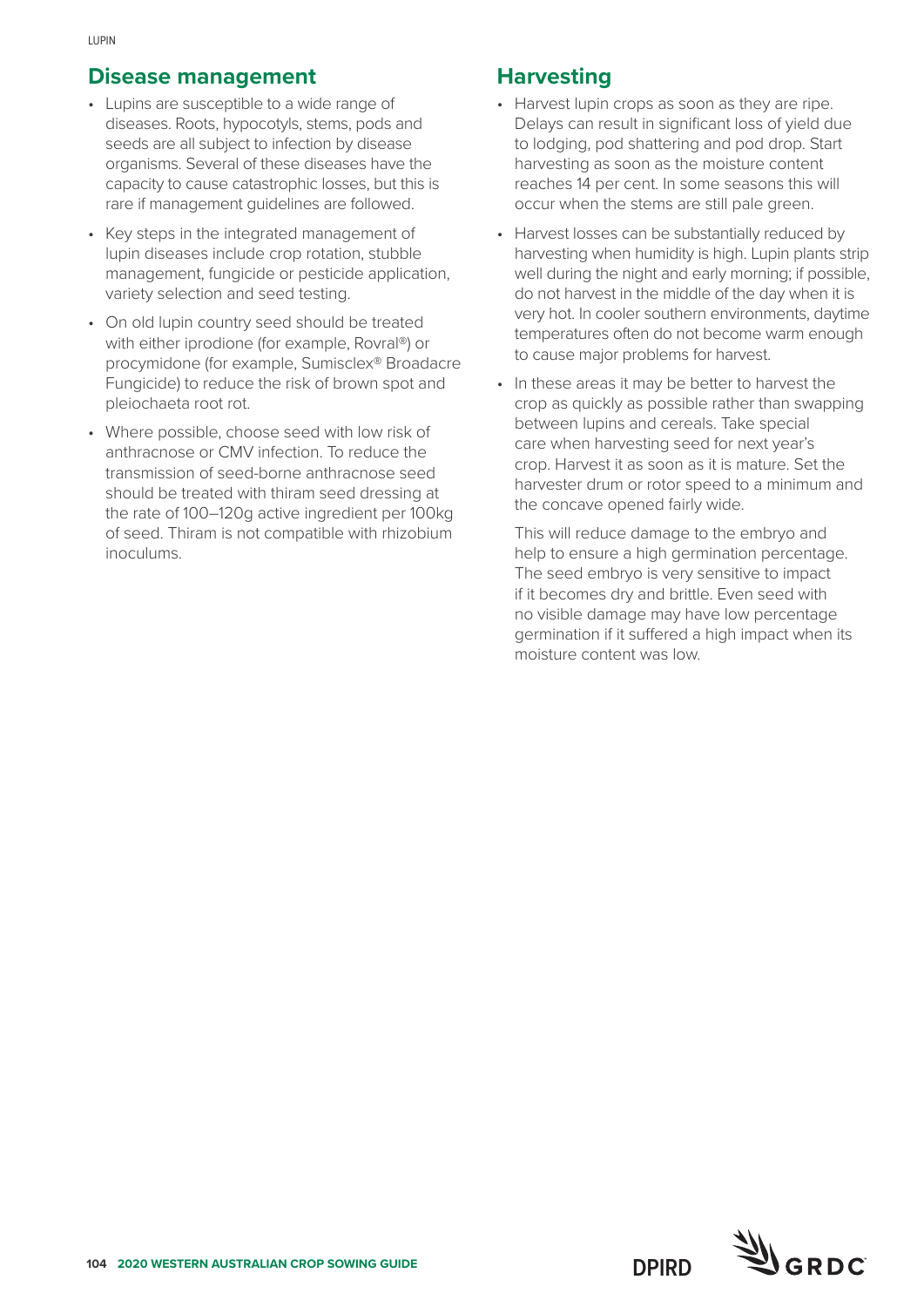# **CHICKPEA**

## **INTRODUCTION**

Chickpea is a suitable break crop for heavier soils with pH above 5.5.

There was an expanding chickpea industry in WA during the 1990s until the arrival of Ascochyta blight. Since then, new varieties with tolerance to Ascochyta have been available and robust fungicide packages have been developed.

New herbicides have also become available for extended control of wild radish.

In recent years prices have been high, enticing some growers to start planting chickpeas again. However, prices remain somewhat volatile.

For trouble-free chickpea growing, ensure you select a variety with tolerance to Ascochyta, have a disease management plan, use an inoculant at sowing and sow into a relatively clean paddock as post-emergent broadleaf herbicides can be ineffective. It is important to use good seed; growers have been caught out not knowing the germination rate of chickpeas, resulting in very poor establishment.

### **WHAT TYPE AND VARIETY OF CHICKPEA SHOULD I GROW?**

Western Australian growers have traditionally chosen to plant desi chickpea types as they have been higher yielding and easier to market than kabuli types. Desi chickpea types have small angular seeds weighing about 120mg, are wrinkled at the beak, and range in colour from brown to light brown and fawn. They are normally dehulled and split to obtain dhal. Kabuli types have larger, rounder seeds that are white-cream in colour and are almost exclusively used whole – so seed size and appearance are critically important. Yields of kabulis are generally lower and more variable than desi varieties, although premiums for larger chickpeas can offset the yield disadvantage.



Regardless of what type you choose to grow it is a good idea to talk to potential buyers before sowing.

### **Desi varieties**

PBA Striker $\Phi$  and Neelam $\Phi$  are the most consistent performers across WA.

## **Kabuli varieties**

Genesis 090 is the most readily available variety of kabuli in WA. It can command a premium price to varieties such as Genesis 079, but there is no guarantee that WA growers will be able to produce the required seed size in all years.

# **Chickpea seed size guide**

| TABLE 1 Chickpea seed size guide. |            |                  |                      |                                                        |  |  |
|-----------------------------------|------------|------------------|----------------------|--------------------------------------------------------|--|--|
|                                   | Grade      | Seed<br>diameter | $100$ seed<br>weight | <b>Varieties</b>                                       |  |  |
|                                   | Small      |                  | $12 - 18$            | Gen508-510                                             |  |  |
| Desi type                         | Medium     |                  | $16 - 27$            | PBA Striker <sup>®</sup> , Gen836.<br>$Neelam^{\odot}$ |  |  |
|                                   | Small      | $6 - 8$          | $20 - 35$            | Gen090, Gen079                                         |  |  |
|                                   | Medium     | $7 - 9$          | $35 - 45$            | Almaz, PBA Monarch <sup>®</sup>                        |  |  |
| Kabuli type                       | Large      | $8 - 10$         | $40 - 50$            | Kalkee                                                 |  |  |
|                                   | Very large | $9 - 11$         | $50 - 65$            | Kimberley Large                                        |  |  |

SOURCE: AUSTRALIAN PULSE VARIETY GUIDE 2016 (PULSE AUSTRALIA)

**INTRO**

**CHICKPEA**

CHICKPEA

**LENTIL**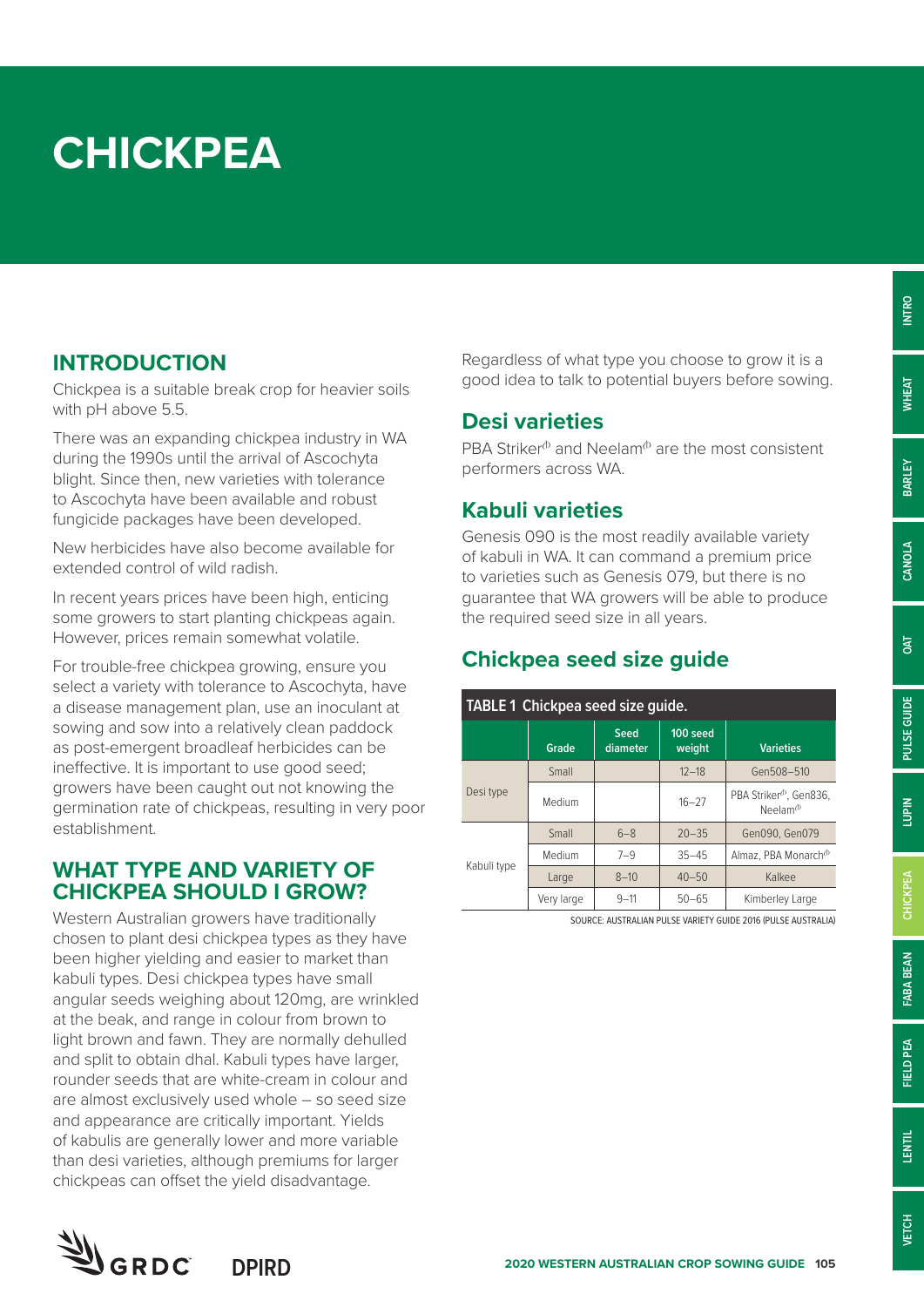# **Grain yield**

**TABLE 2 Grain yield of chickpea varieties (and year of release) in Agzone 1 expressed as a percentage of site mean yield for each trial year (2014–18).**

| .                                | $\mathbf{1}$ . The set of $\mathbf{1}$<br>___ |                  |      |      |      |      |  |
|----------------------------------|-----------------------------------------------|------------------|------|------|------|------|--|
| Year                             |                                               | 2014             | 2015 | 2016 | 2017 | 2018 |  |
| Site mean yield (t/ha)           |                                               | 0.8              | 1.6  | 1.54 | 0.64 | 1.37 |  |
|                                  | No. of trials                                 | (1)              | (3)  | (2)  | (3)  | (3)  |  |
|                                  |                                               | <b>DESI TYPE</b> |      |      |      |      |  |
| Ambar <sup>(b</sup> (2013)       | (12)                                          | 111              | 95   | 106  | 97   | 102  |  |
| Genesis 836 (2006)               | (12)                                          | 98               | 91   | 96   | 96   | 99   |  |
| Neelam <sup>(b</sup> (2013)      | (12)                                          | 114              | 110  | 112  | 103  | 105  |  |
| PBA Maiden <sup>(b</sup> (2013)  | (12)                                          | 97               | 93   | 102  | 101  | 103  |  |
| PBA Slasher <sup>(b</sup> (2009) | (12)                                          | 106              | 105  | 107  | 103  | 104  |  |
| PBA Striker <sup>(b</sup> (2012) | (12)                                          | 100              | 103  | 112  | 111  | 111  |  |
| <b>KABULI TYPE</b>               |                                               |                  |      |      |      |      |  |
| Genesis 090 (2005)               | (12)                                          | 110              | 116  | 113  | 108  | 106  |  |
|                                  |                                               |                  |      |      |      |      |  |

SOURCE: NVT ONLINE, [NVTONLINE.COM.AU](http://nvtonline.com.au)

| TABLE 3 Grain yield of chickpea varieties in Agzone 2 expressed as<br>a percentage of site mean yield for each trial year (2014–17). |               |                  |      |      |      |  |
|--------------------------------------------------------------------------------------------------------------------------------------|---------------|------------------|------|------|------|--|
| Year                                                                                                                                 |               | 2014             | 2015 | 2016 | 2017 |  |
| Site mean yield (t/ha)                                                                                                               |               | 0.95             | 1.27 | 0.97 | 1.00 |  |
|                                                                                                                                      | No. of trials | (3)              | (2)  | (1)  | (1)  |  |
|                                                                                                                                      |               | <b>DESI TYPE</b> |      |      |      |  |
| Ambar <sup>®</sup>                                                                                                                   | (7)           | 10 <sub>2</sub>  | 96   | 110  | 104  |  |
| Genesis 836                                                                                                                          | (7)           | 95               | 94   | 101  | 100  |  |
| $Neelam$ <sup><math>(b)</math></sup>                                                                                                 | (7)           | 113              | 105  | 111  | 103  |  |
| PBA Maiden <sup>®</sup>                                                                                                              | (7)           | 105              | 100  | 109  | 103  |  |
| PBA Slasher <sup>(b</sup>                                                                                                            | (7)           | 110              | 104  | 109  | 103  |  |
| PBA Striker <sup>®</sup>                                                                                                             | (7)           | 110              | 112  | 112  | 107  |  |
| <b>KABULI TYPE</b>                                                                                                                   |               |                  |      |      |      |  |
| Genesis 090                                                                                                                          | (7)           | 113              | 112  | 107  | 103  |  |

| <b>TABLE 4 Grain yield of chickpea</b><br>varieties in Agzone 3. |                      |      |  |  |  |
|------------------------------------------------------------------|----------------------|------|--|--|--|
| Year                                                             |                      | 2017 |  |  |  |
| Site mean yield (t/ha)                                           |                      | 1.86 |  |  |  |
|                                                                  | <b>No. of trials</b> | (1)  |  |  |  |
| <b>DESITYPE</b>                                                  |                      |      |  |  |  |
| $Ambar^{b}$                                                      | (1)                  | 94   |  |  |  |
| Genesis 836                                                      | (1)                  | 98   |  |  |  |
| $Neelam$ <sup><math>(b)</math></sup>                             | (1)                  | 100  |  |  |  |
| PBA Maiden <sup>®</sup>                                          | (1)                  | 104  |  |  |  |
| PBA Slasher <sup>®</sup>                                         | (1)                  | 103  |  |  |  |
| PBA Striker <sup>(b</sup>                                        | (1)                  | 106  |  |  |  |
| <b>KABULI TYPE</b>                                               |                      |      |  |  |  |
| Genesis 090                                                      | (1)                  | 102  |  |  |  |

SOURCE: NVT ONLINE, [NVTONLINE.COM.AU](http://nvtonline.com.au)

SOURCE: NVT ONLINE, [NVTONLINE.COM.AU](http://nvtonline.com.au)

#### **TABLE 5 Grain yield of chickpea varieties in Agzone 4 expressed as a percentage of site mean yield for each trial year (2014–18).**

| Year                     |               | 2014             | 2015 | 2016                         | 2017 | 2018 |
|--------------------------|---------------|------------------|------|------------------------------|------|------|
| Site mean yield (t/ha)   |               | 0.62             | 1.45 | 1.82                         | 0.59 | 0.93 |
|                          | No. of trials | (1)              | (2)  | (1)                          | (2)  | (1)  |
|                          |               | <b>DESI TYPE</b> |      |                              |      |      |
| Ambar <sup>(b</sup>      | (7)           | 118              | 100  | 113                          | 96   | 105  |
| Genesis 836              | (7)           | 107              | 95   | 98                           | 93   | 101  |
| Neelam <sup>(b</sup>     | (7)           | 102              | 106  | 118                          | 105  | 104  |
| PBA Maiden <sup>®</sup>  | (7)           | 100              | 94   | 111                          | 88   | 101  |
| PBA Slasher <sup>®</sup> | (7)           | 96               | 101  | 113                          | 99   | 102  |
| PBA Striker <sup>®</sup> | (7)           | 120              | 101  | 125                          | 106  | 99   |
| <b>KABULI TYPE</b>       |               |                  |      |                              |      |      |
| Genesis 090              | (6)           | 104              | 109  | $\qquad \qquad \blacksquare$ | 114  | 101  |

SOURCE: NVT ONLINE, [NVTONLINE.COM.AU](http://nvtonline.com.au)

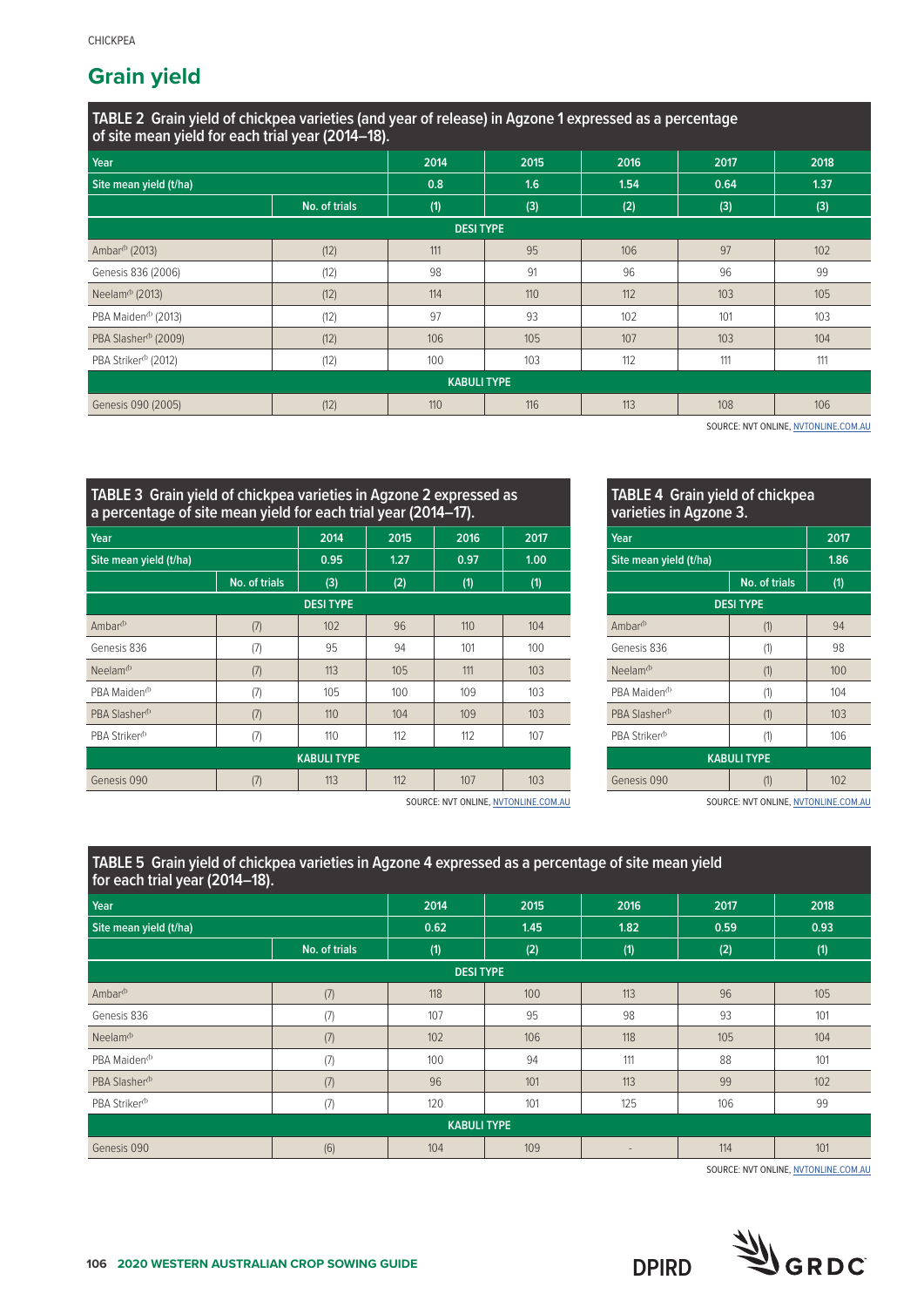# **Disease ratings for selected chickpea varieties**

| TABLE 6 Disease resistance ratings for chickpea varieties.                     |                           |                           |             |                          |                                |                                  |  |
|--------------------------------------------------------------------------------|---------------------------|---------------------------|-------------|--------------------------|--------------------------------|----------------------------------|--|
|                                                                                |                           | Ascochyta blight          |             |                          |                                | <b>Root lesion nematodes</b>     |  |
|                                                                                | <b>Northern</b><br>region | <b>Southern</b><br>region | <b>Seed</b> | Phytophthora<br>root rot | <b>Pratylenchus</b><br>thornei | <b>Pratylenchus</b><br>neglectus |  |
| <b>DESI TYPE</b>                                                               |                           |                           |             |                          |                                |                                  |  |
| Ambar <sup>(b</sup>                                                            | <b>MRMS</b>               | S                         | S           | <b>VS</b>                | <b>MS</b>                      | <b>MRMS</b>                      |  |
| Genesis 836                                                                    | S                         | S                         | S           | <b>VS</b>                | $\overline{\phantom{a}}$       | $\overline{\phantom{a}}$         |  |
| $Neelam^{\Phi}$                                                                | <b>MRMS</b>               | <b>MS</b>                 | S           | <b>VS</b>                | <b>MS</b>                      | <b>MRMS</b>                      |  |
| PBA Maiden <sup>®</sup>                                                        | <b>MS</b>                 | S                         | S           | <b>VS</b>                | <b>MRMS</b>                    | <b>MRMS</b>                      |  |
| PBA Slasher <sup>®</sup>                                                       | <b>MRMS</b>               | S                         | S           | <b>VS</b>                | <b>MRMS</b>                    | <b>MRMS</b>                      |  |
| PBA Striker <sup>(b</sup>                                                      | <b>MS</b>                 | S                         | S           | <b>VS</b>                | $\overline{\phantom{a}}$       | <b>MRMS</b>                      |  |
| <b>KABULI TYPE</b>                                                             |                           |                           |             |                          |                                |                                  |  |
| Genesis 090                                                                    | <b>MR</b>                 | <b>MS</b>                 | S           | <b>VS</b>                | <b>MS</b>                      | <b>MRMS</b>                      |  |
| R=resistant, MR=moderately resistant, MS=moderately susceptible, S=susceptible |                           |                           |             |                          |                                |                                  |  |

R=resistant, MR=moderately resistant, MS=moderately susceptible, S=susceptible The aggressive southern strain of Ascochyta has not been found in WA.

# **Variety traits**

| TABLE 7 Chickpea 100 seed weight (g) 2016-18. |                 |                 |                 |  |  |  |  |
|-----------------------------------------------|-----------------|-----------------|-----------------|--|--|--|--|
| Region                                        | <b>Agzone 1</b> | <b>Agzone 2</b> | <b>Agzone 4</b> |  |  |  |  |
| No. of trials                                 | (5)             | (5)             | (5)             |  |  |  |  |
| <b>DESI TYPE</b>                              |                 |                 |                 |  |  |  |  |
| Ambar ${}^{(b)}$                              | 17              | 15              | 18              |  |  |  |  |
| $Neelam^{\phi}$                               | 16              | 15              | 18              |  |  |  |  |
| PBA Maiden <sup>®</sup>                       | 20              | 18              | 21              |  |  |  |  |
| PBA Slasher <sup>®</sup>                      | 16              | 16              | 18              |  |  |  |  |
| PBA Striker <sup>(b)</sup>                    | 20              | 19              | 20              |  |  |  |  |
| <b>KABULI TYPE</b>                            |                 |                 |                 |  |  |  |  |
| Genesis 090                                   | 22              | 23              | 22              |  |  |  |  |

SOURCE: NVT ONLINE, [NVTONLINE.COM.AU](http://nvtonline.com.au)

| TABLE 8 Desi chickpea variety traits. |                                    |                                    |                 |                       |  |  |
|---------------------------------------|------------------------------------|------------------------------------|-----------------|-----------------------|--|--|
|                                       |                                    | Plant height (cm)                  |                 |                       |  |  |
| <b>Variety</b>                        | <b>Mingenew</b><br><b>NVT 2019</b> | <b>Merredin</b><br><b>NVT 2019</b> | <b>Maturity</b> | Lodging<br>resistance |  |  |
| Ambar $\Phi$                          |                                    |                                    | Early           | VG                    |  |  |
| $Neelam$ <sup><math>(b)</math></sup>  | 48                                 | 33                                 | Mid             | VG                    |  |  |
| PBA Maiden <sup>(b)</sup>             | 43                                 | 30                                 | Mid             | M                     |  |  |
| PBA Slasher <sup>(b</sup>             | 45                                 | 31                                 | Mid             | M                     |  |  |
| PBA Striker <sup>(b</sup>             | 46                                 | 31                                 | Early           | M                     |  |  |

SOURCE: NSW DPI WINTER CROP VARIETY SOWING GUIDE (2019), MERREDIN AND MINGENEW NVT TRIALS SEPT 2019

**UGRDC** DPIRD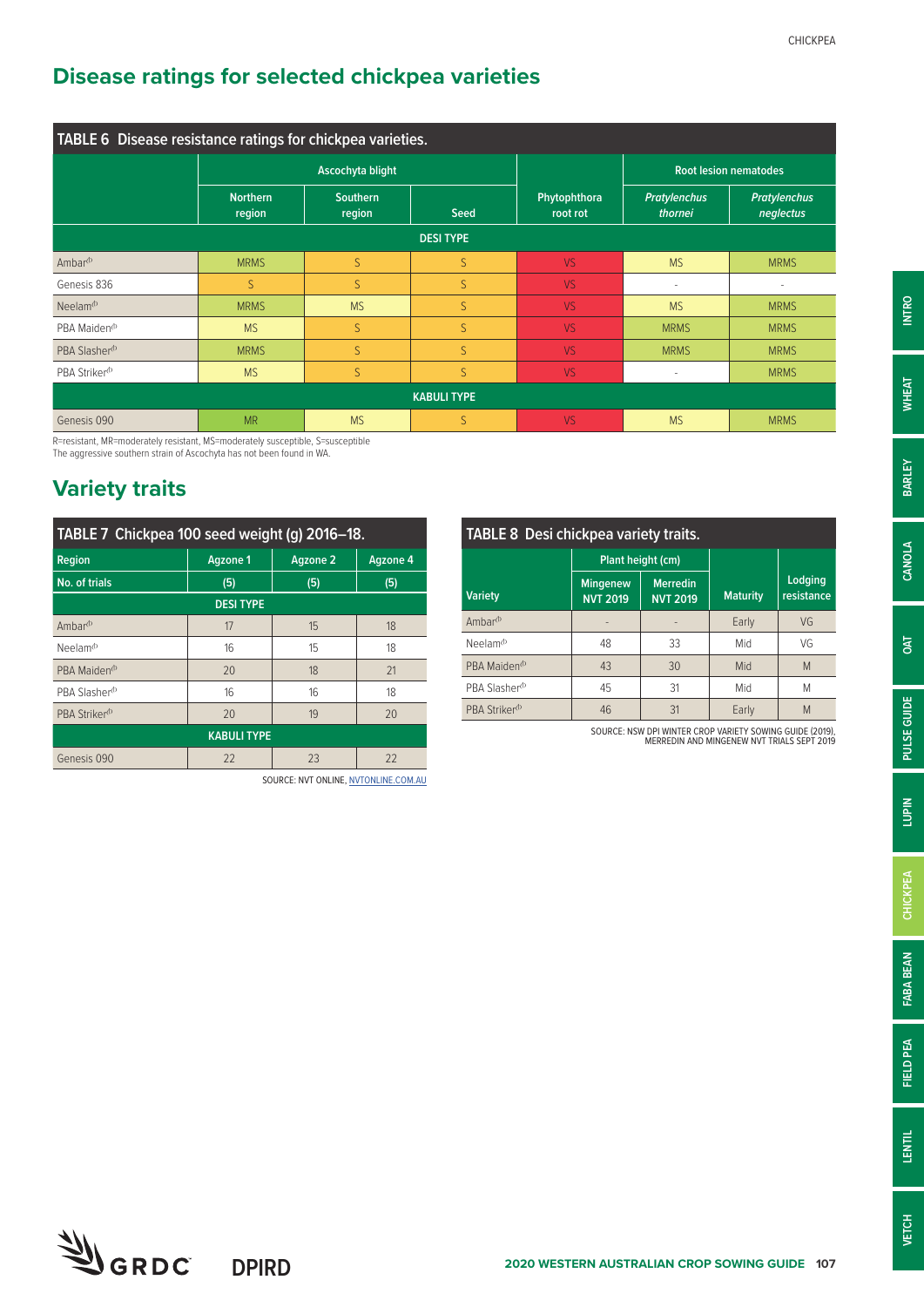# **CHICKPEA AGRONOMY GUIDE**

# **Paddock selection**

- Well-drained loamy sands to clay loams with a pH above  $5.5$  (CaCl<sub>2</sub>).
- No sulfonylurea or Lontrel<sup>®</sup> herbicide residues.
- A low broadleaf weed burden.
- Few rocks and roots so paddock can be left relatively flat and even after sowing.

## **Rotation**

- One in four years.
- Avoid chickpea, faba, vetch, lentil or narbon bean stubble – at least 500 metres away from last year's stubble.

| <b>Sowing window</b> |  |  |
|----------------------|--|--|
|                      |  |  |

|          |          |                                                                         | <b>Suggested sowing date</b>                                            |
|----------|----------|-------------------------------------------------------------------------|-------------------------------------------------------------------------|
| Agzone   | Rainfall | Desi                                                                    | Kabuli                                                                  |
|          | Medium   | 25 April to 31 May                                                      | 20 April to 20 May                                                      |
| Agzone 1 | High     | 1 May to 31 May                                                         | 25 April to 31 May                                                      |
| Medium   |          | 25 April to 31 May                                                      | 20 April to 20 May                                                      |
| Agzone 2 | High     | 1 May to 31 May                                                         | 25 April to 31 May                                                      |
| Agzone 3 | High     | 25 April to 31 May                                                      | 25 April to 31 May                                                      |
| Agzone 4 | Low      | 25 April to 25 May                                                      | Not recommended*                                                        |
|          | Low      | 25 April to 25 May                                                      | Not recommended                                                         |
| Agzone 5 | Medium   | 1 May to 31 May                                                         | 20 April to 20 May                                                      |
| Agzone 6 | High     | 25 April to 31 May.<br>Consider spring sowing<br>to reduce disease risk | 25 April to 31 May.<br>Consider spring sowing<br>to reduce disease risk |

\* Not generally recommended because failure to meet seed size requirement (>8mm) results in loss of kabuli premium price. A market for small seed kabuli (>7mm) does command a premium above desi types.

# **Sowing depth**

- Aim for 5cm.
- Can be sown deeper to chase moisture

# **Seed dressing and rhizobia**

• P-Pickel T, let dry then apply Group N inoculum or use granular products such as ALOSCA at 10kg/ha.

# **Fertiliser**

- It takes approximately eight units of phosphorous to grow a chickpea crop that yields one tonne.
- If soil P levels are between 10mg/kg and 20mg/kg add at least 8kgP/ha. May be applied with compounds containing N (MAP, DAP, Agras etc.) or as single superphosphate.

## **Target density**

- Desi 40–45 plants/ $m<sup>2</sup>$
- Kabuli 30–35 plants/ $m<sup>2</sup>$

Recommended plant density provides better competition with weeds than lower densities and aids efficient harvest.

## **Seeding rate**

- Desi between 90–110kg/ha.
- Kabuli between 130-150kg/ha. Reduce in early sown high rainfall crops to reduce disease.

Calculate your own seeding rate as seed size and germination vary considerably. Stored chickpea seed can lose viability – always know the germination rate of your chickpea seed.

### **Row spacing**

- Up to 50cm appears to have little effect on yield.
- Wider than 50cm will require specialist equipment for inter-row spraying.

# **Herbicide options**

The following herbicides are registered on chickpea in WA. It is advised to check labels of specific herbicide products for rates, crop and weed growth stages for application, recommended surfactants and oils, withholding and plant-back periods, etc.

#### **Pre-seeding and incorporated by sowing**

- Cyanazine 900g/kg (e.g. Bladex®) at 1.1kg/ha
- Dimethenamid-P 720g/L (e.g. Outlook®) at 1L/ha
- Diuron 900g/kg (e.g. Diurex® WG, not all brands) at 0.83-1.1kg/ha
- Flumioxazin 500g/kg (Terrain®) at 180g/ha
- Pendimethalin 440g/L (e.g. Stomp®) at 1.5–2.25L/ha
- Propyzamide 900g/kg (e.g. Imtrade Edge® 900 WG) at 0.56–1.11kg/ha
- Prosulfocarb 800g/L + s-metolachlor 120g/L (e.g. Boxer Gold®) at 2.5L/ha
- Pyroxasulfone 850g/kg (e.g. Sakura®) at 118g/ha
- Simazine 900g/kg WG at 0.55–1.1kg/ha
- Terbuthylazine 875g/kg (e.g. Terbyne® Xtreme®) at 0.86-1.2kg/ha
- Terbuthylazine 750g/kg + isoxaflutole 75g/kg (e.g. Palmero® TX) at 1kg/ha

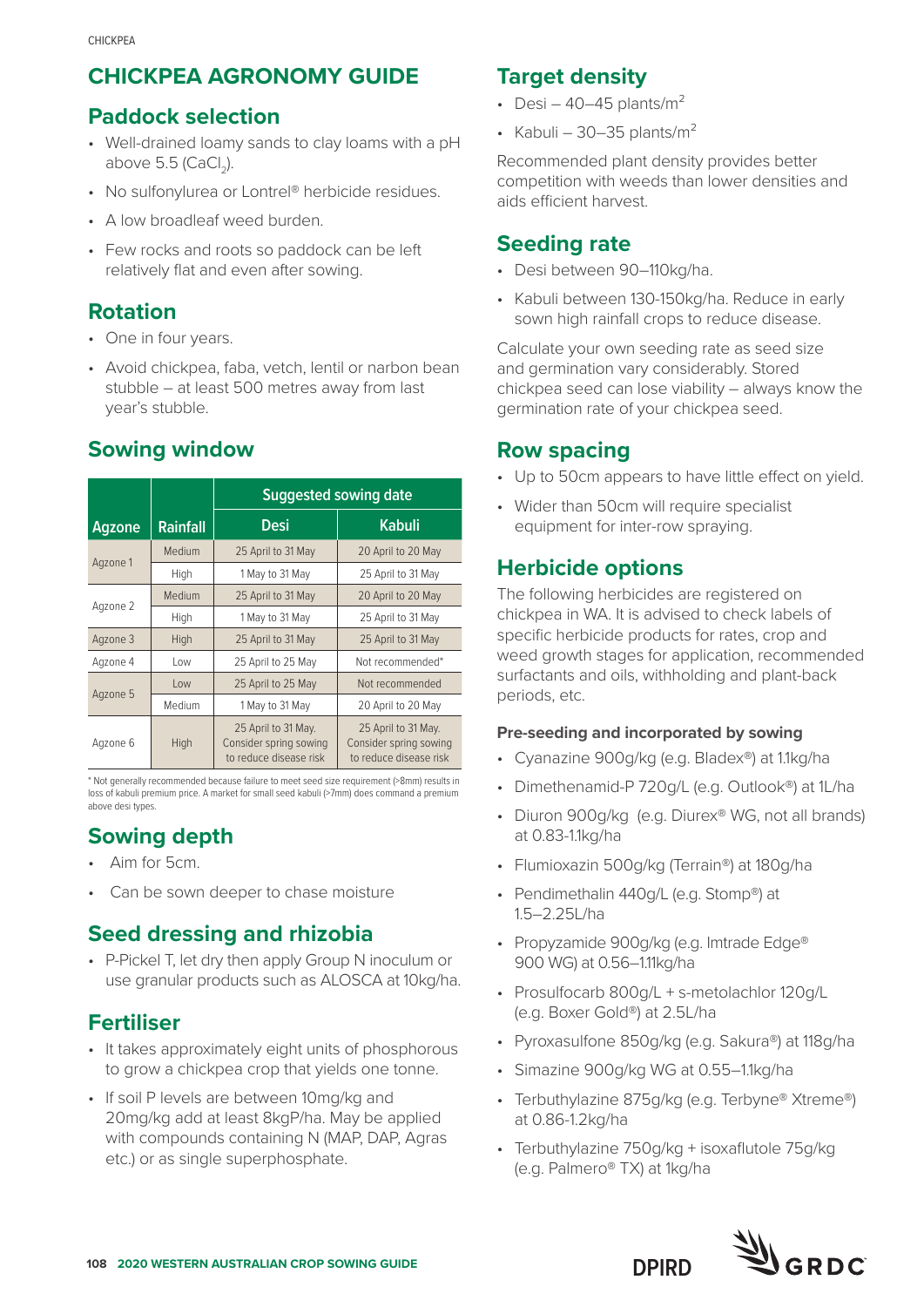- Tri-allate 500g/L (e.g. Avadex® Xtra) at 1.6L/ha
- Trifluralin 480g/L (e.g. TriflurX®) at 1.25–1.7L/ha plus 1.1kg/ha Simazine 900 DF
- Trifluralin 350g/L + Tri-allate 550g/L (e.g. Jetti Duo®) at 1.45-1.8L/ha

#### **Post-sowing pre-emergent**

- Diuron 900g/kg (e.g. Diurex® WG, not all brands) at 550–830g/ha
- Isoxaflutole 750g/kg (e.g. Balance®, Palmero®) at 100g/ha
- Metribuzin 750g/kg (e.g. Stacato®) at 180–380g/ha
- Simazine 900g/kg WG at 0.55–1.1kg/ha
- Terbuthylazine 875g/kg (e.g. Terbyne® Xtreme®) at 0.6–0.86kg/ha
- Terbuthylazine 750g/kg + isoxaflutole 75g/kg (e.g. Palmero® TX) at 0.7–1kg/ha

#### **Post-emergent – for broadleaf weeds**

• Flumetsulam 800g/kg (e.g. Broadstrike®) at 25g/ha

#### **Post-emergent – for grass weeds**

- Butroxydim 250g/kg (e.g. Factor® WG) at 80–180g/ha
- Clethodim 240g/L (e.g. Select®, Status®) at 150–500mL/ha
- Fluazifop-p 128g/L (e.g. Fusilade® Forte) at 500mL/ha
- Haloxyfop-R 520g/L (e.g. Verdict<sup>®</sup>) at 50–100mL/ha
- Propaquizafop 100g/L (e.g. Shogun®) at 200–450mL/ha
- Quizalofop-p-ethyl 200g/L (e.g. Elantra® Xtreme®, Leopard® 200) at 65–190mL/ha
- Sethoxydim 186g/L (e.g. Sertin®) at 0.5–1L/ha

#### **Budworm threshold – very low**

- Desi 1 caterpillar per 10 sweeps
- Kabuli 1 caterpillar per 20 sweeps

#### **Disease management**

Ascochyta blight is the most significant disease affecting chickpea crops in WA. Botrytis grey mould (BGM) can be a problem on kabuli grown in higher rainfall regions in the Geraldton Port Zone.

#### **Pre-seeding**

• Apply P-Pickel T seed dressing. This gives about four weeks of protection after which the requirement for foliar fungicide application should be assessed.

#### **Post emergence fungicide options**

- Apply chlorothalonil 720g/L product (1.0–2.0L/ha) or mancozeb 750g/kg product (1.0–2.0kg/ha) fungicides at four and seven weeks after emergence, then monitor regularly for disease. If disease is detected apply fungicide at three-week intervals before rain fronts.
- Veritas® fungicide (200g/L tebuconazole, 120g/L azoxystrobin) is registered for control of Ascochyta blight and botrytis grey mould in chickpea crops at an application rate of 0.75–1.0L/ha.
- Aviator® Xpro® foliar fungicide (bixafen 75g/L, prothioconazole 150g/L) is registered for control of Ascochyta blight in chickpeas at an application rate of 400–600mL/ha.
- Visit Pulse Australia website to find latest fungicide product information – [http://www.pulseaus.com.au/growing-pulses/](http://www.pulseaus.com.au/growing-pulses/crop-protection-products) [crop-protection-products](http://www.pulseaus.com.au/growing-pulses/crop-protection-products)

**INTRO**

**WHEAT**

**BARLEY**

**VETCH**

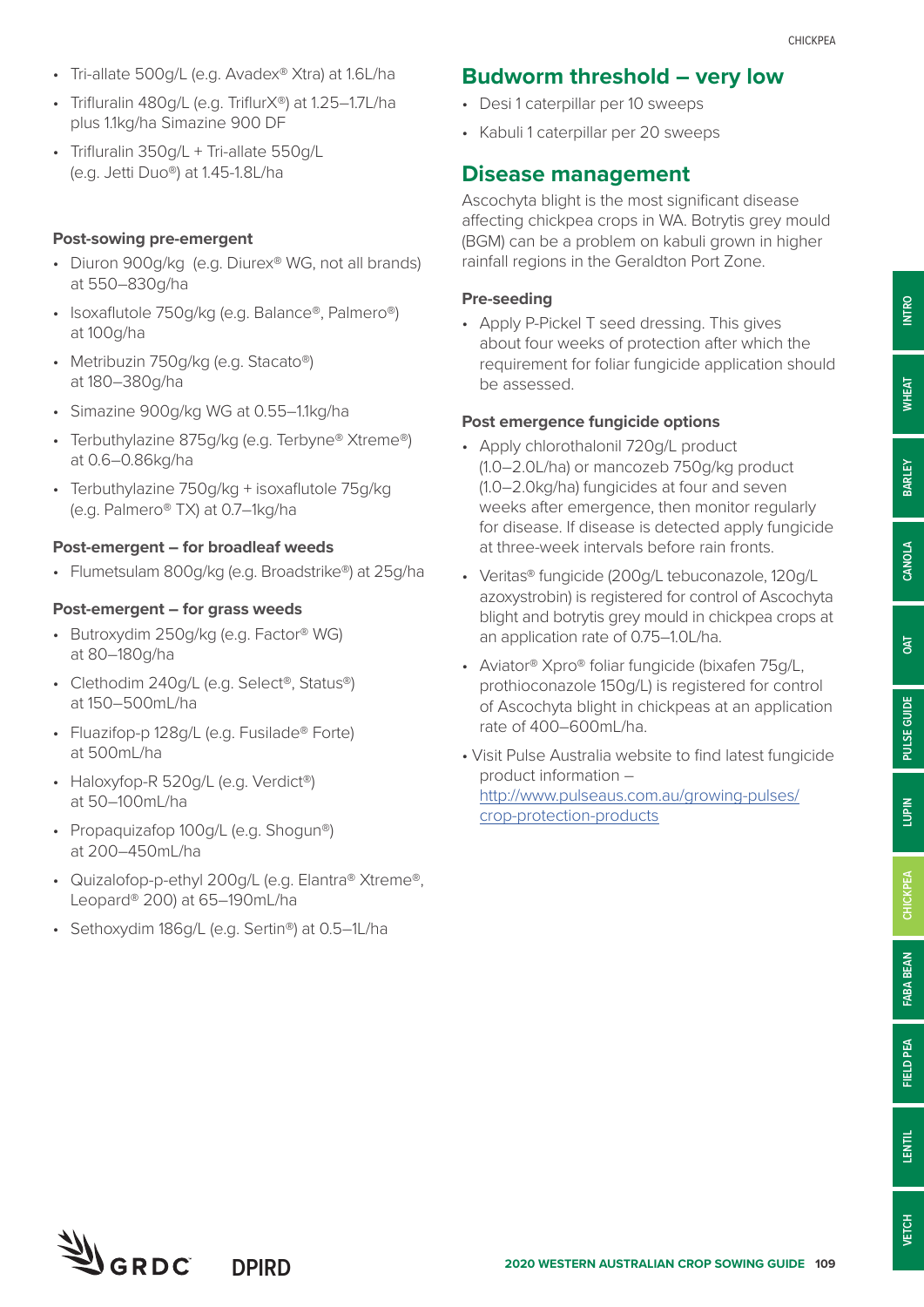## **Desiccation**

- Can be used as a harvest aid.
- Diquat 200g/L (e.g. Reglone®) at 2 to 3L/ha. Spray as soon as the crop has reached full maturity. It helps overcome slow and uneven ripening and weed problems at harvest. Do not harvest for two days after application.
- Glyphosate 690g/kg (e.g. Roundup Ready® herbicide with PLANTSHIELD®) at 530 to 1400g/ha. Apply when physiologically mature and less than 15 per cent green pod. DO NOT harvest within seven days of application. Use higher label rates where crops or weeds are dense and where faster desiccation is required.
- Saflufenacil 700g/kg (e.g. Sharpen® WG) 34g/ha in mixture with recommended label rate of glyphosate or paraquat plus 1% Hasten or high quality methylated seed oil (MSO) of the spray volume. Apply when 80 to 85 per cent of chickpea pods within crop have turned yellowbrown. Early applications than the recommended growth stage may result in grain yield losses. Do not harvest within seven days of application.

## **Harvesting**

- Reel speed 1.0 x ground speed.
- Table auger 10–20mm.
- Drum or rotor speed 300–600rpm.
- Concave clearance 10–25mm (start at clearance 10mm).
- Fan speed 75–100 per cent (start at 100 per cent).
- Top sieve 16–25mm (start at 25mm) Bottom sieve 8–16mm (start at 16mm).

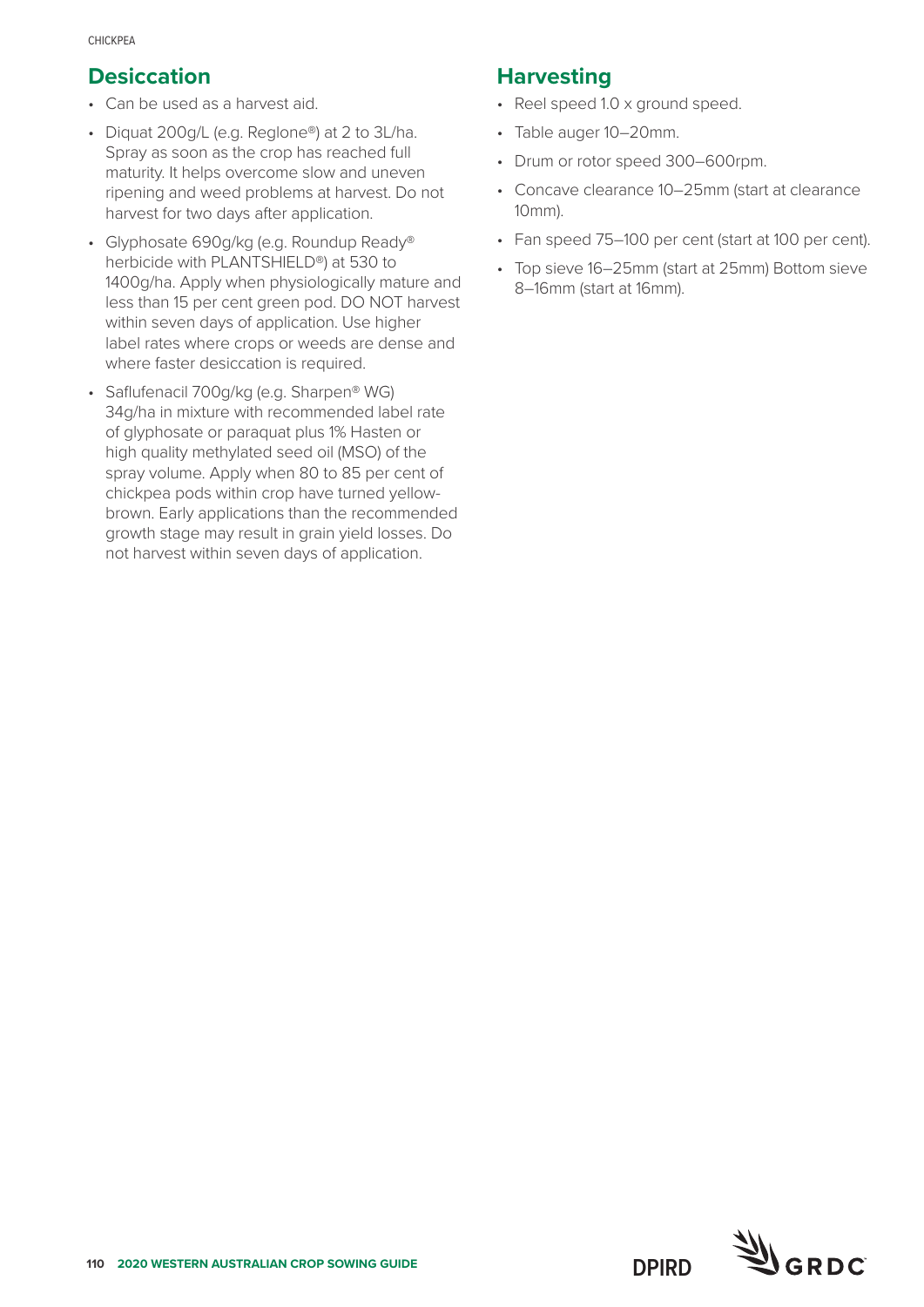# **FABA BEAN**

## **INTRODUCTION**

Faba bean is best grown in medium and highrainfall areas on medium-to-heavy textured soils where it has the highest yield potential of all pulse crops. It is best suited to early sowing in April. Unlike most pulses, beans can tolerate transient waterlogging and mild frosts, but they are particularly sensitive to dry conditions.

New bean cultivars have superior disease resistance to those widely grown in the 1990s. Combined with advances in fungicide and spray technology, the risk of the epidemics seen in the late 1990s are much lower nowadays.

## **WHAT IS NEW?**

PBA Bendoc $\Phi$  was released in 2018 as the first faba bean line with improved tolerance to imidazolinone (IMI) herbicides and the residues of some Group B herbicides including some sulfonylureas. The herbicide Intercept® (containing imazamox and imazapyr) plus other registered products have a minor use permit for use on imidazolinone-tolerant faba bean varieties such as PBA Bendoc $^{\circ}$ (Permit 8684) until 30 April 2022.

 $PBA \text{ Bendoc}^{\phi}$  has a small-to-medium sized seed (640mg) suited to the Middle East markets. It has lower disease resistance ratings for Ascochyta and Chocolate spot than the most widely grown bean variety PBA Samira $\Phi$ . There are seed bulkups occurring in WA in 2019 and seed is available from Seednet with an EPR of \$3.90/t.

 $PBA$  Marne $^{\circ}$  was also released in 2018. It is an early flowering line with potential for lower rainfall regions. Seed is available from Seednet with an EPR of \$3.50/t.

Released in 2019, PBA Amberley<sup>®</sup> is a mid-season flowering faba bean that has high yield potential in higher rainfall and long growing season districts. It has a greater level of resistance to Chocolate spot than all current varieties and is also resistant to both pathotypes 1 and 2 of Ascochyta blight. The improved disease resistance of PBA Amberley $^{\circ}$ offers the potential to reduce the risk and cost of faba bean production in high rainfall areas where foliar fungal diseases are a major constraint. In limited trials in WA, PBA Amberley $\Phi$  yields have been comparable to PBA Samira<sup>®</sup>. An end point royalty (EPR) of \$3.85 per tonne (GST inclusive), which includes breeder royalty, applies upon delivery of this variety. Seed is available from Seednet.

## **WHAT VARIETY SHOULD I GROW?**

PBA Samira $\Phi$  is considered the benchmark variety for WA, and is the most widely grown variety. Growers who will benefit from using an IMI-tolerant variety should try PBA Bendoc $^{\circ}$  – but they must also be prepared to have a robust fungicide program as PBA Bendoc $\Phi$  has slightly lower disease ratings than PBA Samira $\Phi$ . Although PBA Warda $\Phi$ and PBA Nasma $^{\circ}$  had high yields in the 2018 trials they are quite susceptible to Ascochyta and should not be grown in southern regions as it is likely seed will be stained and downgraded.

**OAT**

**CHICKPEA**

**CHICKPEA** 

**VETCH**

SORDC **DPIRD**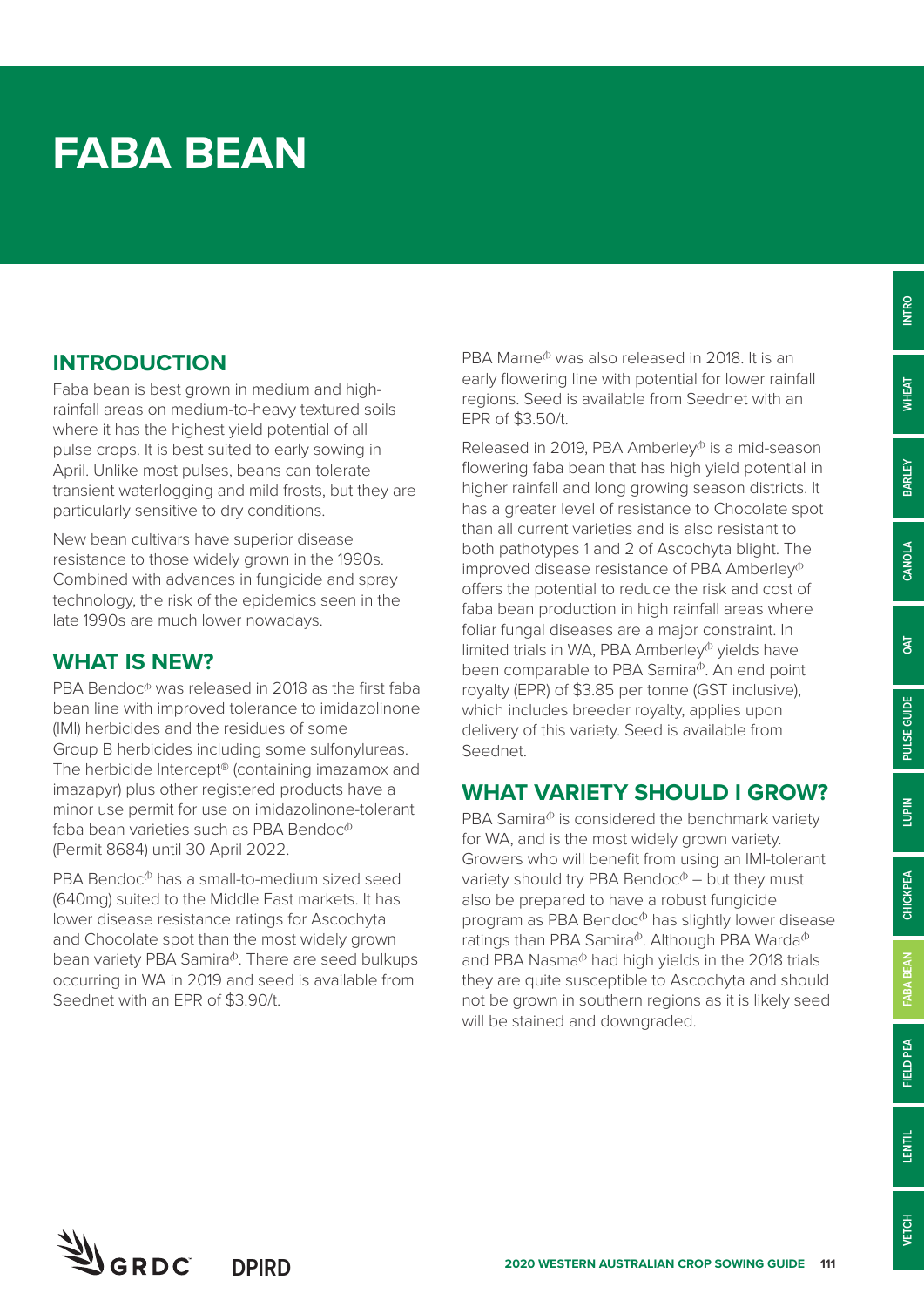# **Grain yield of faba bean varieties**

#### **TABLE 1 Grain yield of faba bean varieties in Agzone 3 and Agzone 5 expressed as a per cent of site mean yield for each trial year (2016–18).**

| of site mean yield for each that year (2010 TO). |                   |                          |               |                          |                          |      |  |  |  |
|--------------------------------------------------|-------------------|--------------------------|---------------|--------------------------|--------------------------|------|--|--|--|
| Agzone                                           | Agzone 3          |                          | Agzone 5      |                          |                          |      |  |  |  |
| Year                                             |                   | 2017                     |               | 2016                     | 2017                     | 2018 |  |  |  |
| Site mean yield (t/ha)                           |                   | 0.70                     |               | 3.82                     | 1.40                     | 3.09 |  |  |  |
|                                                  | No. of trials     | (2)                      | No. of trials | (2)                      | (2)                      | (2)  |  |  |  |
| Farah <sup>(b</sup>                              | (2)               | 95                       | (6)           | 94                       | 105                      | 97   |  |  |  |
| Fiesta VF                                        | ۰                 | $\overline{\phantom{a}}$ | (2)           | $\overline{\phantom{a}}$ | $\overline{\phantom{a}}$ | 96   |  |  |  |
| Nura <sup>(b</sup>                               | (2)               | 109                      | (6)           | 92                       | 89                       | 95   |  |  |  |
| PBA Bendoc <sup>(b</sup>                         | (2)               | 103                      | (6)           | 98                       | 109                      | 97   |  |  |  |
| PBA Marne <sup>(b)</sup>                         | (2)               | 115                      | (6)           | 107                      | 88                       | 104  |  |  |  |
| PBA Nasma <sup>(b</sup>                          | ٠                 | $\sim$                   | (2)           | $\sim$                   | $\overline{\phantom{a}}$ | 107  |  |  |  |
| PBA Rana <sup>(b</sup>                           | (2)               | 82                       | (6)           | 88                       | 98                       | 95   |  |  |  |
| PBA Samira <sup>(b</sup>                         | (2)               | 92                       | (6)           | 99                       | 106                      | 99   |  |  |  |
| PBA Warda <sup>(b</sup>                          | $\qquad \qquad =$ | $\overline{\phantom{a}}$ | (2)           | $\overline{\phantom{a}}$ | $\overline{\phantom{a}}$ | 107  |  |  |  |
| PBA Zahra <sup>®</sup>                           | (2)               | 99                       | (6)           | 99                       | 104                      | 99   |  |  |  |

SOURCE: NVT ONLINE, [NVTONLINE.COM.AU](http://nvtonline.com.au)

# **Faba bean variety characteristics**

| <b>TABLE 2 Faba bean agronomy characteristics</b> |               |                                   |                   |                     |                       |                 |           |  |  |
|---------------------------------------------------|---------------|-----------------------------------|-------------------|---------------------|-----------------------|-----------------|-----------|--|--|
| <b>Variety</b>                                    | Seed grade    | Seed size<br>(mg, mean and range) | Seed colour       | <b>Plant height</b> | <b>Flowering time</b> | <b>Maturity</b> | Lodging   |  |  |
| Farah <sup>(b</sup>                               | Medium        | 690 (590-760)                     | Light brown-brown | Medium              | Early-mid             | Early-mid       | <b>MS</b> |  |  |
| Fiesta VF                                         | Medium        | 690 (570-780)                     | Light brown-brown | Medium              | Early-mid             | Early-mid       | <b>MS</b> |  |  |
| Nura <sup><i>(b</i>)</sup>                        | Small-med     | 680 (550-790)                     | Light buff        | Short               | Mid                   | Early-mid       | <b>MR</b> |  |  |
| PBA Bendoc®                                       | Medium        | 640 (500-720)                     | Light brown       | Medium              | Mid                   | Early-mid       | <b>MS</b> |  |  |
| PBA Marne <sup>(b)</sup>                          | <b>Medium</b> | 740 (610-870)                     | Light brown       | Medium              | Early-mid             | Early-mid       | <b>MR</b> |  |  |
| PBA Rana <sup>(b</sup>                            | Med-large     | 750 (650-900)                     | Light brown       | Med/tall            | Mid                   | Mid             | <b>MR</b> |  |  |
| PBA Samira <sup>(b)</sup>                         | <b>Medium</b> | 740 (580-870)                     | Light brown       | Medium              | Mid                   | Mid             | <b>MR</b> |  |  |
| PBA Zahra <sup>(b</sup>                           | Med-large     | 740 (620-860)                     | Light brown       | Med/tall            | Mid                   | Mid-late        | <b>MR</b> |  |  |

| TABLE 3 Faba bean variety disease ratings. |                       |              |              |              |                         |                            |                                |                                  |  |
|--------------------------------------------|-----------------------|--------------|--------------|--------------|-------------------------|----------------------------|--------------------------------|----------------------------------|--|
|                                            | Ascochyta blight      |              |              |              |                         |                            | Nematode resistance            |                                  |  |
| <b>Variety</b>                             | <b>Chocolate spot</b> | Pathotype 1  | Pathotype 2  | <b>Rust</b>  | Cercospora leaf<br>spot | <b>PSbMV</b><br>seed stain | <b>Pratylenchus</b><br>thornei | <b>Pratylenchus</b><br>neglectus |  |
| Cairo                                      | <b>VS</b>             | S.           | S.           | <b>MS</b>    | S.                      |                            | <sub>S</sub>                   |                                  |  |
| Doza <sup>(b</sup>                         | <b>MS</b>             | S            | S.           | <b>RMR</b>   | $\mathsf{S}$            | ×.                         | <sub>S</sub>                   | <b>MR</b>                        |  |
| Farah <sup>(b</sup>                        | S                     | <b>RMR</b>   | S.           | <sub>S</sub> | $\mathsf{S}$            | S.                         | <b>MS</b>                      | <b>MR</b>                        |  |
| Fiesta VF                                  | S.                    | <b>MS</b>    | S            | S            | S                       | <sup>S</sup>               | <b>MS</b>                      | <b>MR</b>                        |  |
| Nura <sup>(b</sup>                         | <b>MS</b>             | <b>RMR</b>   | <b>RMR</b>   | <b>MS</b>    | $\mathsf{S}$            | <b>VS</b>                  | <b>MS</b>                      | <b>MR</b>                        |  |
| PBA Bendoc <sup>(b</sup>                   | S                     | <b>RMR</b>   | <b>RMR</b>   | S            | S.                      | <sub>S</sub>               | <b>MS</b>                      | <b>MR</b>                        |  |
| PBA Marne <sup>(b)</sup>                   | S                     | <b>RMR</b>   | <b>MRMS</b>  | <b>MR</b>    | S                       | <b>MR</b>                  | <b>MS</b>                      | <b>MR</b>                        |  |
| PBA Nanu <sup>(b</sup>                     | ٠                     | ٠            | S            | <b>RMR</b>   | S.                      | ٠                          | <b>MR</b>                      | ٠                                |  |
| PBA Nasma <sup>(b</sup>                    | <b>MS</b>             | S.           | $\mathsf{S}$ | <b>RMR</b>   | S.                      | ٠                          | <sub>S</sub>                   | <b>MR</b>                        |  |
| PBA Rana <sup>(b</sup>                     | <b>MS</b>             | R            | <b>MRMS</b>  | <b>MS</b>    | S.                      | <b>MR</b>                  | <b>MS</b>                      | <b>MR</b>                        |  |
| PBA Samira <sup>(b</sup>                   | <b>MS</b>             | <b>RMR</b>   | <b>RMR</b>   | <b>MS</b>    | S                       | <sub>S</sub>               | <b>MRMS</b>                    | <b>MR</b>                        |  |
| PBA Warda <sup>(b</sup>                    | <b>MS</b>             | S            | S            | <b>RMR</b>   | S                       | $\sim$                     | <b>MS</b>                      | <b>MR</b>                        |  |
| PBA Zahra <sup>(b</sup>                    | <b>MS</b>             | $\mathsf{R}$ | <b>MRMS</b>  | <b>MS</b>    | S.                      | S                          | <b>MS</b>                      | <b>MR</b>                        |  |

R=resistant, MR=moderately resistant, MS=moderately susceptible, S=susceptible PSbMV = pea seedborne mosaic virus

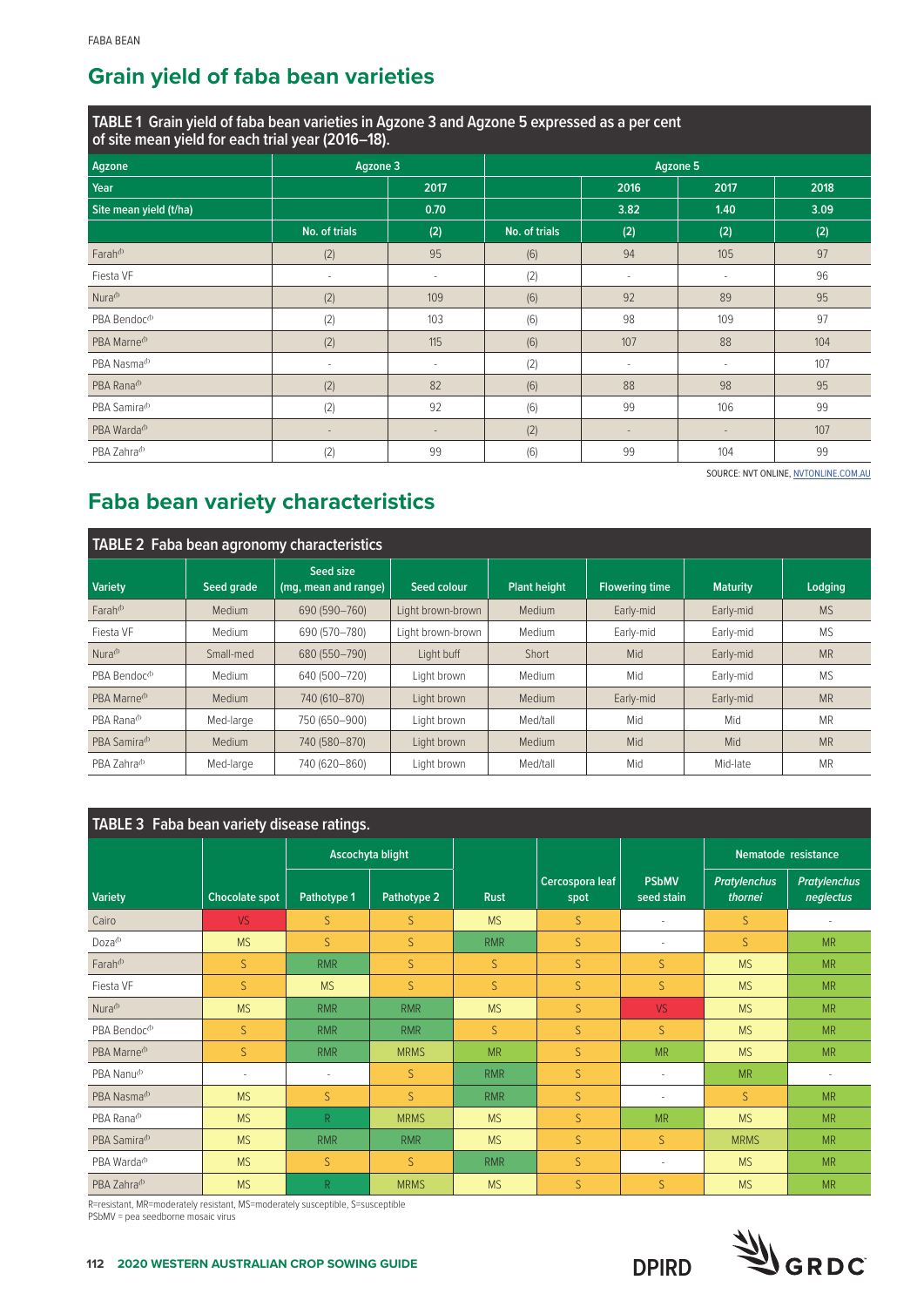**INTRO**

**WHEAT**

**BARLEY**

**CANOLA**

**OAT**

**PULSE GUIDE**

**PULSE GUIDE** 

**LUPIN**

**CHICKPEA**

**CHICKPEA** 

**FABA BEAN**

**FABA BEAN** 

# **FABA BEAN AGRONOMY GUIDE**

#### **Rotation**

- Faba bean fixes large amounts of N, providing large rotation benefits for following crops.
- Grow no more often than one year in four in the same paddock to reduce disease risk. Avoid close rotations with vetch, narbon bean or lentil because some foliar diseases are common between these species.
- Retained cereal stubble can minimise the impact of a dry/hot spring, reduce aphids and lower disease spore splash.

## **Characteristics**

- Vigorous early growth.
- Tolerates transient waterlogging and frosts better than most grain legumes.
- Early flowering, avoids spring drought, but dry and hot weather at flowering can reduce yields

## **Paddock selection**

- Most suited to fine-textured or duplex soils, neutral to alkaline with a surface pH of 5.4–8.0 (in CaCl<sub>2</sub>). Soils with a surface pH of 5–6 need to be more alkaline (pH >6) at depth (>20cm). In highrainfall southern areas (e.g. Esperance sandplain) beans can be grown on lower pH sandy duplex paddocks, but will benefit from double the normal rate of rhizobia inoculation.
- Soils must be free of sulfonylurea herbicide residues (e.g. Glean®, Logran®), clopyralid residues (Lontrel®) and high exchangeable sodium.
- Paddocks need to have a low broadleaf weed and herbicide resistant ryegrass burden.
- Sow different faba bean varieties at least 500m away from each other to prevent cross-pollination.

# **Sowing time**

#### **High-rainfall areas (>450mm)**

- 15 May to 7 June.
- In higher rainfall areas, early sowing can predispose the crop to disease.

#### **Medium-rainfall areas (350–450mm)**

• 15 April to 30 May.

#### **Low rainfall areas (<350mm)**

- 15 April to 15 May.
- Faba bean is not well suited to lower-rainfall areas in most years, especially in lighter soils. If sowing in these areas, early sowing is important.

Dry seeding is possible but not preferred due to poor rhizobia survival.

### **Sowing rate**

- Aim to establish 25–30plants/m<sup>2</sup>. Sow at 150–200kg/ha depending on seed size and germination percentage.
- Reduced sowing rates may be beneficial in highyielding situations. Seed size can vary markedly between varieties and larger seed may require different seeding set up to prevent blockages. Minor modifications may include modifying the metering mechanism, seed tubes or dividing heads on air seeders.
- Seed should be tested for germination and vigour, with a minimum germination requirement of 70 per cent.

# **Sowing depth**

- 5–8cm (2–3 inches).
- Can be sown at 8–10cm.

#### **Inoculation**

- Seed should be inoculated with Group F rhizobia using a peat or liquid slurry, or liquid or granules in furrow.
- If using a slurry, inoculate at least 24 hours after applying fungicidal seed treatment and seed within 12 hours.
- Double the recommended rates if the soils are not optimal for faba bean (pH less than 6.0, sandy).
- Avoid putting rhizobia down the same tube as acidic fertiliser, as it will kill the rhizobia.

SORDC **DPIRD**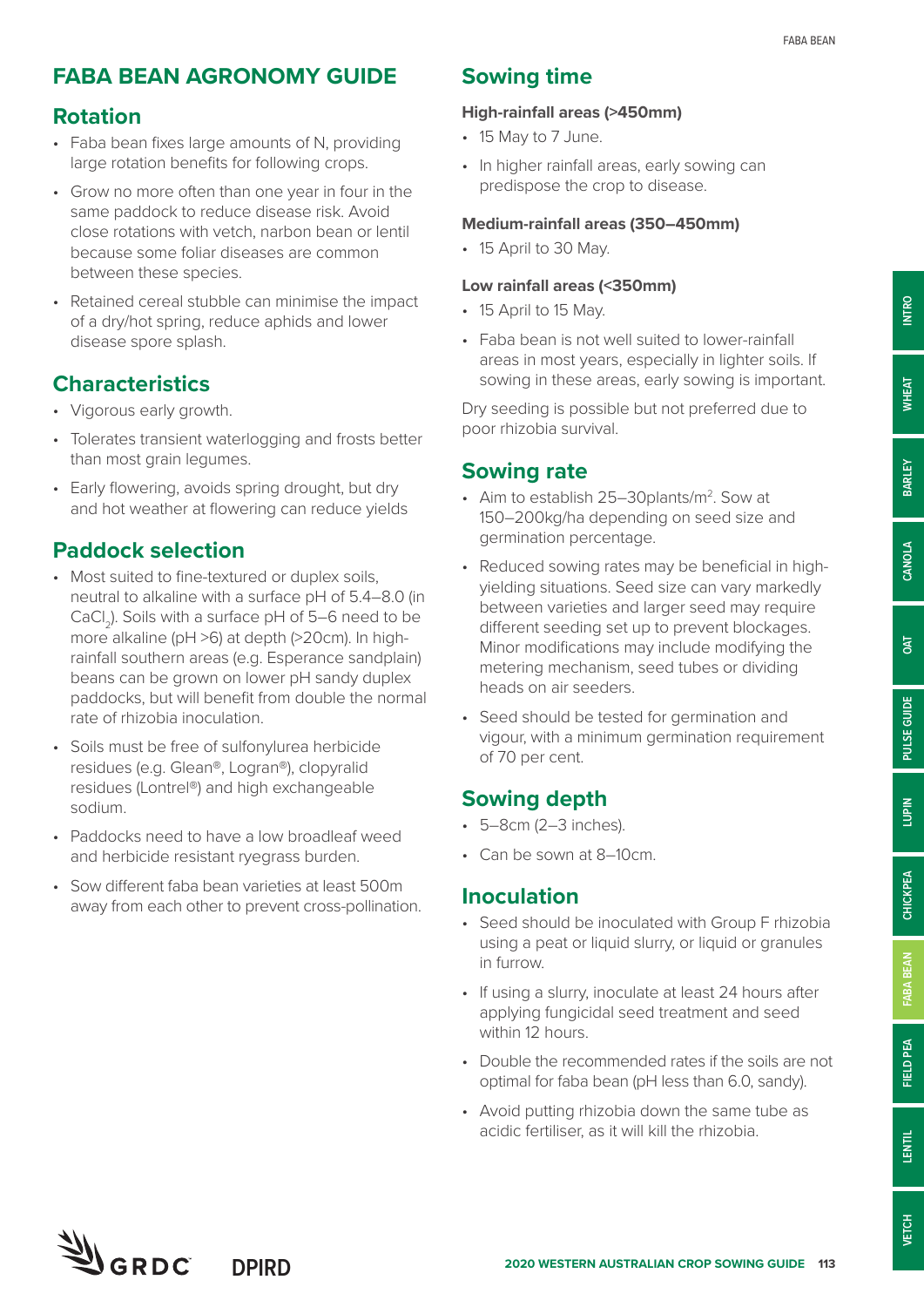## **Fertiliser**

- 100–200kg/ha superphosphate, depending on soil test.
- Trace elements as for cereals.
- Excessive N application at sowing is unnecessary as it will restrict nodulation and reduce N-fixation.

# **Weed control**

The following herbicides are registered on faba bean in WA. It is advised to check labels of specific herbicide products for rates, crop and weed growth stages for application, recommended surfactants and oils, withholding and plant back periods, etc.

#### **Pre-emergent herbicides**

- Cyanazine 900g/kg (e.g. Bladex®) at 1.1kg/ha
- Diuron 900g/kg (e.g. Diurex® WG) at 0.55–1.1kg/ha
- Flumioxazin 500g/kg (e.g. Terrain®) at 180g/ha
- Imazethapyr 700g/kg (e.g. Spinnaker® WDG) at 70g/ha
- Metribuzin 750g/kg (e.g. Stacato®, Mentor® WG) at 180–380g/ha (PSPE\* only, use lower rate on light sandy soils and higher label rates on heavy clay loam soils)
- Pendimethalin 440g/L (e.g. Stomp®) at 1.5–2.25L/ha
- Propyzamide 900g/kg (e.g. Imtrade Edge® 900 WG) at 0.56–1.11kg/ha
- Prosulfocarb 800g/L + s-metolachlor 120g/L (e.g. Boxer Gold®) at 2.5L/ha
- Simazine 900g/kg WG at 1.1–1.4kg/ha (use lower rate on lighter soil types)
- Terbuthylazine 875g/kg (e.g. Terbyne® Xtreme®) at 0.6–1.2kg/ha
- Tri-allate 500g/L (e.g. Avadex® Xtra) at 1.6L/ha
- Trifluralin 480g/L (e.g. TriflurX®) at 800mL/ha plus 1.1 kg/ha Nufarm Simazine 900 DF
- \* PSPE = Post-sowing pre-emergent

#### **Post-emergent herbicides for broadleaf weed control**

- Pyraflufen-ethyl 20g/L (e.g. Ecopar®) at 800mL/ha
- PBA Bendoc $^{\circ}$  was released in 2018 as the first faba bean line with improved tolerance to imidazolinone (IMI) herbicides and the residues of some Group B herbicides including some sulfonylureas. There is a permit (PER86849) for use of imazamox 33g/L + imazapyr 15g/L (e.g. Nufarm Intercept®) at 750mL/ha on IMI-tolerant faba bean varieties such as Bendoc $\Phi$ . The permit is valid till 30 April 2022. Intercept® has efficiency on both grass and broadleaf weeds.

#### **Post-emergent herbicides for grass weed control**

- Butroxydim 250g/kg (e.g. Factor® WG) at 80–180g/ha
- Clethodim 240g/L (e.g. Select®, Status®) at 150–500mL/ha
- Fluazifop-p 128g/L (e.g. Fusilade® Forte) at 410mL/ha
- Haloxyfop-R 520g/L (e.g. Verdict<sup>®</sup>) at 50–100mL/ha
- Propaquizafop 100g/L (e.g. Shogun®) at 200–450mL/ha
- Quizalofop-p-ethyl 200g/L (e.g. Elantra® Xtreme®, Leopard® 200) at 65–190mL/ha
- Sethoxydim 186g/L (e.g. Sertin®) at 0.5–1L/ha

# **Insect control**

- The main insect pest is native budworm (*Helicoverpa*) and crops need to be monitored regularly late in the season for grubs.
- Budworm control is vital if human consumption quality beans are to be produced.
- Spray if one or more grubs per 10 sweeps.

**DPIRD**

• Crops also need to be monitored for red-legged earth mite, lucerne flea, cutworm and cowpea aphid.

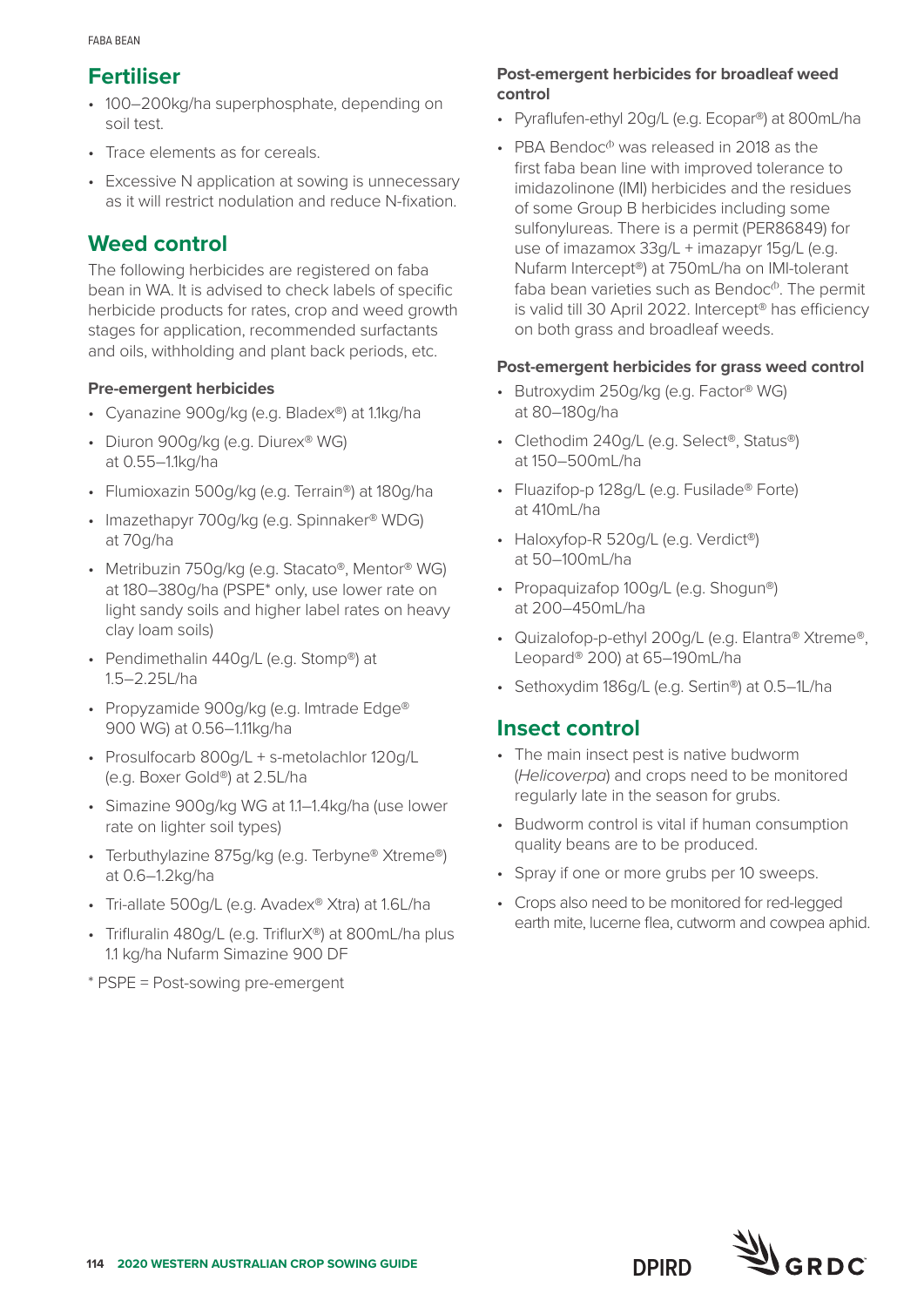### **Diseases**

- Avoid previous year's bean stubble and only grow beans once every four years in the same paddock.
- New bean cultivars have superior disease resistance to those widely grown in the 1990s. Combined with advances in fungicide and spray technology, the risk of epidemics seen in the late 1990s are much lower.
- Ascochyta blight mostly occurs in the Southern Agricultural Region, and becomes evident in the first month after sowing. In the north, do not buy seed from the south. Many newer varieties have excellent Ascochyta resistance and it is less common to see symptoms, but monitoring is still recommended.
- Chocolate spot (*Botrytis fabae*) is the main disease that will require control in WA. Growers should plan to apply the majority of fungicide around flowering to maximise pod set. Monitor crops in late vegetative stage for symptoms with an aim to spray at canopy closure/start of flowering.
- Rust usually occurs from September in WA. Early detection and control is necessary.

# **Suggested fungicides and timing**

It is common to have more than one disease in your crop and fungicide mixes may be required.

#### **Ascochyta**

- Early vegetative stages monitor to ensure disease is apparent.
- Suggested fungicides are mancozeb or Veritas<sup>®</sup> (tebuconazole + azoxystrobin) or Aviator® Xpro® (prothioconazole + bixafen).

#### **Chocolate spot**

- At canopy closure/flowering.
- Suggested fungicides are carbendazim, procymidone, Veritas® (tebuconazole + azoxystrobin), or Aviator® Xpro® (prothioconazole + bixafen) and chlorothalonil.

#### **Cercospora**

- Often seen 6–8 weeks after sowing.
- Suggested fungicides are Veritas<sup>®</sup> (tebuconazole + azoxystrobin) or Aviator® Xpro® (prothioconazole + bixafen) and tebuconazole (refer PER13752).

#### **Rust**

- only if greater than five per cent leaf coverage after flowering.
- suggested fungicides are mancozeb, chlorothalonil, Veritas® (tebuconazole + azoxystrobin), or Aviator® Xpro® (prothioconazole + bixafen) and tebuconazole (refer PER13752).

SORDC **DPIRD**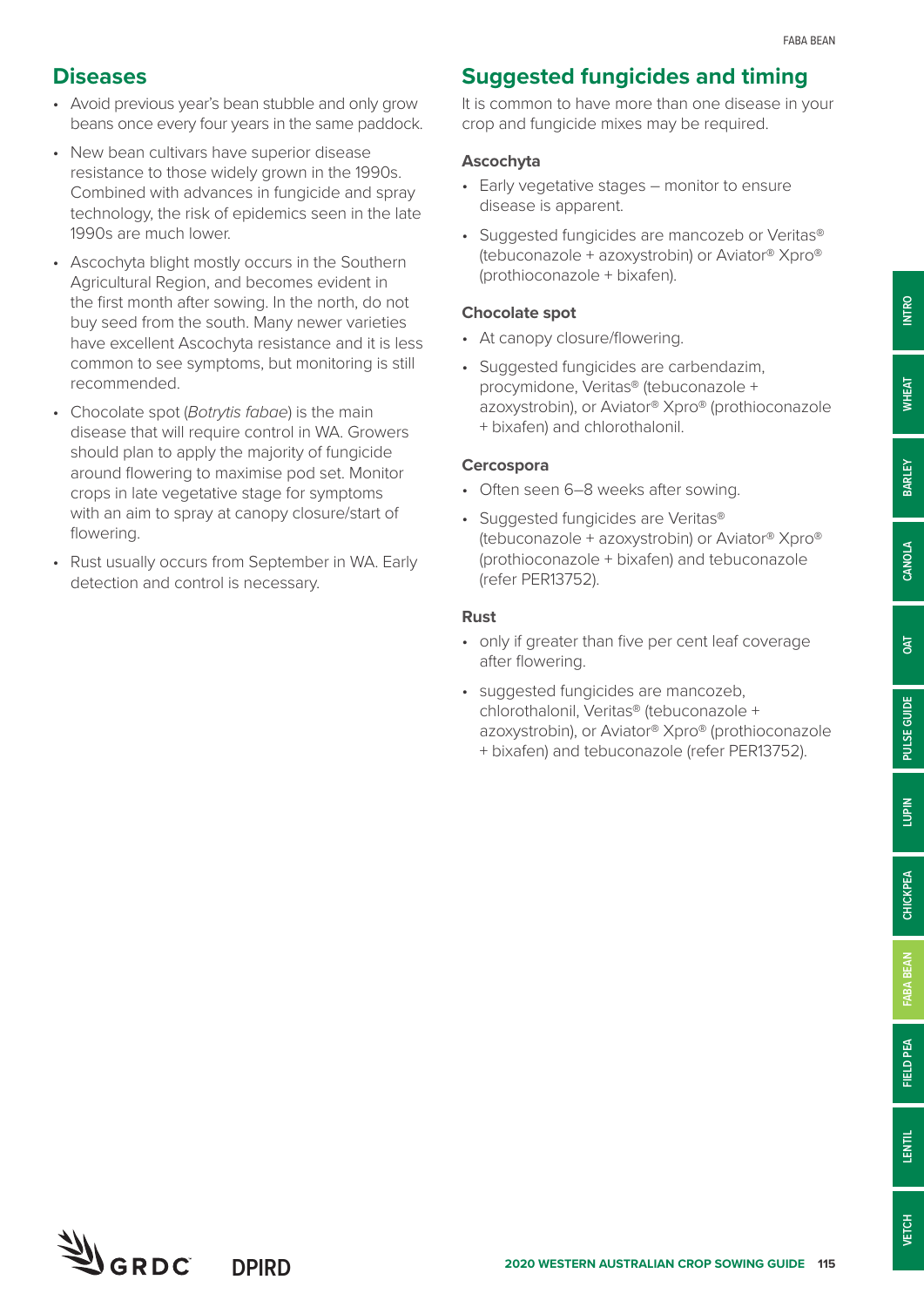## **Crop-topping**

- Paraquat 250g/L (e.g. Gramoxone®) at 400 or 800mL/ha.
- Spray the crop when the annual ryegrass is at the optimum stage, that is when the last annual ryegrass seed heads at the bottom of the plant have emerged and the majority are at or just past flowering (with anthers present or glumes open) but before haying off is evident – usually October to November.
- Reduction in crop yield may occur (more than 25 per cent) especially if the crop is less advanced relative to the ryegrass; that is, if crops have a majority of green immature pods. The higher label rate may also increase any yield reduction. DO NOT harvest within seven days of application.

## **Desiccation**

- Diquat 200g/L (e.g. Reglone®) at 2 to 3L/ha. Spray as soon as the crop has reached full maturity. It helps overcome slow and uneven ripening and weed problems at harvest. Do not harvest for seven days after application.
- Glyphosate 690g/kg (e.g. Roundup Ready® Herbicide with PLANTFIELD®) at 250 to 1400g/ha. Apply when faba bean pods turn black and average seed moisture content is below 30 per cent. Application before this time may significantly reduce yields (in practice losses in excess of 25 per cent can occur). Use lower rate if ryegrass is flowering and higher label rate if ryegrass is at milky dough stage. Use higher label rates where crops or weeds are dense and faster desiccation is required. DO NOT use on crops intended for seed or sprouting. DO NOT harvest within seven days of application.
- Saflufenacil 700g/kg (e.g. Sharpen® WG) 34g/ha in mixture with label rate of glyphosate or paraquat plus plus 1% Hasten or high-quality methylated seed oil (MSO) of the spray volume. Apply when 30–80 per cent of pods are ripe and dark (hilum black in the pods at the top of the canopy). Earlier applications made before the recommended growth stage may result in grain yield losses. Do not harvest within seven days of application.

## **Harvesting**

- Faba beans turn black at maturity and are ready to harvest when the pods are black and stems are still slightly green.
- Delayed harvest will increase the risk of staining, lodging, shattering and pod loss. Handle seed minimally to reduce physical damage.
- Use a conventional open front header. Alternate wires and blanking off plates may need removing. Use barley sieves.

#### Reel speed: 1.0 x ground speed

| Spiral clearance: High | Fan speed: High            |
|------------------------|----------------------------|
| Drum speed: 300-600rpm | Concave clearance: 15–35mm |
| Top sieve: 32-38mm     | Bottom sieve: 8-16mm       |

## **Stubble grazing**

- Faba bean stubble can be a useful sheep feed over summer, but avoid over-grazing stubbles on fragile soils.
- Most of the feed value is in the spilt grain. Leave sheep in the paddock no longer than is necessary to recover the spilt grain to minimise risk of wind erosion.
- Graze soon after harvest, relying on summer rain to stabilise the soil or late in autumn after most of the erosion risk has passed.

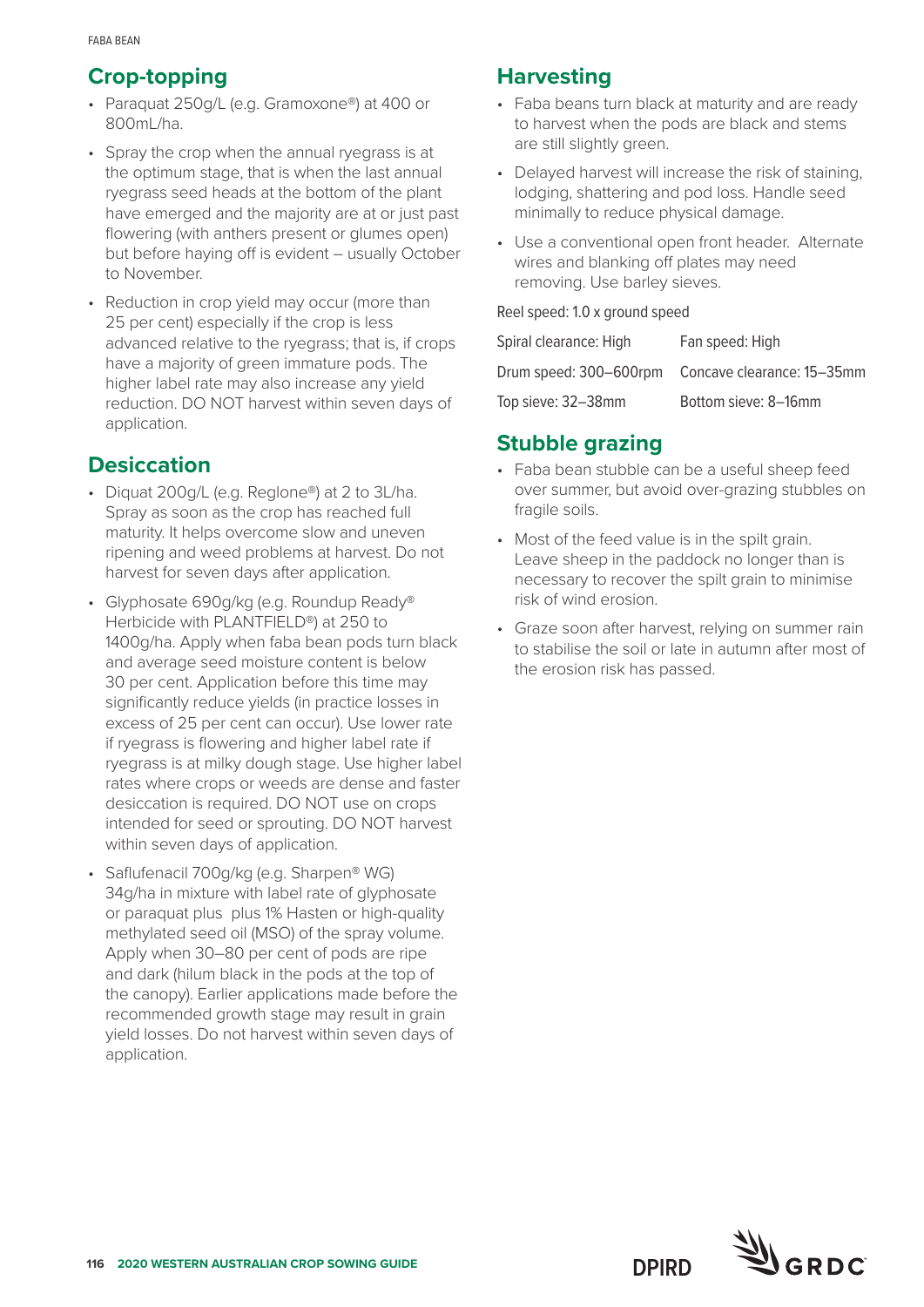# **FIELD PEA**

### **INTRODUCTION**

UGRDC

Field pea is the most widely adapted pulse species to WA conditions and is grown in most regions. It is adapted to a wide range of soil types and there is widespread experience among growers and their agronomists. A feature of field pea is the excellent weed control options available, which combined with delayed sowing and crop-topping results in very clean paddocks for following crops.

The majority of field peas grown in WA are of the dun grade – either Kaspa $\Phi$  types or Australian dun  $-$  e.g. Parafield. Kaspa $\Phi$  types are favoured in the Indian subcontinent, while some sprouting markets still favour trailing varieties such as PBA Percy® and Parafield. White varieties are rarely grown in WA, therefore the marketing of white peas can be problematic. Mixing white and dun types together will result in a downgrade to feed.

#### **WHAT IS NEW?**

PBA Butler<sup> $\Phi$ </sup> was released in 2017. It is a mid-tolate flowering semi-dwarf with a semi-leafless canopy. In WA, it produces a noticeably taller and bulkier canopy than most other field pea varieties. PBA Butler<sup>®</sup> produces Kaspa®-type dun seeds. It has improved bacterial blight and downy mildew resistance compared with other Kaspa-types. PBA Butler<sup>®</sup> is available from Seednet (EPR \$2.70/t).

## **WHAT VARIETY SHOULD I GROW?**

PBA Butler<sup> $\Phi$ </sup> and PBA Gunyah $\Phi$  are the topyielding Kaspa<sup>®</sup>-type field pea varieties in WA.  $PBA Wharton<sup>0</sup>$  also produces high yields in trials but most growers have found PBA Gunyah $\Phi$  and in recent times PBA Butler $\Phi$  to produce superior results on-farm.

For growers wishing to plant trailing field pea types, PBA Percy<sup>®</sup> reliably out-yields Parafield.

| TABLE 1 Grain yield of field pea varieties in Agzone 1 expressed as a per cent of site mean yield<br>for each trial year (2015-18). |               |      |      |      |      |  |  |  |  |
|-------------------------------------------------------------------------------------------------------------------------------------|---------------|------|------|------|------|--|--|--|--|
| Year<br>2015<br>2016<br>2017<br>2018                                                                                                |               |      |      |      |      |  |  |  |  |
| Site mean yield (t/ha)                                                                                                              |               | 2.33 | 2.02 | 0.60 | 1.48 |  |  |  |  |
|                                                                                                                                     | No. of trials | (1)  | (2)  | (2)  | (2)  |  |  |  |  |
| Kaspa <sup>(b</sup>                                                                                                                 | (7)           | 102  | 73   | 100  | 99   |  |  |  |  |
| Parafield                                                                                                                           | (7)           | 65   | 70   | 76   | 71   |  |  |  |  |
| PBA Butler <sup>(b)</sup>                                                                                                           | (7)           | 99   | 109  | 102  | 112  |  |  |  |  |
| PBA Gunyah <sup>(b</sup>                                                                                                            | (7)           | 104  | 88   | 105  | 103  |  |  |  |  |
| PBA Oura <sup>(b)</sup>                                                                                                             | (7)           | 82   | 103  | 91   | 94   |  |  |  |  |
| PBA Pearl <sup>®</sup>                                                                                                              | (7)           | 77   | 102  | 76   | 110  |  |  |  |  |
| PBA Percy <sup>(b</sup>                                                                                                             | (7)           | 85   | 102  | 114  | 93   |  |  |  |  |
| PBA Twilight <sup>®</sup>                                                                                                           | (7)           | 103  | 80   | 99   | 99   |  |  |  |  |
| PBA Wharton <sup>®</sup>                                                                                                            | (6)           | 106  | 94   | 100  | 93   |  |  |  |  |

SOURCE: NVT ONLINE, [NVTONLINE.COM.AU](http://nvtonline.com.au)

**CHICKPEA**

CHICKPEA

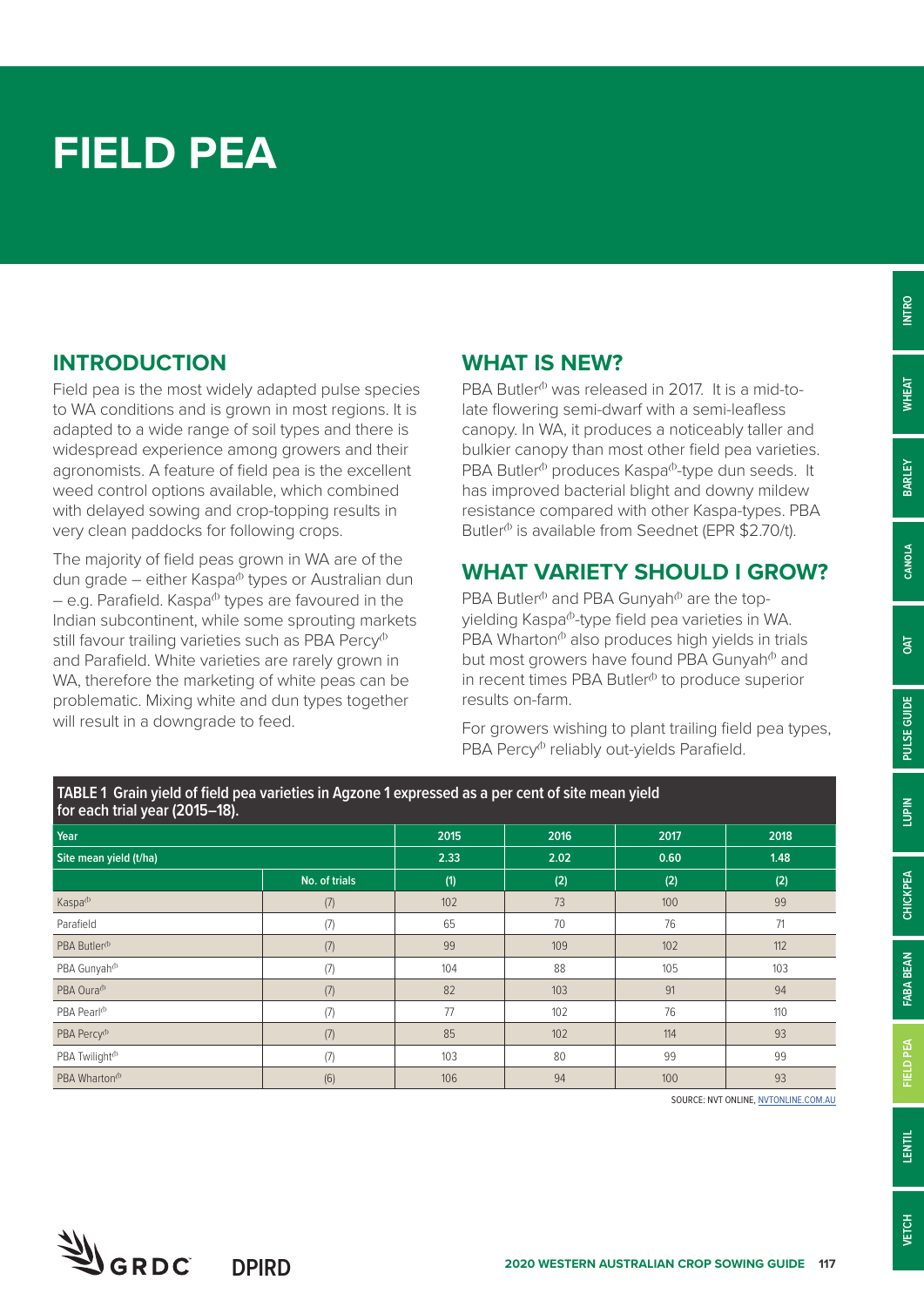#### **TABLE 2 Grain yield of field pea varieties in Agzone 2 expressed as a per cent of site mean yield for each trial year (2014–18).**

| $101$ cach and $y$ car $(201)$ $(20)$ |               |        |      |      |      |      |
|---------------------------------------|---------------|--------|------|------|------|------|
| Year                                  |               | 2014   | 2015 | 2016 | 2017 | 2018 |
| Site mean yield (t/ha)                |               | 1.72   | 1.70 | 1.93 | 1.47 | 0.66 |
|                                       | No. of trials | (3)    | (3)  | (2)  | (3)  | (1)  |
| Kaspa <sup>(b</sup>                   | (12)          | 92     | 92   | 59   | 97   | 111  |
| Parafield                             | (7)           | $\sim$ | 65   | 47   | 79   | 61   |
| PBA Butler <sup>(b</sup>              | (12)          | 114    | 96   | 107  | 103  | 110  |
| PBA Gunyah <sup>®</sup>               | (11)          | 98     | 99   | 75   | 100  | 100  |
| PBA Oura <sup>(b)</sup>               | (12)          | 87     | 92   | 93   | 93   | 54   |
| PBA Pearl <sup>®</sup>                | (9)           | $\sim$ | 94   | 103  | 92   | 44   |
| PBA Percy <sup>(b</sup>               | (11)          | 90     | 83   | 56   | 97   | 48   |
| PBA Twilight <sup>(b)</sup>           | (11)          | 89     | 101  | 72   | 98   | 92   |
| PBA Wharton <sup>®</sup>              | (12)          | 90     | 110  | 98   | 100  | 91   |

SOURCE: NVT ONLINE, [NVTONLINE.COM.AU](http://nvtonline.com.au)

#### **TABLE 3 Grain yield of field pea varieties in Agzone 3 expressed as a per cent of site mean yield for each trial year (2014–18).**

| Year                        |               | 2014   | 2015 | 2016 | 2017 | 2018 |
|-----------------------------|---------------|--------|------|------|------|------|
| Site mean yield (t/ha)      |               | 2.13   | 0.45 | 0.46 | 1.65 | 1.10 |
|                             | No. of trials | (1)    | (2)  | (1)  | (1)  | (1)  |
| Kaspa <sup>(b</sup>         | (6)           | 102    | 65   | 49   | 95   | 71   |
| Parafield                   | (5)           | $\sim$ | 41   | 33   | 69   | 97   |
| PBA Butler <sup>(b</sup>    | (6)           | 120    | 81   | 107  | 129  | 104  |
| PBA Gunyah <sup>(b</sup>    | (6)           | 103    | 88   | 68   | 92   | 86   |
| PBA Oura <sup>(b)</sup>     | (6)           | 101    | 100  | 95   | 78   | 117  |
| PBA Pearl <sup>®</sup>      | (5)           | $\sim$ | 94   | 124  | 96   | 110  |
| PBA Percy <sup>(b</sup>     | (6)           | 99     | 84   | 30   | 63   | 124  |
| PBA Twilight <sup>(b)</sup> | (6)           | 96     | 97   | 70   | 78   | 79   |
| PBA Wharton <sup>(b)</sup>  | (6)           | 84     | 128  | 102  | 73   | 94   |

SOURCE: NVT ONLINE, [NVTONLINE.COM.AU](http://nvtonline.com.au)

#### **TABLE 4 Grain yield of field pea varieties in Agzone 4 expressed as a per cent of site mean yield for each trial year (2014, 2016–18). Year 2014 2016 2017 2018 Site mean yield (t/ha) 1.35 1.91 1.07 1.92 No. of trials (1) (1) (1) (1)** Kaspa<sup>A</sup> (4) 92 64 99 102 Parafield (3) - 62 64 61 PBA Butler<sup>A</sup> (4) 98 99 103 104 PBA Gunyah<sup>A</sup> (4) 100 83 106 106 PBA Oura<sup>A</sup> (4) 97 103 88 89 PBA Pearl<sup>o</sup> 2009 - 1980 - 1998 - 1998 - 1998 - 1998 - 1998 - 1998 - 1998 - 1998 - 1998 - 1998 - 1998 - 1998 - 1998 - 1998 - 1998 - 1998 - 1998 - 1998 - 1998 - 1998 - 1998 - 1999 - 1999 - 1999 - 1999 - 1999 - 1999 - 1999 PBA Percy<sup>d</sup> (4) (4) (4) 103 | 94 | 105 | 88 PBA Twilight<sup>A</sup> (4) 99 79 101 105 PBA Wharton<sup>A</sup> (4) 105 104 102 103

SOURCE: NVT ONLINE, [NVTONLINE.COM.AU](http://nvtonline.com.au)

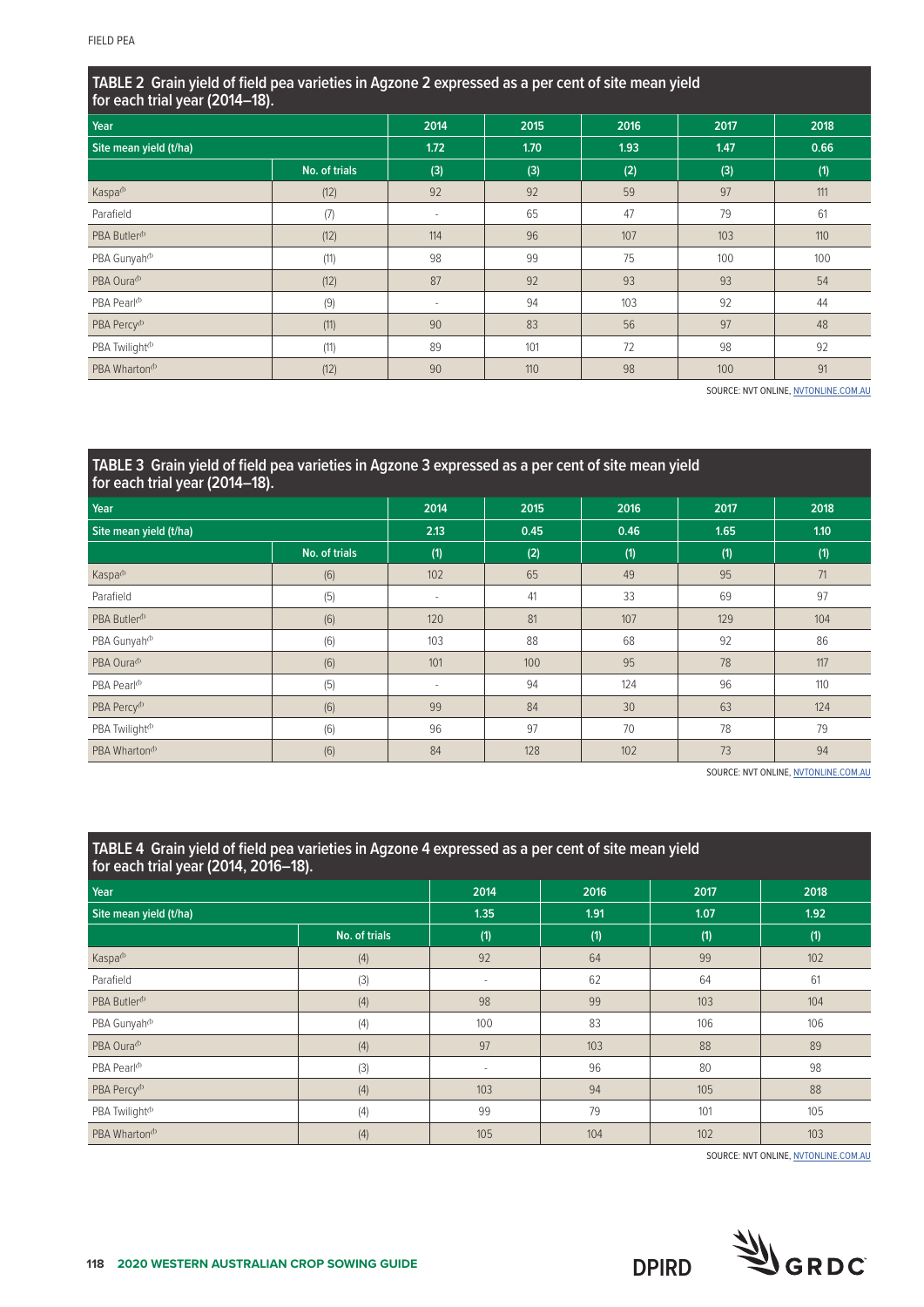**INTRO**

**WHEAT**

**BARLEY**

**Canola**

**OAT**

**PULSE GUIDE**

PULSE GUIDE

**LUPIN**

**CHICKPEA**

CHICKPEA

**FABA BEAN**

FABA BEAN

**FIELD PEA**

FIELD PEA

**LENTIL**

#### **TABLE 5 Grain yield of field pea varieties in Agzone 5 expressed as a per cent of site mean yield for each trial year (2014–18).**

| Year                       |               | 2014                         | 2015                     | 2016 | 2017                     | 2018                         |
|----------------------------|---------------|------------------------------|--------------------------|------|--------------------------|------------------------------|
| Site mean yield (t/ha)     |               | 2.30                         | 2.00                     | 1.70 | 1.55                     | 1.33                         |
|                            | No. of trials | (2)                          | (3)                      | (3)  | (6)                      | (5)                          |
| Excell <sup>(b)</sup>      | (2)           | $\overline{\phantom{a}}$     | $\overline{\phantom{a}}$ | 62   | $\overline{\phantom{a}}$ | $\qquad \qquad \blacksquare$ |
| Kaspa <sup>(b</sup>        | (19)          | 97                           | 94                       | 104  | 92                       | 90                           |
| Parafield                  | (11)          | $\overline{\phantom{a}}$     | 83                       | 87   | 85                       | 73                           |
| PBA Butler <sup>®</sup>    | (19)          | 117                          | 111                      | 116  | 108                      | 92                           |
| PBA Gunyah <sup>(b</sup>   | (19)          | 99                           | 99                       | 103  | 95                       | 98                           |
| PBA Oura <sup>(b)</sup>    | (19)          | 95                           | 100                      | 93   | 95                       | 93                           |
| PBA Pearl <sup>®</sup>     | (17)          |                              | 109                      | 98   | 94                       | 77                           |
| PBA Percy <sup>(b</sup>    | (19)          | 101                          | 103                      | 103  | 95                       | 103                          |
| PBA Twilight <sup>(b</sup> | (19)          | 89                           | 93                       | 94   | 90                       | 98                           |
| PBA Wharton <sup>®</sup>   | (19)          | 84                           | 91                       | 85   | 93                       | 110                          |
| Sturt                      | (2)           | $\qquad \qquad \blacksquare$ | $\overline{\phantom{a}}$ | 96   |                          | $\overline{\phantom{a}}$     |

SOURCE: NVT ONLINE, [NVTONLINE.COM.AU](http://nvtonline.com.au)

| TABLE 6 Agronomic characteristics of field pea varieties suited to WA. |           |                    |                               |                          |                                |           |                   |                           |                              |  |
|------------------------------------------------------------------------|-----------|--------------------|-------------------------------|--------------------------|--------------------------------|-----------|-------------------|---------------------------|------------------------------|--|
| <b>Variety</b>                                                         | Seed type | <b>Plant habit</b> | Plant vigour,<br>early season | <b>Flowering</b><br>time | <b>Maturity</b><br><b>time</b> | Lodging   | Pod<br>shattering | <b>Boron</b><br>tolerance | <b>Salinity</b><br>tolerance |  |
| Kaspa <sup>(b</sup>                                                    | Kaspa dun | SD-SL              | Moderate                      | Late                     | Mid                            | Fair-good | R:SP              | S                         | S                            |  |
| PBA Butler <sup>(b</sup>                                               | Kaspa dun | SD-SL              | High                          | Mid-late                 | Mid                            | Good      | R:SP              | S                         | S                            |  |
| PBA Gunyah <sup>®</sup>                                                | Kaspa dun | SD-SL              | High                          | Early-mid                | Early                          | Fair-good | R:SP              | S                         | <b>SMS</b>                   |  |
| PBA Oura <sup>(b)</sup>                                                | Aus dun   | SD-SL              | Moderate                      | Early-mid                | Early                          | Fair-good | MR: NSP           | <b>MS</b>                 | S                            |  |
| PBA Pearl <sup>®</sup>                                                 | White     | SD-SL              | Moderate                      | Early-mid                | Early-mid                      | Good      | MR: NSP           | <b>MS</b>                 | <b>MS</b>                    |  |
| PBA Percy <sup>(b</sup>                                                | Aus dun   | С                  | High                          | Early                    | Early                          | Poor      | MR: NSP           | S                         | MT                           |  |
| PBA Twilight <sup>®</sup>                                              | Kaspa dun | SD-SL              | <b>High</b>                   | Early                    | Early                          | Fair-good | R:SP              | S                         | S                            |  |
| PBA Wharton <sup>®</sup>                                               | Kaspa dun | SD-SL              | Moderate                      | Early-mid                | Early                          | Fair-good | R:SP              | MT                        | MT                           |  |
| <b>Sturt</b>                                                           | White     | C                  | High                          | Early-mid                | Mid                            | Poor      | MR: NSP           | S                         | <b>MS</b>                    |  |

SOURCE: VICTORIAN WINTER CROP SUMMARY 2019

SD=semi-dwarf, C=conventional, SL= semi-leafless, S=susceptible, MS=moderately susceptible, MR=moderately resistant, R=resistant, SP=sugar pod type pod, NSP=non sugar pod type, I=intolerant, MI=moderately intolerant, MT= moderately tolerant

| TABLE 7 Resistance of field pea varieties to diseases commonly found in WA crops. |                               |                     |                         |                           |                                |                                  |  |  |  |
|-----------------------------------------------------------------------------------|-------------------------------|---------------------|-------------------------|---------------------------|--------------------------------|----------------------------------|--|--|--|
|                                                                                   |                               | Downy mildew        |                         |                           |                                | Nematode resistance              |  |  |  |
| Variety                                                                           | <b>Blackspot</b> <sup>a</sup> | <b>Kaspa strain</b> | <b>Parafield strain</b> | <b>PSbMV</b> <sup>b</sup> | <b>Pratylenchus</b><br>thornei | <b>Pratylenchus</b><br>neglectus |  |  |  |
| Excell                                                                            | <b>MS</b>                     | S                   | <b>MR</b>               | ٠                         | <b>MRMS</b>                    | <b>MRMS</b>                      |  |  |  |
| Kaspa <sup>(b</sup>                                                               | <b>MS</b>                     | <b>MS</b>           | <b>MR</b>               | <sub>S</sub>              | <b>MRMS</b>                    | <b>MRMS</b>                      |  |  |  |
| Parafield                                                                         | <b>MS</b>                     | S                   | S.                      | ٠                         | <b>MR</b>                      | <b>MRMS</b>                      |  |  |  |
| PBA Butler <sup>(b</sup>                                                          | <b>MS</b>                     | <b>MS</b>           | S.                      | S.                        | <b>MRMS</b>                    | <b>MRMS</b>                      |  |  |  |
| PBA Gunyah <sup>(b</sup>                                                          | <b>MS</b>                     | <sub>S</sub>        | R                       | S.                        | <b>MRMS</b>                    | <b>MR</b>                        |  |  |  |
| PBA Oura <sup>(b)</sup>                                                           | <b>MS</b>                     | <b>MRMSp</b>        | MRp                     | S                         | <b>MRMS</b>                    | <b>MRMS</b>                      |  |  |  |
| PBA Pearl <sup>(b)</sup>                                                          | <b>MRMSp</b>                  | <sub>S</sub>        | <b>MS</b>               | S                         | <b>MRMS</b>                    | <b>MRMS</b>                      |  |  |  |
| PBA Percy <sup>(b</sup>                                                           | <b>MS</b>                     | <sup>S</sup>        | S                       | S                         | <b>RMR</b>                     | <b>MRMS</b>                      |  |  |  |
| PBA Twilight <sup>(b)</sup>                                                       | <b>MS</b>                     | <sub>S</sub>        | R                       | S.                        | <b>MRMS</b>                    | <b>MRMS</b>                      |  |  |  |
| PBA Wharton <sup>®</sup>                                                          | <b>MS</b>                     | S                   | Rp                      | R                         | <b>MR</b>                      | <b>MRMS</b>                      |  |  |  |
| Sturt                                                                             | <b>MS</b>                     | <sub>S</sub>        | <b>MS</b>               | $\overline{\phantom{a}}$  | <b>MR</b>                      | <b>MRMS</b>                      |  |  |  |

a – also known as Ascochyta blight, b – pea seedborne mosaic virus

**SOUTHERD** 

Resistance order from best to worst: R > RMR > MR > MRMS > MS > MSS > S > SVS > VS. p=provisional assessment, ratings may change

SOURCE: JENNY DAVIDSON (PIRSA–SARDI)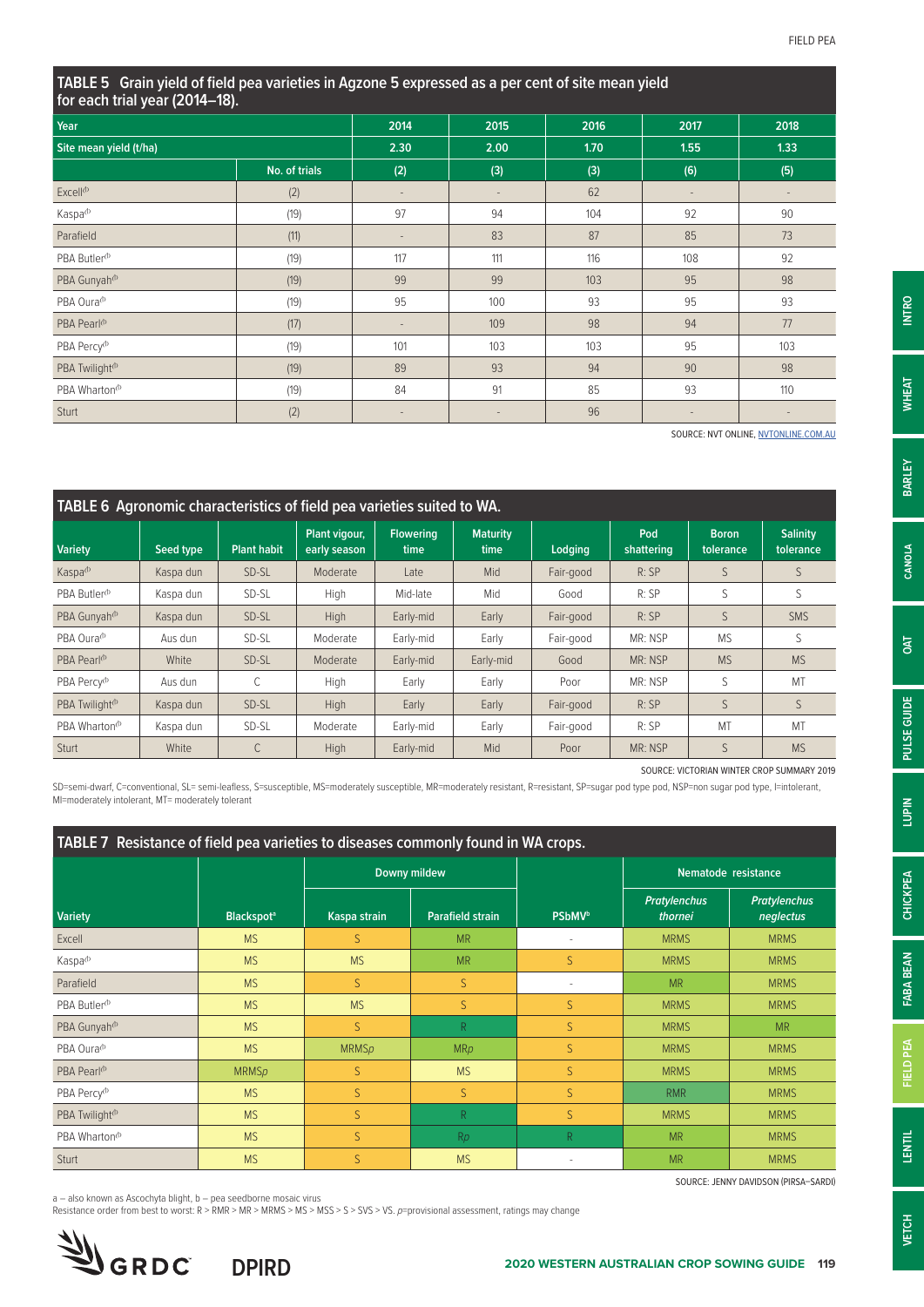| TABLE 8 Resistance of field pea varieties to diseases rarely found in WA crops. |                |                         |                          |                            |  |  |  |  |  |
|---------------------------------------------------------------------------------|----------------|-------------------------|--------------------------|----------------------------|--|--|--|--|--|
|                                                                                 |                | <b>Bacterial blight</b> |                          |                            |  |  |  |  |  |
| <b>Variety</b>                                                                  | Powdery mildew | pv syringae             | pv pisi                  | <b>Bean leafroll virus</b> |  |  |  |  |  |
| Kaspa <sup>(b</sup>                                                             | S              | S                       | S                        | <sub>S</sub>               |  |  |  |  |  |
| Parafield                                                                       | $S^{\dagger}$  | <b>MS</b>               |                          |                            |  |  |  |  |  |
| PBA Butler <sup>(b</sup>                                                        | S.             | <b>MRMS</b>             | <b>MRMS</b>              | S                          |  |  |  |  |  |
| PBA Gunyah <sup>®</sup>                                                         | S.             | S.                      | $\overline{\phantom{a}}$ | S.                         |  |  |  |  |  |
| PBA Oura <sup>(b)</sup>                                                         | S.             | <b>MRMS</b>             | <b>MRMS</b>              | R                          |  |  |  |  |  |
| PBA Pearl <sup>®</sup>                                                          | S.             | MSp                     | MSp                      | $\mathsf{R}$               |  |  |  |  |  |
| PBA Percy <sup>(b</sup>                                                         | S              | <b>MR</b>               | <b>MR</b>                | S                          |  |  |  |  |  |
| PBA Twilight <sup>®</sup>                                                       | S.             | S.                      | ٠                        |                            |  |  |  |  |  |
| PBA Wharton <sup>(b)</sup>                                                      | R.             | S                       | S                        | R                          |  |  |  |  |  |
| Sturt                                                                           | S              | <b>MS</b>               | ۰                        |                            |  |  |  |  |  |

Resistance order from best to worst: R > RMR > MR > MRMS > MS > MSS > S > SVS > VS. p=provisional assessment, ratings may change

# **FIELD PEA AGRONOMY GUIDE**

## **Paddock selection**

- Well-drained loamy sands to clay loams with a pH  $4.5 - 9.0$  (CaCl<sub>2</sub>).
- A soil structure or slope that allows good drainage.
- Ensure rocks and roots are removed to enable a flat and even sowing surface.
- No sulfonylurea herbicide residues such as chlorsulfuron ( e.g. Nufarm Lusta®) and triasulfuron (e.g. Logran®).
- Avoid Lontrel® residues.
- A low frost risk.
- A low broad-leaved weed burden.
- To minimise the risk of diseases, do not grow field peas more often than one year in three in the same paddock, or adjacent to last year's field pea stubble.
- Because field pea stubble does not provide good protection against wind erosion after harvest, it should not be grown on soils with a sandy surface prone to wind erosion.

## **Varieties**

• It may be advisable to only grow the same type of varieties on your farm to avoid admixture of white peas within dun peas, or vice versa, as it may result in downgrading.

# **High-quality seed**

• When sourcing new seed, where possible, use certified seed where details of germination percentage, seed size and presence of seed borne diseases are provided.

SOURCE: JENNY DAVIDSON (PIRSA–SARDI)

- Avoid seed with high levels of fungal infection – use seed with less than 15 per cent blackspot infection.
- If using uncertified seed, seed from low-rainfall areas is likely to carry less blackspot infection than seed from high-rainfall areas.

# **A good start**

- Plant at the correct time.
- Planting immediately after the break increases the severity of blackspot by exposing field pea seedlings to releases of spores that occur in autumn.
- During the growing season, DPIRD produces a field pea sowing time guide, which is available on the web [\(https://www.agric.wa.gov.au/field-peas/](https://www.agric.wa.gov.au/field-peas/blackspot-field-peas-disease-forecast) [blackspot-field-peas-disease-forecast](https://www.agric.wa.gov.au/field-peas/blackspot-field-peas-disease-forecast)) and also by SMS.
- The ideal sowing window for field pea occurs seven to 28 days after the break of the season irrespective of the rainfall zone. Varieties grown in WA are best suited to sowing in the following window with adjustments each year being based on the blackspot forecast.

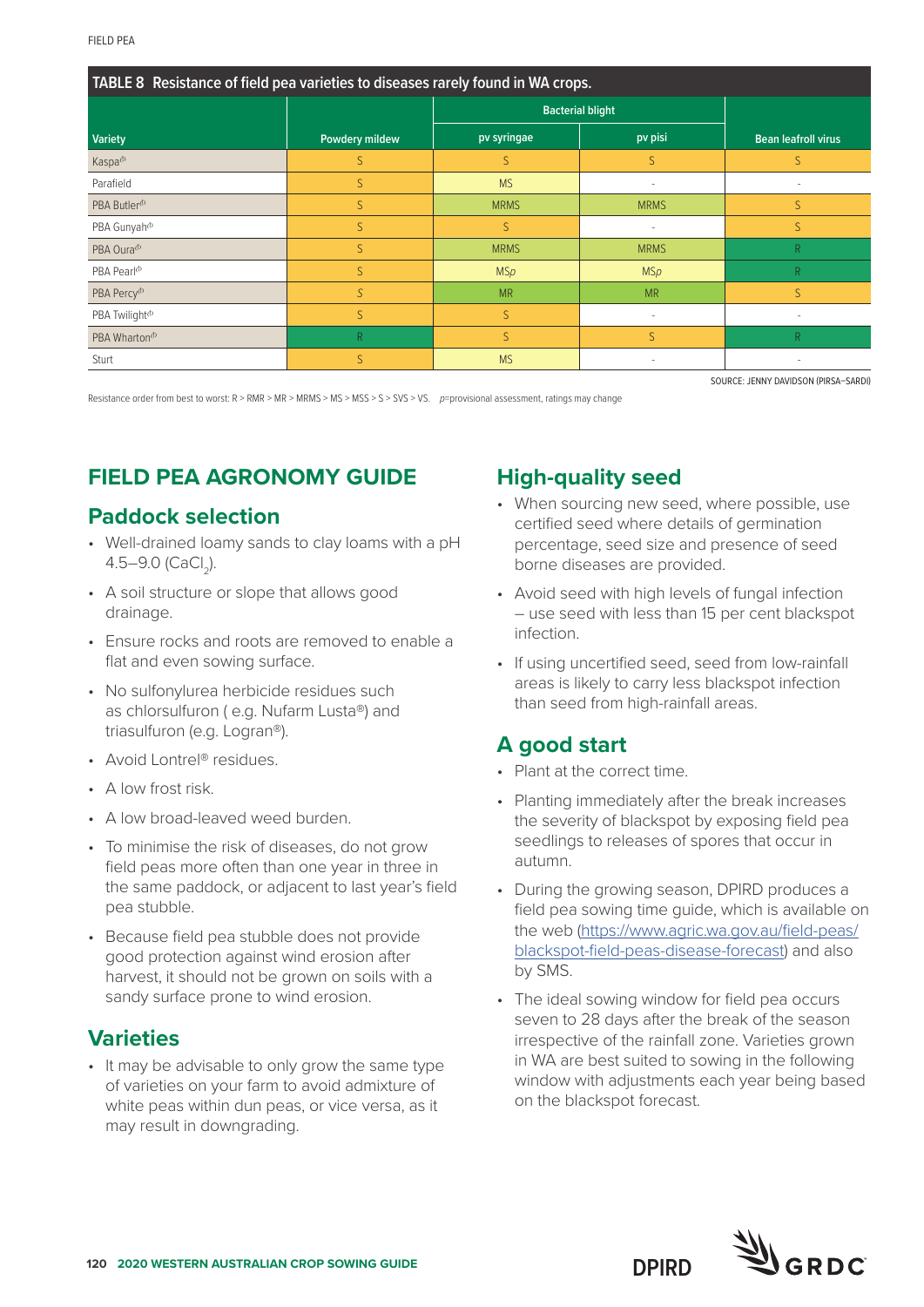**INTRO**

**WHEAT**

**BARLEY**

**Canola**

**OAT**

**PULSE GUIDE**

**PULSE GUIDE** 

**LUPIN**

**CHICKPEA**

CHICKPEA

**FABA BEAN**

**TABA BEAN** 

**FIELD PEA**

FIELD PEA

**LENTIL**

#### **Low rainfall**

• Early May – mid June

#### **Medium rainfall**

• Mid May – late June

#### **High rainfall**

• Late May – late June

# **Seeding rate**

- On average, the optimum plant density is 50 plants/m².
- Actual sowing rates will depend on seed size, germination percentage and field pea type.
- In most situations, a seeding rate of 120 kg/ha is adequate.

# **Seeding depth**

• Recommended planting depth is 5–8cm.

## **Inoculum**

Seed should be inoculated with Group E inoculum every year, particularly on marginal (acid) soil types. With a good history of field pea and alkaline soils, inoculating in WA mallee areas may not be necessary. With pickled seed, sow seed within 6–10 hours of inoculation.

## **Fertiliser**

- A maintenance application of 50–100kg/ha superphosphate is recommended.
- Fertiliser treated with fungicides such as flutriafol may reduce early blackspot infection in high-risk areas.

# **Rolling**

- Field pea paddocks should be rolled with rubber tyre or steel rollers to level the paddock surface as well as partially burying any cereal stubble, rocks and/or sticks present after sowing.
- Rolling can occur either before the crop emerges or after the three-node growth stage.
- Rolling should not be done two weeks before or after the application of post-emergent herbicides.
- It should be done before the plants are 20–25cm tall.

# **Weed control**

- The delayed sowing of field pea, which is necessary to avoid blackspot, provides a good opportunity to control weeds using knockdown herbicides or cultivation.
- Field pea should be planted in paddocks with as few broadleaf weeds, such as doublegee, wild mustard and wild radish, as possible. For these reasons field pea should be sown into paddocks such as cereal stubbles and the weeds primarily controlled pre-sowing.

Numerous following herbicides are registered on field pea in WA. It is advised to check labels of specific herbicide products for rates, crop and weed growth stages for application, recommended surfactants and oils, withholding and plant-back periods, etc.

#### **Pre-emergent herbicides**

- Cyanazine 900g/kg (e.g. Bladex®) at 1.1kg/ha
- Dimethenamid-P 720g/L (e.g. Outlook®) at 1L/ha
- Diuron 900g/kg (e.g. Diurex® WG) at 0.55–1.1kg/ha
- Flumioxazin 500g/kg (Terrain®) at 180g/ha
- Imazethapyr 700g/kg (e.g. Spinnaker® WDG) at 70g/ha
- Metribuzin 750g/kg (e.g. Stacato®) at 180–380g/ha (Use an IBS\* application when furrow seeding using knife points and press wheels and PSPE\*\* when application is made to flat surface following harrows and/or rolling of the paddock. Use lower rate on light sandy soils and higher label rates on heavy clay loam soils.)
- Pendimethalin 440g/L (e.g. Stomp®) at 1.5–2.25L/ha
- Propyzamide 900g/kg (e.g. Imtrade Edge® 900 WG) at 0.56–1.11kg/ha
- Prosulfocarb 800g/L + s-metolachlor 120g/L (e.g. Boxer Gold®) at 2.5L/ha
- Pyroxasulfone 850g/kg (e.g. Sakura®) at 118g/ha
- Terbuthylazine 875g/kg (e.g. Terbyne® Xtreme®) at 0.6–1.2kg/ha
- Tri-allate 500g/L (e.g. Avadex® Xtra) at 1.6L/ha
- Trifluralin 480g/L (e.g. TriflurX®) at 1.2–1.7L/ha
- Trifluralin 350g/L + Tri-allate 550g/L (e.g. Jetti Duo®) at 1.45–1.8L/ha
- \* IBS = Incorporated by sowing
- \*\* PSPE = Post-sowing pre-emergent

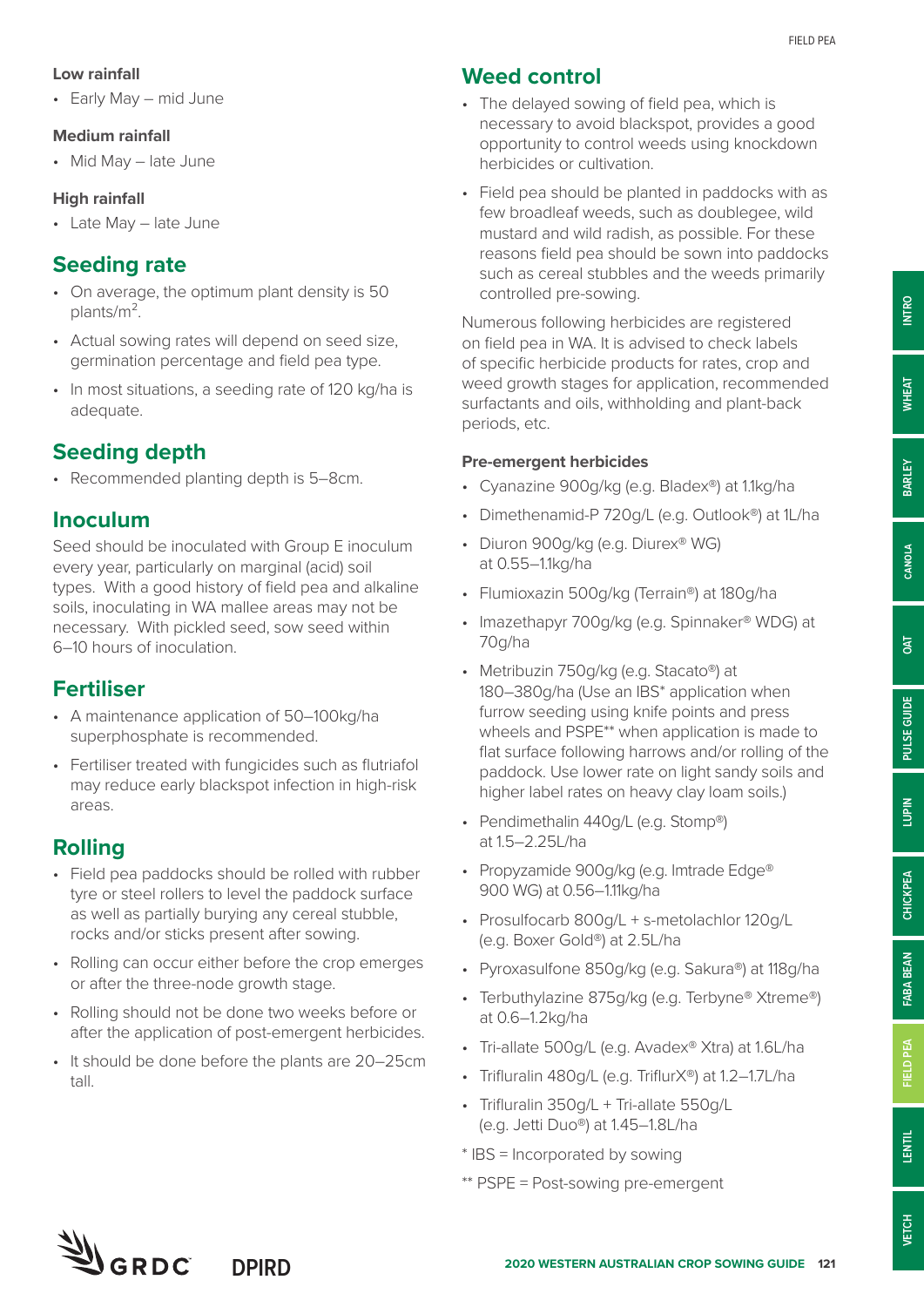FIELD PEA

#### **Post-emergent herbicides for broadleaf weed control**

- Cyanazine 900g/kg (e.g. Bladex®) at 0.55–1.1kg/ha
- Diflufenican 500g/L (e.g. Brodal® Options, Bonanza® Elite) at 100–200mL/ha
- Flumetsulam 800g/kg (Broadstrike®) at 25g/ha
- Imazamox 700g/kg (e.g. Raptor®) at 45g/ha
- Metribuzin 750g/kg (e.g. Stacato®) at 180–380g/ha (Use lower rate on light sandy soils and higher label rates on heavy clay loam soils up to three-node stage of the crop. Consider alternatives to avoid damage on lighter soil types.)
- MCPA 250g/L K and Na salts (e.g. Nufarm MCPA 250) at 1L/ha
- Picolinafen 750g/kg (e.g. Conquest Glocker 750 WG Herbicide, Sniper®) at 33-50g/ha
- Pyraflufen-ethyl 20g/L (e.g. Ecopar®) at 400mL/ha + 200mL/ha Aspect® Options (diflufenican 500g/L) or 400mL/ha + 200g/ha Stacato® 750 (metribuzin 750g/kg) for medium to heavy soils only (see restraints on the Ecopar® label)

#### **Post-emergent herbicides for grass weed control**

- Butroxydim 250g/kg (e.g. Factor® WG) at 80–180g/ha
- Clethodim 240g/L (e.g. Select®, Status®) at 150–500mL/ha
- Diclofop-methyl 375g/L (e.g. Rhino®) at 1–2L/ha
- Fluazifop-p 128g/L (e.g. Fusilade® Forte) at 500mL/ha
- Haloxyfop-R 520g/L (e.g. Verdict®) at 50–100mL/ha
- Propaquizafop 100g/L (e.g. Shogun®) at 200–450mL/ha
- Quizalofop-p-ethyl 200g/L (e.g. Elantra® Xtreme®, Leopard® 200) at 65–190mL/ha
- Sethoxydim 186g/L (e.g. Sertin®) at 0.5–1L/ha

## **Insect control**

- During emergence, monitor crop for red-legged earth mite and lucerne flea.
- Following emergence, monitor crop for pasture looper cutworm.
- During and after flowering, monitor for pea weevil and budworm.
- Budworm can reduce grain quality considerably. The plant is very susceptible to budworm from flowering through to pod fill. Spray if there are one or more grubs/10 sweeps of a sweep net. Spray before the grubs grow to 1cm. Controlling large grubs (20–25mm) is costly as the majority of the damage to the crop has already occurred for the grubs to grow to this size.
- At early flowering spray for pea weevil as the first pods are appearing – 10 to 14 days after flowering commences. Border spraying is an effective strategy in most areas. Control of pea weevil is needed when there are more than 1 weevil/100 sweeps of a sweep net (human consumption) or one weevil/10 sweeps (stock feed).
- Some growers try to control budworm and pea weevil with one spray – very careful monitoring is required for this to be successful.

## **Diseases**

Blackspot is the most serious disease of field pea. It can be minimised by:

- sowing field pea at least 500m from previous seasons' pea stubble;
- not sowing in paddocks where peas were grown in the past three years; and
- sowing crops after the majority of spores (60 per cent) have been released.

## **Marketing**

- Field peas finds a ready market as a component in animal feed rations due to its high lysine content.
- Given WA's time of harvest and geographic location, varieties that can be split can be sold as whole seed to South-East Asia and the Indian subcontinent for human consumption.
- Field pea can be delivered to CBH in some locations.

**DPIRD**

• Buyers of field pea are readily available in Perth and Esperance.

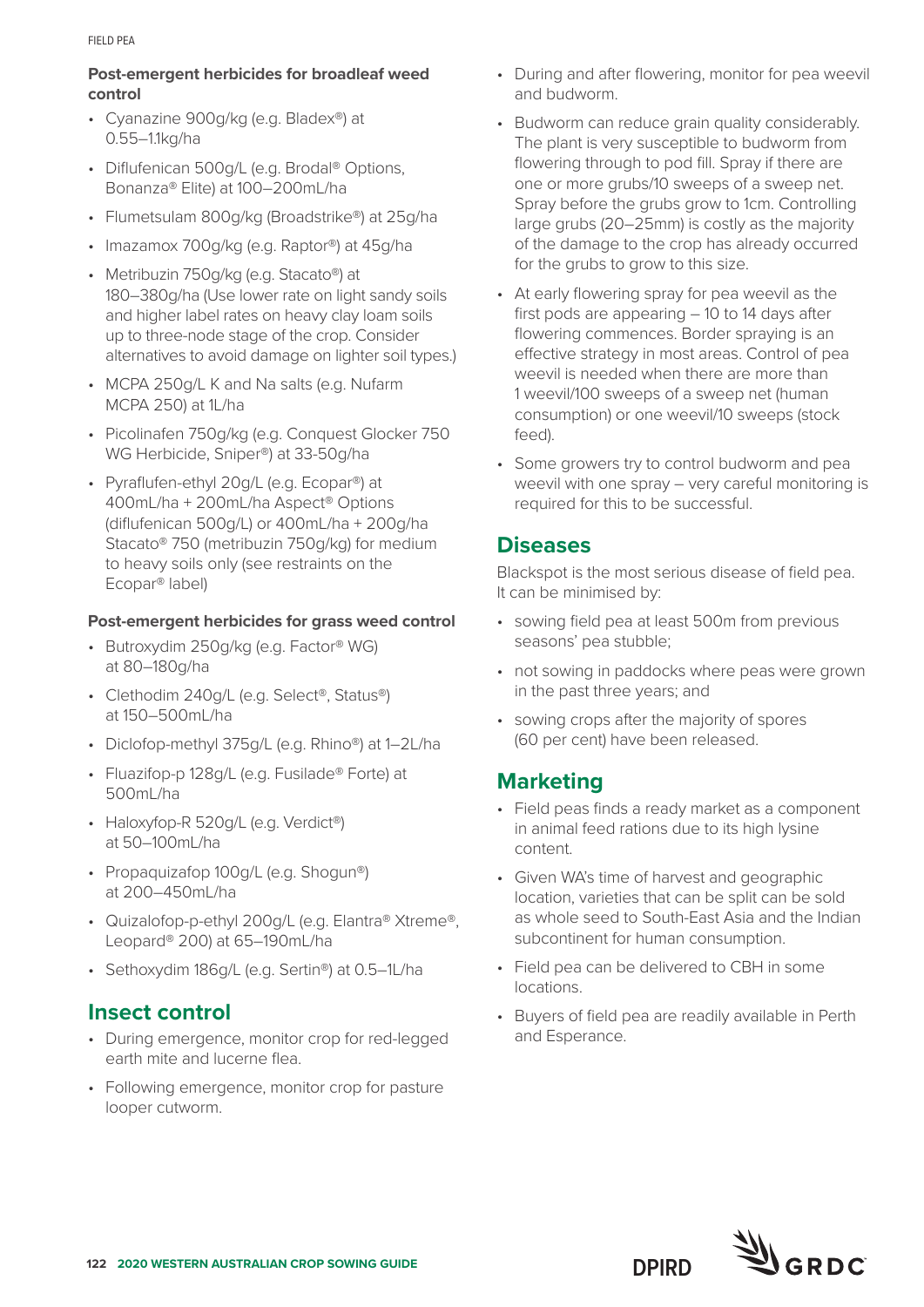## **Crop-topping**

- Paraquat 250g/L (e.g. Gramoxone®) at 400 or 800mL/ha.
- Spray the crop when the annual ryegrass is at the optimum stage; that is, when the last annual ryegrass seed heads at the bottom of the plant have emerged and the majority are at or just past flowering (with anthers present or glumes open) but before haying off is evident – usually October to November.
- Reduction in crop yield may occur (more than 25 per cent) especially if the crop is less advanced relative to the ryegrass; that is, if crops have a majority of green immature pods. The higher label rate may also increase any yield reduction. DO NOT harvest within seven days of application.

## **Desiccation**

- Glyphosate 690g/kg (e.g. Roundup Ready® Herbicide with PLANTSHIELD®) at 250 to 1400g/ha. Apply when field pea seeds turn yellow and average seed moisture content is below 30 per cent. Application before this time may significantly reduce yields (in practice losses in excess of 25 per cent can occur). Use lower rate if ryegrass is flowering and higher label rate if ryegrass is at milky dough stage. Use higher label rates where crops or weeds are dense and faster desiccation is required. DO NOT use on crops intended for seed or sprouting. DO NOT harvest within seven days of application.
- Saflufenacil 700g/kg (e.g. Sharpen® WG) 34g/ha in mixture with recommended label rate of glyphosate or paraquat plus 1% Hasten or high quality methylated seed oil (MSO) of the spray volume. Apply when lower 75 per cent of pods are brown with firm seeds and leathery pods or at 30 per cent seed moisture. Earlier applications made before the recommended growth stage may result in grain yield losses. Do not harvest within seven days of application.

## **Harvesting**

- As field pea lodges at maturity, crop lifters or pea pluckers are often required. In recent years, growers with harvesters that have good height control have successfully harvested semi-leafless field pea using only the reel to bring the crop in – significantly reducing the amount of soil brought into the harvester.
- Field pea is easily threshed so concave clearances should be opened and the drum speed reduced.
- Alternate wires and blanking plates on the concave may need to be removed.

## **Further reading**

#### **GRDC GrowNotes**

[https://grdc.com.au/resources-and-publications/](https://grdc.com.au/resources-and-publications/grownotes) [grownotes](https://grdc.com.au/resources-and-publications/grownotes)

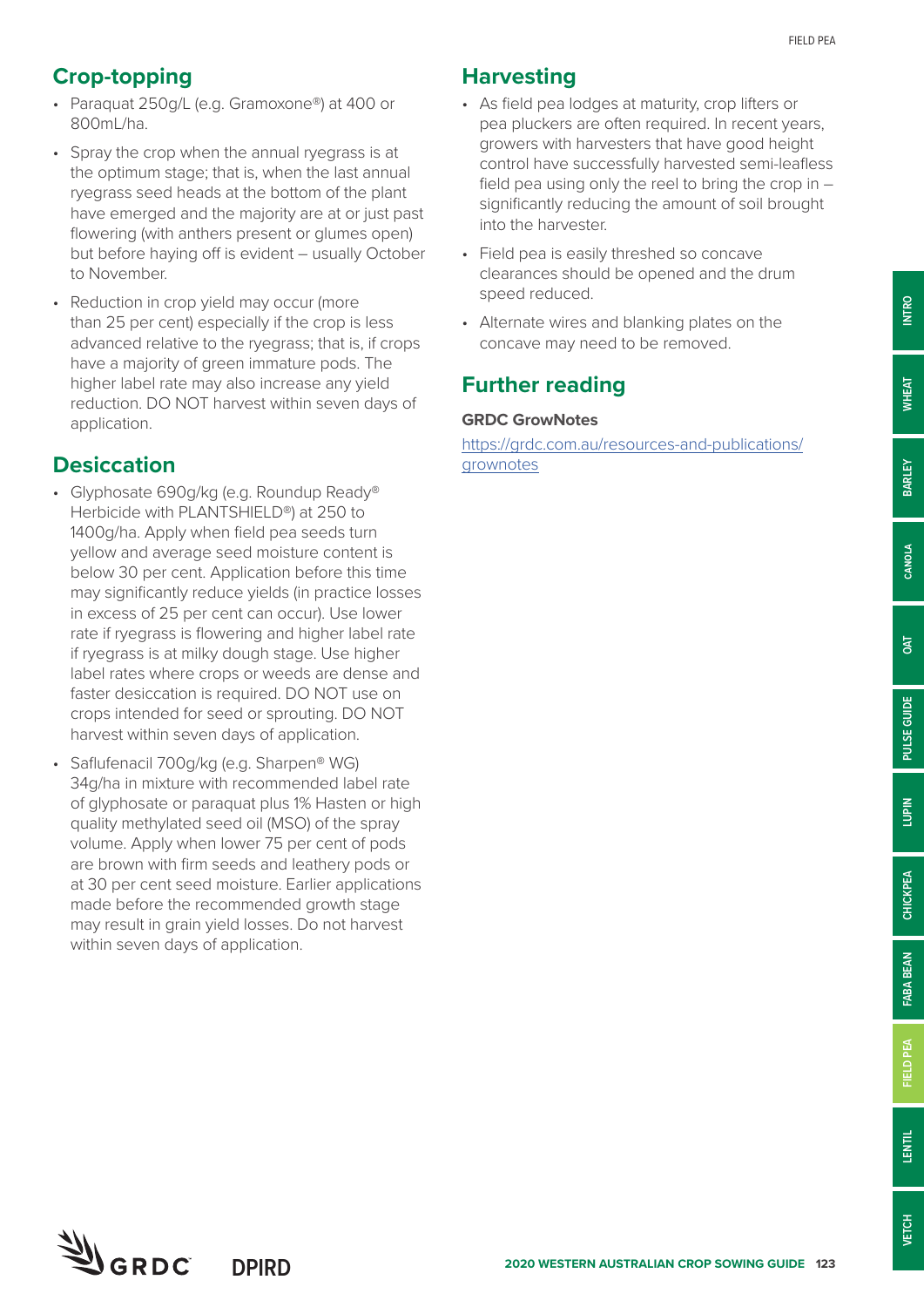| TABLE 9 Suggested harvest settings or modifications for trailing and semi-leafless field pea. |                                                                                    |                                                                                                                                                                                 |  |  |  |  |  |
|-----------------------------------------------------------------------------------------------|------------------------------------------------------------------------------------|---------------------------------------------------------------------------------------------------------------------------------------------------------------------------------|--|--|--|--|--|
|                                                                                               | <b>Trailing</b><br>e.g. Parafield                                                  | Semi-leafless sugar pod varieties<br>e.g. Kaspa                                                                                                                                 |  |  |  |  |  |
| Harvest timing                                                                                | Cool conditions<br>At beginning of program                                         | Warm conditions – sugar pod plant trait makes the vines ropey and hard to thresh and chop in cool damp<br>conditions                                                            |  |  |  |  |  |
|                                                                                               |                                                                                    | Harvest may be delayed provided pea weevil management and marketing is not compromised                                                                                          |  |  |  |  |  |
| Crop lifters                                                                                  | Essential                                                                          | May be possible to remove lifters if crop is upright, resulting in less dirt in sample                                                                                          |  |  |  |  |  |
| Finger tyne adjustment                                                                        | Tilted back slightly to assist lifting<br>of material                              | Set in vertical position to force material down and onto draper fronts                                                                                                          |  |  |  |  |  |
| Reel speed                                                                                    | 1.1 times ground speed                                                             | 1.0 to 1.3 times ground speed                                                                                                                                                   |  |  |  |  |  |
| Raised cross auger                                                                            | Not required in most crops                                                         | Essential for draper fronts                                                                                                                                                     |  |  |  |  |  |
|                                                                                               |                                                                                    | Improves speed of harvest of pluckers                                                                                                                                           |  |  |  |  |  |
|                                                                                               |                                                                                    | Essential for draper fronts                                                                                                                                                     |  |  |  |  |  |
| Raised cross auger with<br>paddles on middle section                                          | Not required in most crops                                                         |                                                                                                                                                                                 |  |  |  |  |  |
| Lupin breakers                                                                                | Not required in most crops                                                         | Useful addition to raised cross auger for draper fronts and table auger for conventional fronts                                                                                 |  |  |  |  |  |
|                                                                                               |                                                                                    | Essential addition for table auger of plucker fronts if no raised cross auger fitted                                                                                            |  |  |  |  |  |
| Position of broad elevator<br>feeder house auger                                              | Set back                                                                           | Moving the feeder house auger forward may reduce blockages                                                                                                                      |  |  |  |  |  |
| Stripper plate                                                                                |                                                                                    | Thought to be a useful addition to stop material building up behind raised cross augers and going over<br>the rear of the table                                                 |  |  |  |  |  |
| Flexible fingers above<br>plucker                                                             | Useful addition                                                                    | Useful addition                                                                                                                                                                 |  |  |  |  |  |
| Wire fence across back<br>of fronts                                                           | Useful addition                                                                    | May assist in light crops but not a reliable method compared with raised cross auger fitted with paddles                                                                        |  |  |  |  |  |
| Crop dividing coulters                                                                        | Useful addition                                                                    | Most setups will benefit                                                                                                                                                        |  |  |  |  |  |
| Drum or rotor speed                                                                           | Low                                                                                | Low                                                                                                                                                                             |  |  |  |  |  |
|                                                                                               | 300-600rpm                                                                         | 300-600rpm                                                                                                                                                                      |  |  |  |  |  |
| Engine capacity                                                                               |                                                                                    | More power required                                                                                                                                                             |  |  |  |  |  |
| Concave                                                                                       | Easy to thresh 10-25 mm                                                            | Ensure concave wire gaps are at least 7mm and not blocked. The extra time taken for the increased dry<br>matter to be threshed when sieves are blocked may lead to seed damage. |  |  |  |  |  |
| Fan speed                                                                                     | 60-75%                                                                             | 60-75%                                                                                                                                                                          |  |  |  |  |  |
| Screens                                                                                       | Crop is likely to pick up dirt, fit<br>screens to remove dirt wherever<br>possible | Correct screen size is required or damage will occur due to increased threshing time                                                                                            |  |  |  |  |  |
| Top sieve                                                                                     | $20-25$ mm                                                                         | $20-25$ mm                                                                                                                                                                      |  |  |  |  |  |
| Bottom sieve                                                                                  | $10-15$ mm                                                                         | $10 - 15$ mm                                                                                                                                                                    |  |  |  |  |  |
| Straw chopper                                                                                 | Useful addition                                                                    | Essential due to the ropey nature of the vine                                                                                                                                   |  |  |  |  |  |

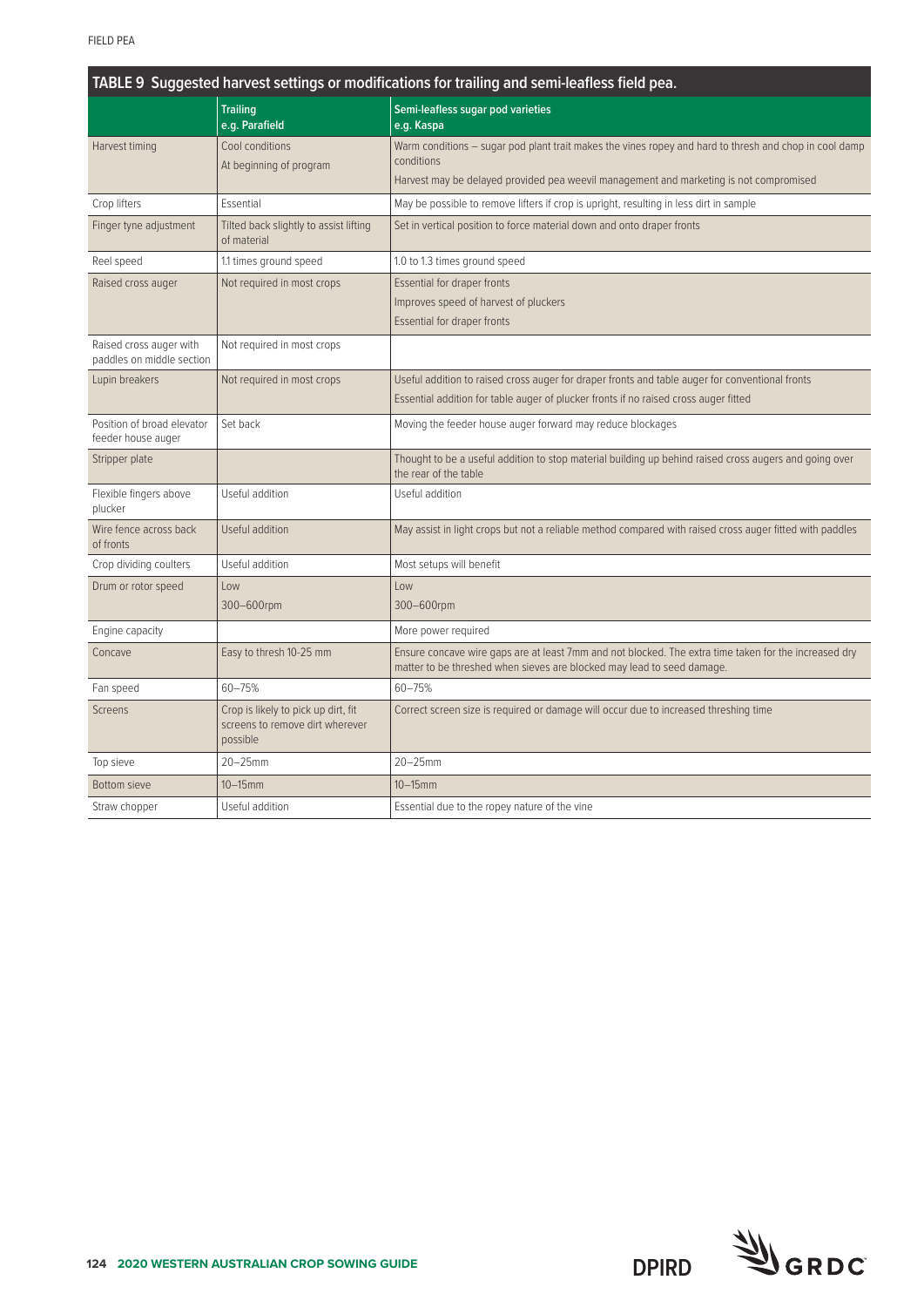# **LENTIL**

## **INTRODUCTION**

There is a small but rapidly expanding lentil industry developing in the Esperance Port Zone. Growers have had success sowing lentils in mid-to-late April, which has resulted in rapid growth and good yields of 1.4 to 2.5t/ha in recent years. Lentil can also produce good yields when sown in May – albeit the growth is a lot slower.

Lentil grows best on soils with pH above 5.2 and it is particularly susceptible to transient waterlogging. Growers should expect to see greater crop variability across paddocks than most other crops.

There have been issues with herbicide damage on WA soils. Growers are encouraged to seek advice before growing lentil and to choose low broadleaf weed burden paddocks. Modern harvester fronts have made harvesting a lot easier, but it is still important to have clean paddocks and to roll the lentils to ensure a flat surface and minimise header damage.

As WA has only recently recommenced growing lentils disease pressure is low. However, most growers budget one or two fungicide sprays from canopy closure onwards.

#### **WHAT IS NEW?**

PBA Hallmark  $XT^{\omega}$  was released in 2018 as a mid-season medium red lentil. XT lentil lines have tolerance to imidazolinone herbicides and reduced sensitivity to some sulfonylurea residues. Intercept<sup>®</sup> (e.g. imazamox + imazapyr) is permitted for use on PBA Hallmark  $XT^{\phi}$ , PBA Hurricane  $XT^{\phi}$  and  $\Phi$  up to the five-node stage. PBA Hallmark XT $\Phi$ has produced superior growth and yields than PBA Hurricane  $XT^{\phi}$  in WA experiments and has improved tolerance to BGM. Although it is not as highly rated for boron tolerance as the widely

grown variety PBA Bolt<sup>®</sup>, PBA Hallmark XT<sup>®</sup> has produced comparable yields to PBA Bolt<sup>®</sup> in Agzone 5 where elevated levels of boron are often found in the subsoil. PBA Hallmark  $XT^{\phi}$  has an EPR of \$5.40/t and is licensed to PB Seeds.

PBA Highland  $XT^{\phi}$  was released in 2019 as a herbicide tolerant red lentil variety which will complement other tolerant varieties such as PBA Hallmark  $XT^{\phi}$  and PBA Hurricane  $XT^{\phi}$ . It is slightly early flowering than the other XT lines, and has performed well in WA trials. PBA Highland  $XT^{\phi}$ has an EPR of \$5.94/t and is licensed to PB Seeds.

## **WHAT VARIETY SHOULD I GROW?**

PBA Bolt $\Phi$  is the most widely grown variety in WA, particularly in the Esperance mallee. Growers have commented favourably on its harvestability and capacity to perform on soils with a sodic subsoil with elevated levels of boron. PBA Jumbo $2^{\circ}$ produces high yields in the rest of Australia and offers the best available disease ratings, but in the majority of experiments conducted in WA PBA Jumbo $2^{\phi}$  has not produced higher yields than PBA Bolt $\Phi$ .

PBA Hallmark  $XT^{\phi}$  is seen as a XT line better suited to WA than PBA Hurricane  $XT^b$ , which often lacks vigour in cooler southern regions. PBA Hallmark  $XT^{\phi}$ produces similar sized grain to PBA Bolt $\Phi$ , which is likely to enable co-mingling and easier marketing for WA's newly developing lentil industry. PBA Bolt $^{\circ}$ growers are encouraged to test PBA Hallmark  $XT^{\theta}$ on their farm in 2020.

**CHICKPEA**

CHICKPEA



SIGRDC **DPIRD**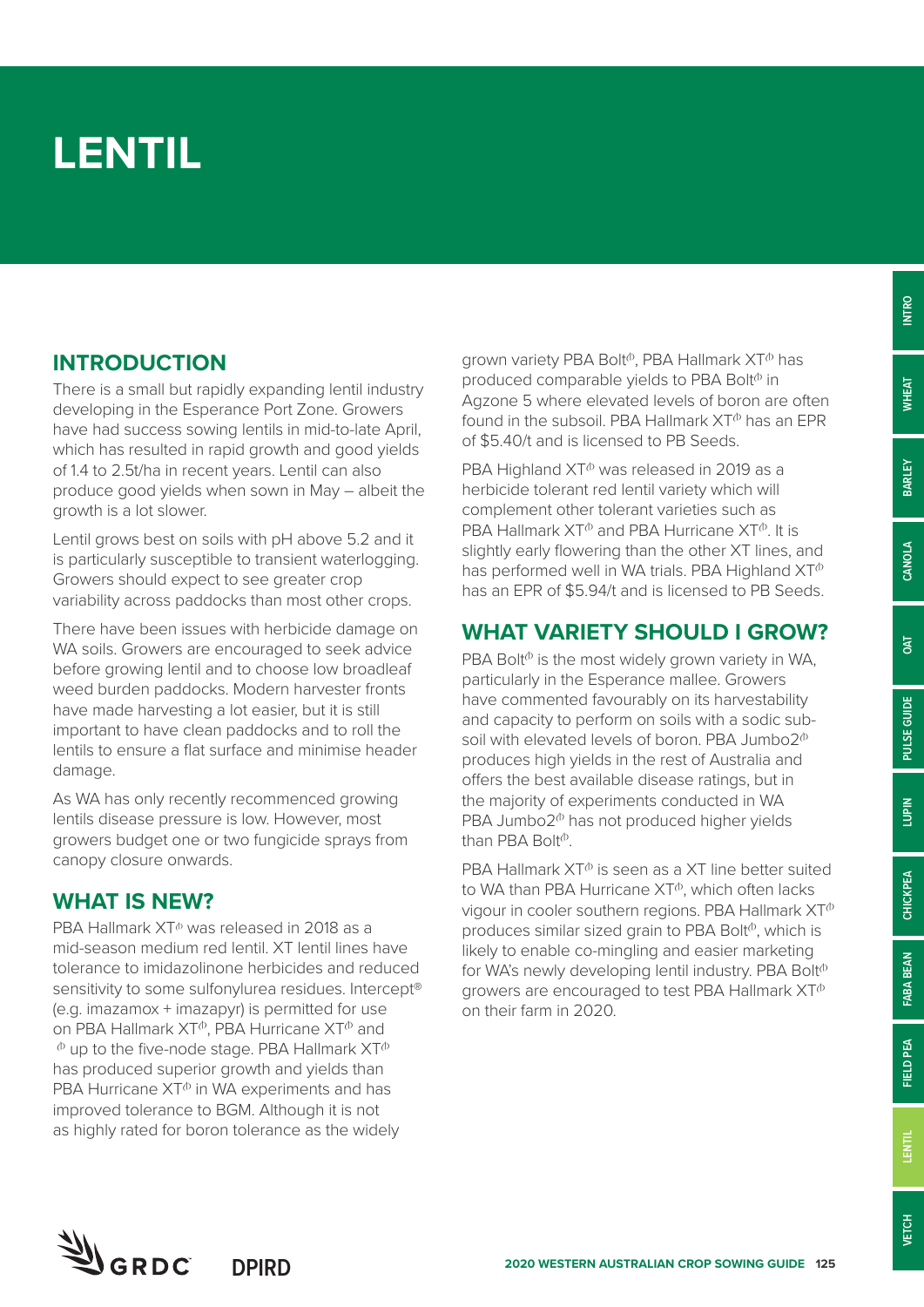# **Grain yield**

| TABLE 1 Grain yield of lentil varieties in Agzone 1 expressed as a per cent of site mean yield for each trial year. |               |      |      |      |  |  |  |  |  |  |
|---------------------------------------------------------------------------------------------------------------------|---------------|------|------|------|--|--|--|--|--|--|
| Year                                                                                                                |               | 2014 | 2017 | 2018 |  |  |  |  |  |  |
| Site mean yield (t/ha)                                                                                              |               | 0.66 | 1.16 | 1.33 |  |  |  |  |  |  |
|                                                                                                                     | No. of trials | (1)  | (1)  | (1)  |  |  |  |  |  |  |
| PBA Ace <sup>db</sup>                                                                                               | (3)           | 139  | 94   | 104  |  |  |  |  |  |  |
| PBA Blitz <sup>®</sup>                                                                                              | (3)           | 65   | 105  | 95   |  |  |  |  |  |  |
| PBA Bolt <sup>(b</sup>                                                                                              | (3)           | 116  | 95   | 98   |  |  |  |  |  |  |
| PBA Flash <sup>(b</sup>                                                                                             | (3)           | 107  | 90   | 113  |  |  |  |  |  |  |
| PBA Greenfield <sup>®</sup>                                                                                         | (3)           | 116  | 111  | 74   |  |  |  |  |  |  |
| PBA Hallmark XT <sup>(b</sup>                                                                                       | (3)           | 118  | 113  | 120  |  |  |  |  |  |  |
| PBA Hurricane XT <sup>®</sup>                                                                                       | (3)           | 111  | 100  | 89   |  |  |  |  |  |  |
| PBA Jumbo2 <sup>(b)</sup>                                                                                           | (3)           | 101  | 100  | 85   |  |  |  |  |  |  |

SOURCE: NVT ONLINE, [NVTONLINE.COM.AU](http://nvtonline.com.au) 2014 AND DPIRD STAGE 4

#### **TABLE 2 Grain yield of lentil varieties in Agzone 4 and Agzone 5 expressed as a per cent of site mean yield for each trial year.**

| Agzone                        |               | Agzone 4 |      |                          |               |                          |      |      |
|-------------------------------|---------------|----------|------|--------------------------|---------------|--------------------------|------|------|
| Year                          |               | 2014     | 2015 | 2018                     |               | 2016                     | 2017 | 2018 |
| Site mean yield (t/ha)        |               | 0.34     | 0.53 | 1.94                     |               | 1.74                     | 1.31 | 1.34 |
|                               | No. of trials | (1)      | (1)  | (2)                      | No. of trials | (3)                      | (4)  | (3)  |
| PBA Ace <sup>db</sup>         | (4)           | 111      | 130  | 102                      | (10)          | 105                      | 105  | 102  |
| PBA Blitz <sup>®</sup>        | (4)           | 80       | 61   | 109                      | (10)          | 96                       | 87   | 78   |
| PBA Bolt <sup>(b)</sup>       | (4)           | 112      | 114  | 92                       | (10)          | 105                      | 107  | 117  |
| PBA Flash <sup>®</sup>        | (4)           | 88       | 101  | 87                       | (10)          | 102                      | 97   | 101  |
| PBA Greenfield <sup>®</sup>   | (2)           | 92       | 106  | $\overline{\phantom{a}}$ | (7)           | $\overline{\phantom{a}}$ | 92   | 73   |
| PBA Hallmark XT <sup>(b</sup> | (4)           | 135      | 126  | 99                       | (10)          | 105                      | 113  | 111  |
| PBA Hurricane XT <sup>®</sup> | (4)           | 113      | 115  | 104                      | (10)          | 99                       | 106  | 109  |
| PBA Jumbo2 <sup>(b)</sup>     | (4)           | 107      | 106  | 99                       | (10)          | 110                      | 103  | 95   |

SOURCE: NVT ONLINE, [NVTONLINE.COM.AU](http://nvtonline.com.au) AND DPIRD STAGE 4 TRIALS

| TABLE 3 Disease ratings for selected lentil varieties. |                     |                        |                                |                                 |                                |                                  |  |  |  |  |
|--------------------------------------------------------|---------------------|------------------------|--------------------------------|---------------------------------|--------------------------------|----------------------------------|--|--|--|--|
|                                                        |                     |                        | <b>Foliar Ascochyta blight</b> |                                 |                                | Nematode resistance              |  |  |  |  |
| <b>Variety</b>                                         | Botrytis grey mould | <b>South Australia</b> | <b>Victoria</b>                | <b>Seed Ascochyta</b><br>blight | <b>Pratylenchus</b><br>thornei | <b>Pratylenchus</b><br>neglectus |  |  |  |  |
| PBA Ace <sup>db</sup>                                  | <b>MRMS</b>         | Rp                     | R                              | R                               | <b>MRMS</b>                    | <b>MR</b>                        |  |  |  |  |
| PBA Blitz <sup>®</sup>                                 | <b>MR</b>           | <b>MR</b>              | <b>MR</b>                      | <b>MRMS</b>                     | <b>MRMS</b>                    | <b>MR</b>                        |  |  |  |  |
| PBA Bolt <sup>(b)</sup>                                | S.                  | MRp                    | <b>MR</b>                      | <b>RMR</b>                      | <b>MR</b>                      | <b>MR</b>                        |  |  |  |  |
| PBA Flash <sup>®</sup>                                 | <b>MRMS</b>         | <b>MS</b>              | <b>MS</b>                      | <b>MS</b>                       | <b>MRMS</b>                    | <b>MR</b>                        |  |  |  |  |
| PBA Greenfield $\Phi$                                  | <b>MR</b>           | <b>MRMS</b>            | <b>MRMS</b>                    | <b>MRMS</b>                     | <b>MR</b>                      | <b>MR</b>                        |  |  |  |  |
| PBA Hallmark XT <sup>®</sup>                           | <b>RMR</b>          | <b>MRMS</b>            | <b>MR</b>                      | <b>MR</b>                       | <b>MRMS</b>                    | <b>MR</b>                        |  |  |  |  |
| PBA Hurricane XT <sup>®</sup>                          | <b>MRMS</b>         | <b>MRMS</b>            | <b>MR</b>                      | MRp                             | <b>MRMS</b>                    | <b>MRMS</b>                      |  |  |  |  |
| PBA Jumbo2 <sup>(b)</sup>                              | <b>RMR</b>          | R                      | $\mathsf{R}$                   | R                               | <b>MRMS</b>                    | <b>MR</b>                        |  |  |  |  |

SOURCE: JENNY DAVIDSON (PIRSA–SARDI)

Resistance order from best to worst: R > RMR > MR > MRMS > MS > MSS > S > SVS > VS. p=provisional assessment, ratings may change

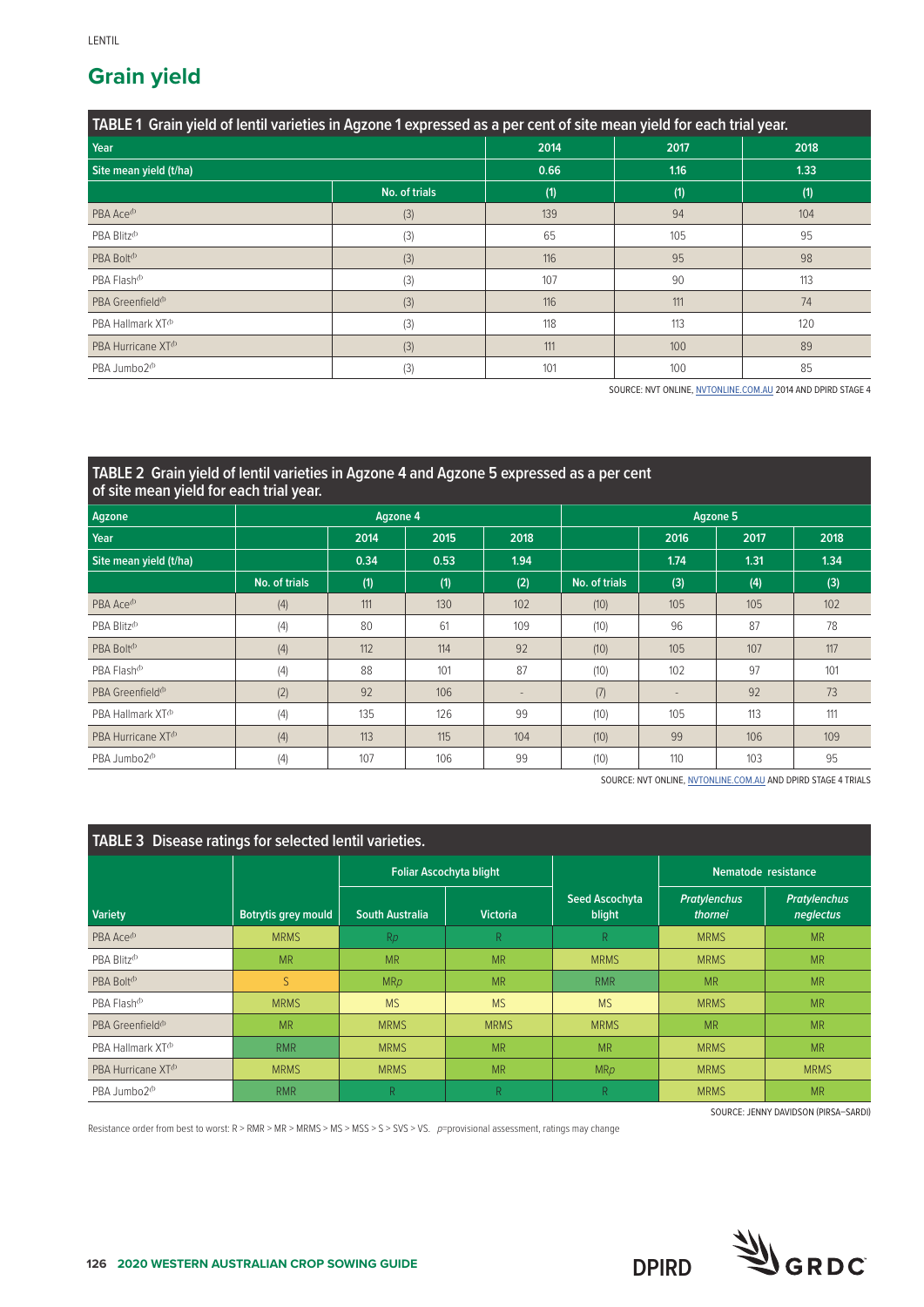**Canopy height (cm)#**

| TABLE 4 Lentil variety traits - seed. |              |                     |                    |  |  |  |  |  |  |  |
|---------------------------------------|--------------|---------------------|--------------------|--|--|--|--|--|--|--|
| <b>Variety</b>                        | Grade        | Seed coat<br>colour | Seed size*<br>(mq) |  |  |  |  |  |  |  |
| PBA Ace <sup>(b)</sup>                | Medium red   | Grey                | 43                 |  |  |  |  |  |  |  |
| PBA Blitz <sup>(b</sup>               | Medium red   | Grey                | 49                 |  |  |  |  |  |  |  |
| PBA Bolt <sup>(b)</sup>               | Medium red   | Grey                | 43                 |  |  |  |  |  |  |  |
| PBA Flash <sup>(b</sup>               | Medium red   | Green               | 46                 |  |  |  |  |  |  |  |
| PBA Greenfield <sup>®</sup>           | Medium green | Grey                | 50                 |  |  |  |  |  |  |  |
| PBA Hallmark XT <sup>®</sup>          | Medium red   | Grey                | 40                 |  |  |  |  |  |  |  |
| PBA Hurricane XT <sup>®</sup>         | Small red    | Grey                | 34                 |  |  |  |  |  |  |  |
| PBA Jumbo2 <sup>®</sup>               | Large red    | Grey                | 47                 |  |  |  |  |  |  |  |

#### \* Mean seed size harvested from DPIRD/PBA experiments 2016–18.

| <b>TABLE 6 Lentil tolerance soil conditions.</b> |                 |              |  |  |  |  |  |  |
|--------------------------------------------------|-----------------|--------------|--|--|--|--|--|--|
| <b>Variety</b>                                   | <b>Salinity</b> | <b>Boron</b> |  |  |  |  |  |  |
| PBA Ace <sup>®</sup>                             |                 |              |  |  |  |  |  |  |
| PBA Blitz <sup>(b)</sup>                         |                 |              |  |  |  |  |  |  |
| PBA Bolt <sup>(b)</sup>                          | MI              | MI           |  |  |  |  |  |  |
| PBA Flash <sup>(b</sup>                          | MI              | MI           |  |  |  |  |  |  |
| PBA Greenfield <sup>®</sup>                      | MI              | MI           |  |  |  |  |  |  |
| PBA Hallmark XT <sup>®</sup>                     | MI              |              |  |  |  |  |  |  |
| PBA Hurricane XT <sup>®</sup>                    |                 |              |  |  |  |  |  |  |
| PBA Jumbo2 <sup>(b)</sup>                        |                 | MI           |  |  |  |  |  |  |

I=intolerant, MI=moderately intolerant

## **LENTIL AGRONOMY GUIDE**

#### **Paddock selection**

- Relatively flat without rocks or large stones.
- Well drained loamy sands to clay loams with a pH above  $5.2$  (CaCl<sub>2</sub>).
- Avoid sulfonylurea or Lontrel® (clopyralid) herbicide residues.
- A low broad-leaved weed burden avoid paddocks with a history of vetch. Avoid paddocks prone to waterlogging.
- XT varieties have improved tolerance to residues.

#### **Rotation**

- One in three years.
- Avoid lentil, chickpea, vetch, or faba bean stubble – at least 500 metres away from last year's stubble.

#### **Sowing window**

#### **Low and medium rainfall**

- April 15 to end of May.
- Best results sown early but increases frost risk in some areas.

#### **High rainfall**

**TABLE 5 Lentil variety traits.**

**Flowering time**

\* Sown April 30 at Merredin in 2018. # Dalwallinu Stage 4, 10 September 2019

**Days to** 

 $\mathsf{PBA}\ \mathsf{Ace}^{\wedge}$  Mid 132 Mid Mid MRMS 30  $PBA \text{ Blitz}$ <sup> $\phi$ </sup>  $\qquad$  Early 117  $\qquad$  Early MR  $\qquad$  -PBA Bolt<sup> $\Phi$ </sup> Early-mid 125 Early-mid R 29  $PBA Flash^{\circ}$  Early-mid 131 Early-mid MR 26  $PBA$  Greenfield<sup> $\circ$ </sup>  $\qquad$  Mid  $\qquad$  130  $\qquad$  Mid-late  $\qquad$  MS  $\qquad$  28  $PRA$  Hallmark  $XT^{\circ}$  Mid 126 Mid Mid MR 30 PBA Hurricane XT<sup> $\phi$ </sup> Mid 124 Mid Mid MR 25  $PRA. Jumbo2^{\circ}$  Mid-Late 125 Mid MRMS 27

**flowering\* Maturity Lodging**

**Variety**

- Lentil may not be your best crop choice as it is very susceptible to waterlogging.
- Delay seeding (late May to 20 June) to reduce disease risk.

#### **Sowing depth**

• 4 to 6cm.

#### **Seed dressing**

• P-Pickel T (thiram + thiabendzole), let dry then apply Group FE inoculum.

**OAT**

**CHICKPEA**

CHICKPEA

**VETCH**

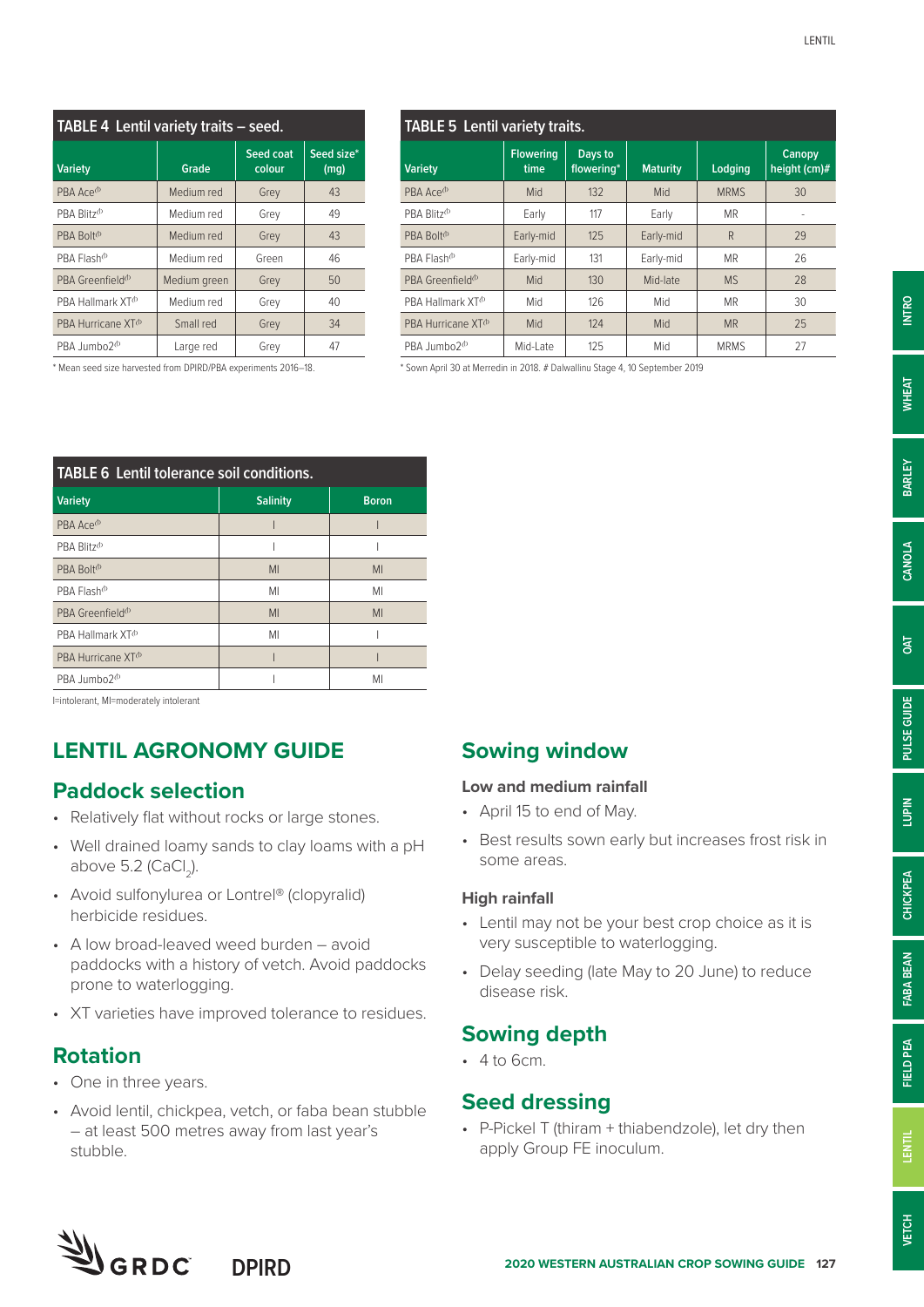LENTIL

# **Rolling**

- Rolling the paddock after sowing improves harvest efficiency and reduces the risk of damage to harvesters.
- Lentil can be rolled either after sowing but before crop emergence or post-emergent at the 3–5 leaf stage.
- Depth of sowing, seeding systems (furrow sowing, harrows, etc.) and time of rolling can alter the safety of herbicides.
- Rolling post-emergent is preferred on lighter soil types in order to reduce wind erosion risk and improve crop safety from herbicides applied incorporated by sowing (IBS).

# **Fertiliser**

• Maintenance of 5–10kg/ha of phosphorus. May be applied with compounds containing nitrogen (MAP, DAP, Agras, etc.) or as single superphosphate.

# **Target density**

• 100–110 plants/m<sup>2</sup>. Recommended plant density provides better competition with weeds than lower densities and aids efficient harvest.

## **Seeding rate**

- Small-seeded varieties (PBA Hurricane  $XT^{\phi}$ ) 35 to 40kg/ha.
- Medium-sized varieties (PBA Bolt $\Phi$ , PBA Hallmark XT<sup>®</sup>) 40 to 50kg/ha.
- Large-seeded varieties (PBA Jumbo $2^{\varnothing}$ ) 50+ kg/ha.

Always check seed size and germination percentage as both vary widely from year to year.

## **Row spacing**

• Similar yield response on wide range of row spacing. Inter-row sowing between last year's cereal rows can assist harvesting and has been shown to increase yields by 10 per cent.

# **Herbicide options**

#### **Pre-emergent herbicides**

- Cyanazine 900g/kg (Bladex®) 1.1kg/ha
- Diuron 900g/kg (e.g. Diurex®) at 0.83 to 1.1kg/ha (use lowest rate or consider alternatives to avoid damage on lighter soil types)
- Pendimethalin 440g/L (e.g. Stomp®) at 1.5–2.25L/ha
- Prosulfocarb 800g/L + s-metolachlor 120g/L (e.g. Boxer Gold®) at 2.5L/ha
- Propyzamide 900g/kg (e.g. Imtrade Edge® 900 WG) 0.56–1.1kg/ha
- Pyroxasulfone 850g/kg (e.g. Sakura®) at 118g/ha
- Terbuthylazine 875g/kg (e.g. Terbyne® Xtreme®) at 0.86 to 1.2kg/ha

#### **Post-sowing pre-emergent herbicides**

- Diuron 900g/kg (e.g. Diurex®) at 0.55 to 0.83kg/ha. Rolling prior to spraying can improve crop safety. Use lowest rate or consider alternatives to avoid damage on lighter soil types.
- Imazethapyr 100g/kg (e.g. Genfarm Imazethapyr) at 70g/ha (varieties: PBA Herald  $XT^{\theta}$  and PBA Hurricane  $XT^{\phi}$  ONLY) and 70 to 100g/ha (variety: PBA Hallmark XT ONLY) as per permit PER87042.
- Metribuzin 750g/kg (e.g. Stacato®) at 100–380g/ha. Rolling prior to spraying can improve crop safety. Consider alternatives to avoid damage on lighter soil types. Use lower rate on light sandy soils and higher label rates on heavy clay loam soils. In trials, rolling prior to spraying has shown to improve crop safety.

#### **Post-emergent herbicides**

- Diflufenican 500g/L (e.g. Brodal®) at 100–200mL/ha
- Flumetsulam 800g/kg (e.g. Broadstrike®) at 25g/ha
- Imazamox 33g/L and imazapyr 15g/L (e.g. Intercept®) – XT (IMI tolerant) varieties only: under permit PER87417

#### **Post-emergent herbicides for grass weed control**

Lentil markets have low tolerance for cereals so include products in grass selective mixes that control volunteer cereals.

- Butroxydim 250g/kg (e.g. Factor® WG) at 80–180g/ha
- Clethodim 240g/L (e.g. Select®, Status®) at 150–500mL/ha

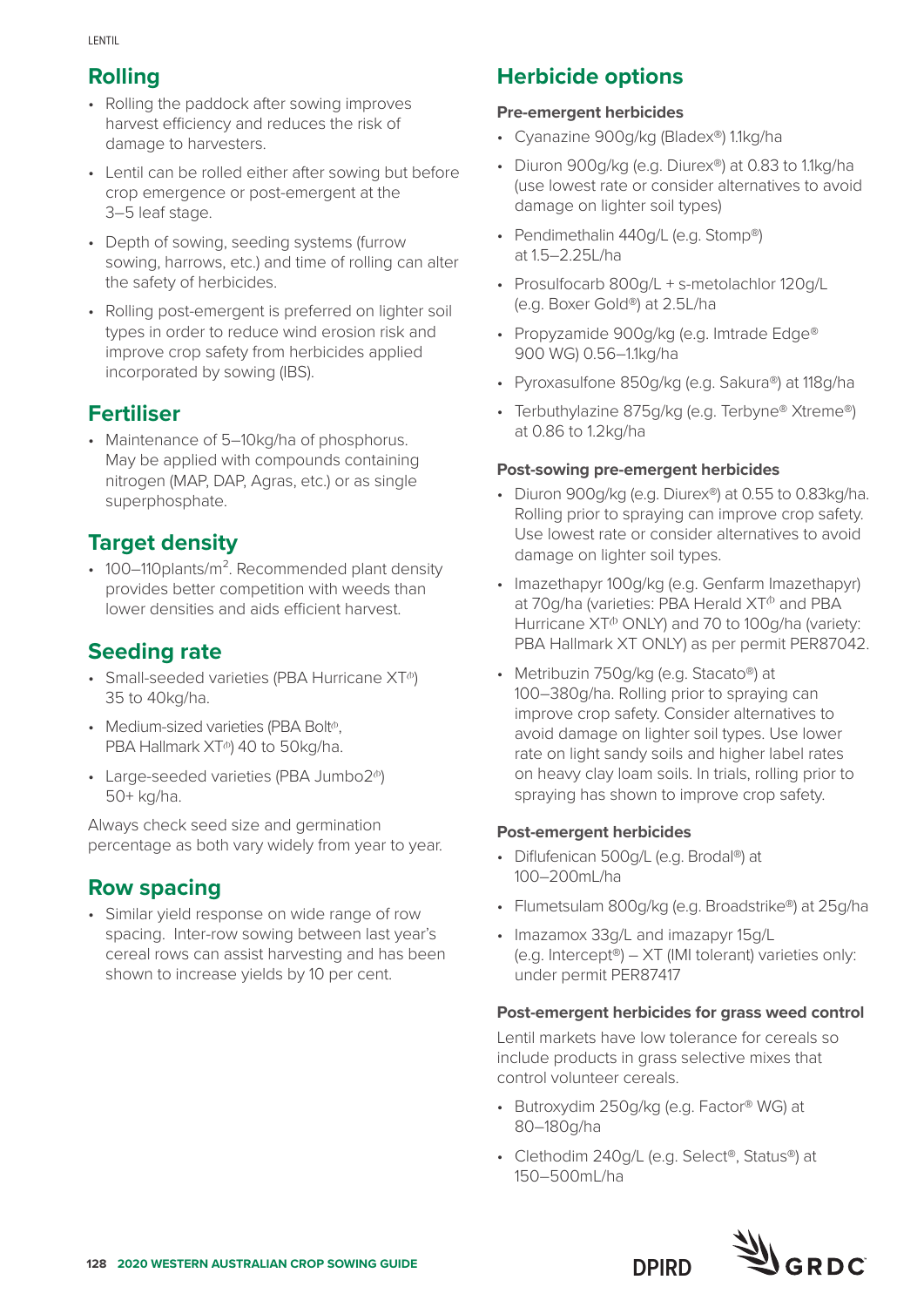- Haloxyfop-R 520q/L (e.g. Verdict<sup>®</sup>) at 50–100mL/ha
- Propaquizafop 100g/L (e.g. Shogun®) at 200–450mL/ha
- Quizalofop-p-ethyl 200g/L (e.g. Elantra® Xtreme®, Leopard® 200) at 65–190mL/ha
- Sethoxydim 186g/L (e.g. Sertin®) at 0.5–1L/ha

# **Aphid threshold**

• More than 30 per cent of plants colonised.

# **Budworm threshold**

• One caterpillar per 30 sweeps – very low.

# **Disease management**

#### **Botrytis grey mould (BGM)**

- BGM is the most likely disease to be prevalent in WA lentil crops. Regular crop monitoring and protection will be required in high-risk situations – e.g. immediately adjacent to last year's crop; in bulky, dense canopies sown with narrow row spacing; non-optimal paddock selection (e.g. waterlogging); high disease pressure experienced last year; or a susceptible variety is planted; or lentil was grown on the paddock in past two years.
- Varieties vary in their susceptibility to BGM. Ranging from susceptible (e.g. PBA Bolt<sup>®</sup>) to resistant–moderately resistant (RMR) (e.g PBA Jumbo $2^{\circ}$ ).
- Best time to apply the first fungicide for BGM is just before canopy closure, which occurs around 12 weeks after sowing. Follow-up applications may be required during early to mid flowering to maintain protection, depending on the varietal susceptibility (R and MR varieties may not require follow-up sprays in low-risk situations), growth and seasonal conditions. Depending on seasonal conditions, further sprays may become necessary through pod filling.

Suggested fungicides for BGM\*

- 500mL/ha carbendazim (500g ai.i/L) e.g. Spin Flo®
- 500mL/ha procymidone (500g a.i./L) e.g. Sumisclex®, Fortress®
- 0.75 to 1L/ha of Veritas® (200g/L tebuconazole +120 g/L azoxystrobin)

• 400 to 600mL/ha of Aviator® xPro® (150g/L prothioconazole + 75g/L bixafen)

#### **Ascochyta blight**

• Most varieties grown in WA are rated MRMS or higher for resistance to Ascochyta, therefore early sprays may not be required. Monitor crops. Spraying may be required during podding to produce clean seed.

Suggested fungicides for Ascochyta\*

- 1 to 2L/ha of chlorothalonil (720g a.i./L) e.g. Barrack®
- 0.75 to 1L/ha of Veritas® (200g/L tebuconazole +120g/L azoxystrobin)
- 400 to 600mL/ha of Aviator® xPro® (150g/L prothioconazole + 75g/L bixafen)
- 1 to 2.2kg/ha of mancozeb (750g a.i./kg) e.g. Dithane®
- \* Visit Pulse Australia website to find latest fungicide product information: [http://www.pulseaus.com.au/](http://www.pulseaus.com.au/growing-pulses/crop-protection-products) [growing-pulses/crop-protection-products](http://www.pulseaus.com.au/growing-pulses/crop-protection-products)

# **Crop-topping**

- Paraquat 250g/L (e.g. Gramoxone®) at 400 or 800mL/ha.
- Spray the crop when the annual ryegrass is at the optimum stage; that is, when the last annual ryegrass seed heads at the bottom of the plant have emerged and the majority are at or just past flowering (with anthers present or glumes open) but before haying off is evident – usually October to November.
- Reduction in crop yield may occur (more than 25 per cent) especially if the crop is less advanced relative to the ryegrass; that is, if crops have a majority of green immature pods. The higher label rate may also increase any yield reduction. DO NOT harvest within seven days of application.

**LENTIL**

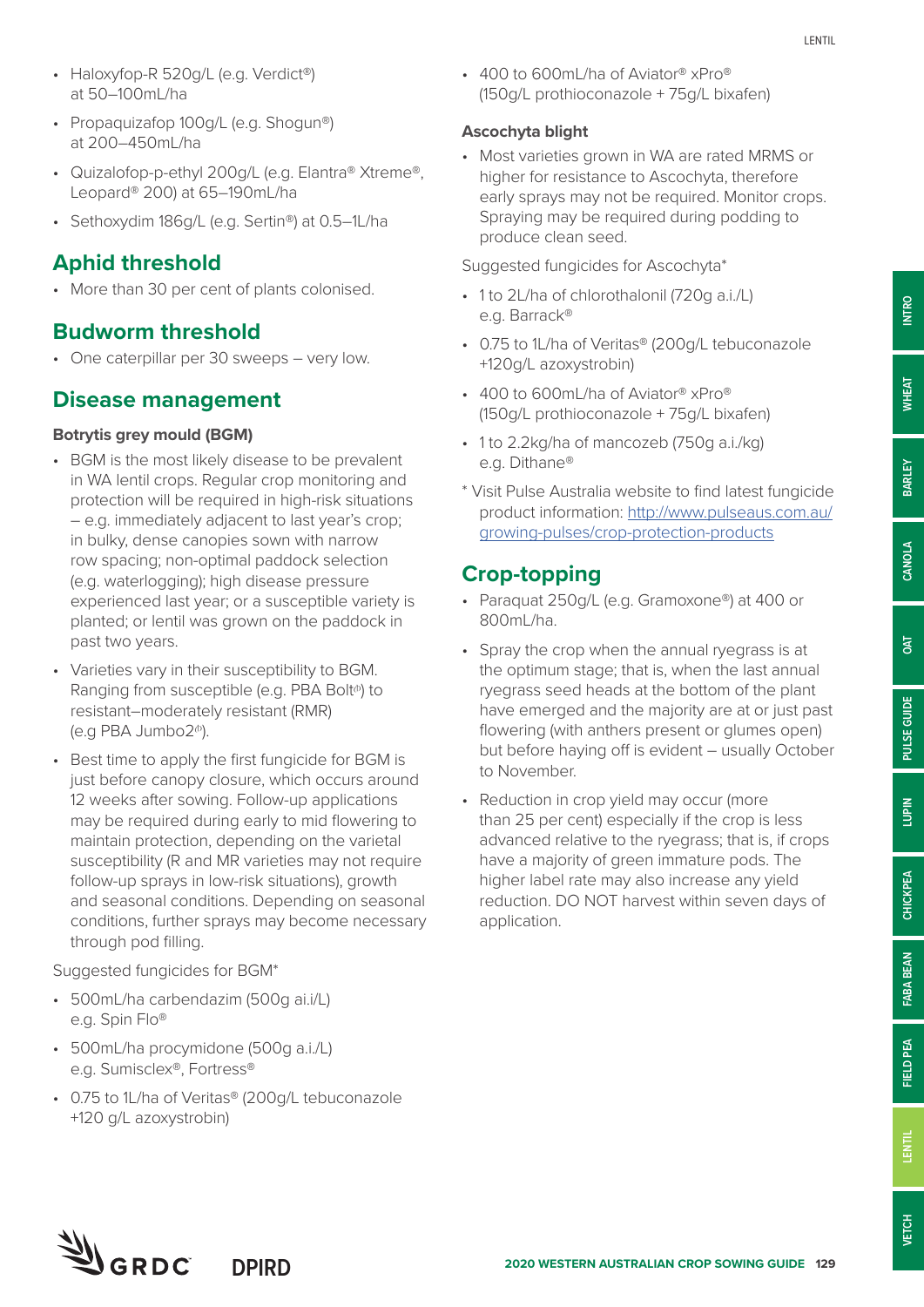## **Desiccation**

- Diquat 200g/L (e.g. Reglone®) at 2 to 3L/ha. Spray as soon as the crop has reached full maturity – more than 50 per cent of seeds have colour change to yellow-buff.
- Glyphosate 690g/kg (e.g. Roundup Ready® Herbicide with PLANTSHIELD®) at 530 to 1400g/ha. Apply when physiologically mature and less than 15 per cent green pods. Use higher label rates where crops or weeds are dense and faster desiccation is required. DO NOT harvest within seven days of application. Application to crops intended for seed production may reduce germination percentage to commercially unacceptable levels.
- Saflufenacil 700g/kg (e.g. Sharpen® WG) 34g/ ha in mixture with recommended label rate of glyphosate or paraquat plus 1% Hasten or highquality methylated seed oil (MSO) of the spray volume. Apply just after crop starts to yellow (or senesce). Sharpen® WG may have a negative effect on lentil germination. Do not use Sharpen® WG on lentil crops for seed production.

## **Harvesting**

- Harvesting reel speed slightly faster than ground speed.
- Table auger 7–10mm.
- Drum or rotor speed 300–600rpm.
- Concave clearance 10–12mm (start at clearance 10mm).

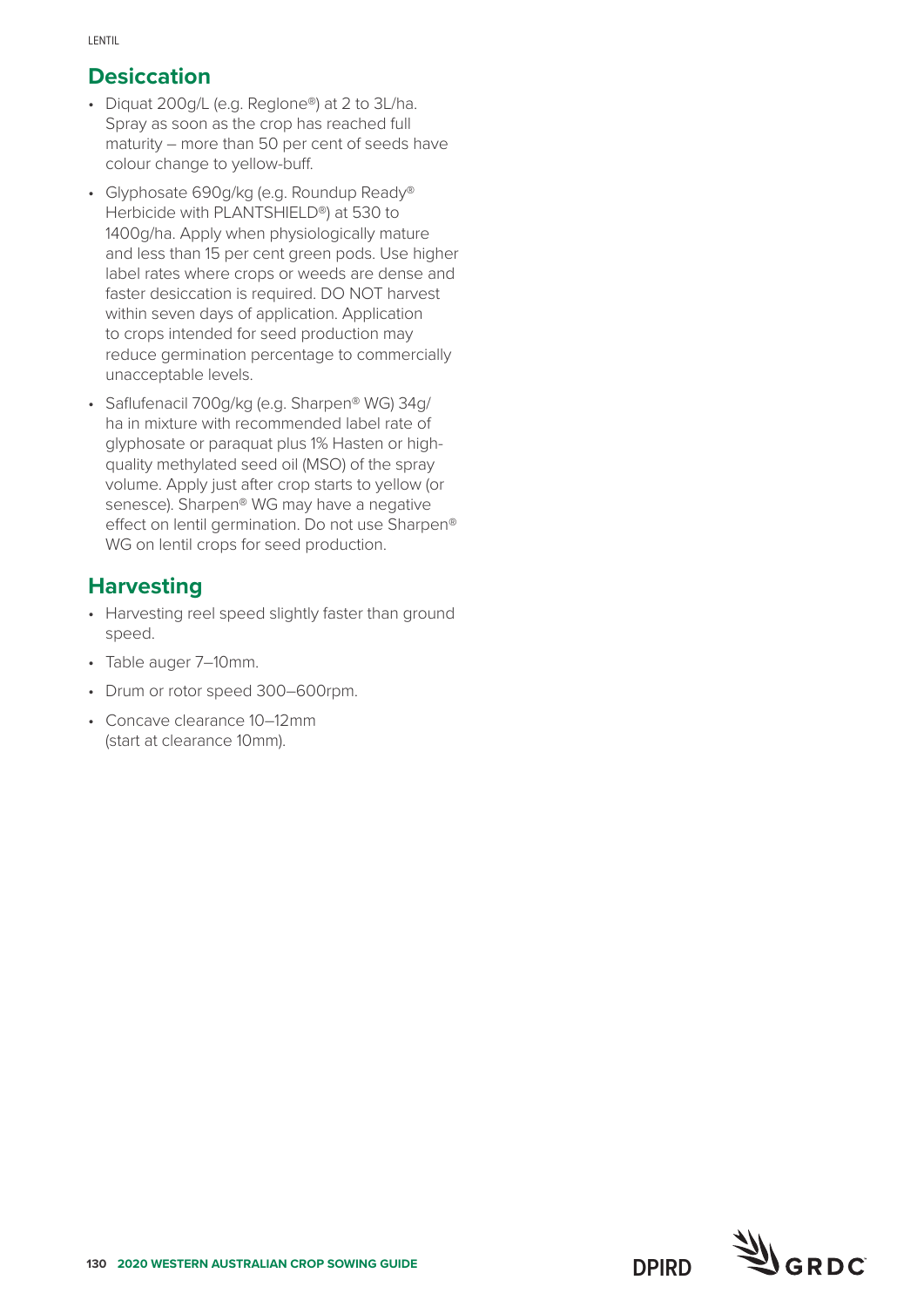# **VETCH**

By Mark Seymour and Harmohinder Dhammu (DPIRD), Stuart Nagel (SARDI) and Gregg Kirby (SARDI)

## **INTRODUCTION**

Vetch is a multi-purpose crop grown mostly for a disease break in rotation with cereals in a wide range of soil types from light sands to heavier clay soils. Common vetch varieties' (Morava $\Phi$ , Rasina $\Phi$ , Volga $\Phi$  and Timok $\Phi$ ) versatility allows cropping for grain or hay production, early grazing as green pasture or for dry grazing, hay production or green manure. Grain vetches have been grown in lower to mid-rainfall cereal areas and their grain yields have been similar to pea yields.

Vetch grain is not used for human consumption due to the presence of neurotoxins. Common vetch grain can be used without limit to feed all ruminants and can be used in pig rations up to a maximum inclusion rate of 20 per cent. Modern varieties such as Morava $\Phi$ , Rasina $\Phi$ , Volga $\Phi$  and Timok $\Phi$  possess less toxin in grain (<0.65 per cent) compared with older varieties such as Blanchefleur (0.95 per cent) and Languedoc (1.65 per cent).

Forage vetches are used for hay, green manure or mid-to-late winter feed for grazing. They include purple vetch (*V. benghalensis* – e.g Barloo) and or woolly pod vetches (*V. villosa ssp.* – e.g. RM4<sup> $b$ </sup>). Grain from woolly pod vetch varieties CANNOT be used to feed any livestock.

Disease management is critical when growing a vetch crop regardless of the end use. Where possible, disease-resistant varieties should be

planted. The most common disease in WA vetch is Botrytis grey mould (BGM), which likes cool/wet growing seasons with high amounts of vegetative growth. Although there is little difference between vetch varieties in their resistance to BGM, varieties such as Morava $\Phi$ , which produce greater levels of vegetative growth and denser canopies, will be more prone to this disease in higher-rainfall areas.

Ascochyta blight occurs in earlier stages of the vetch crop and can reduce grain and dry matter production, but it is less common than BGM in WA. Later in the season rust can also infect common vetch varieties that are not resistant and damage can occur very quickly in spring. Care must be taken when growing rust-susceptible varieties as grazing or feeding hay/silage from rust-infected plants may induce abortions in pregnant livestock. Fortunately, newly released common vetch varieties have good resistance to rust.

#### **WHAT VARIETIES SHOULD I GROW?**

Rasina $\Phi$ , Volga $\Phi$  and Timok $\Phi$  are resistant to rust and are the preferred varieties for grain in areas prone to rust infections. Morava $\Phi$ 's late flowering/ maturity causes more variable results than other vetch varieties and it is best suited to long seasons.

See Table 2 for suggested grain varieties and Table 3 for suggested hay, silage, grazing and green manure varieties for each rainfall zone in WA. **OAT**

**CHICKPEA**

CHICKPEA

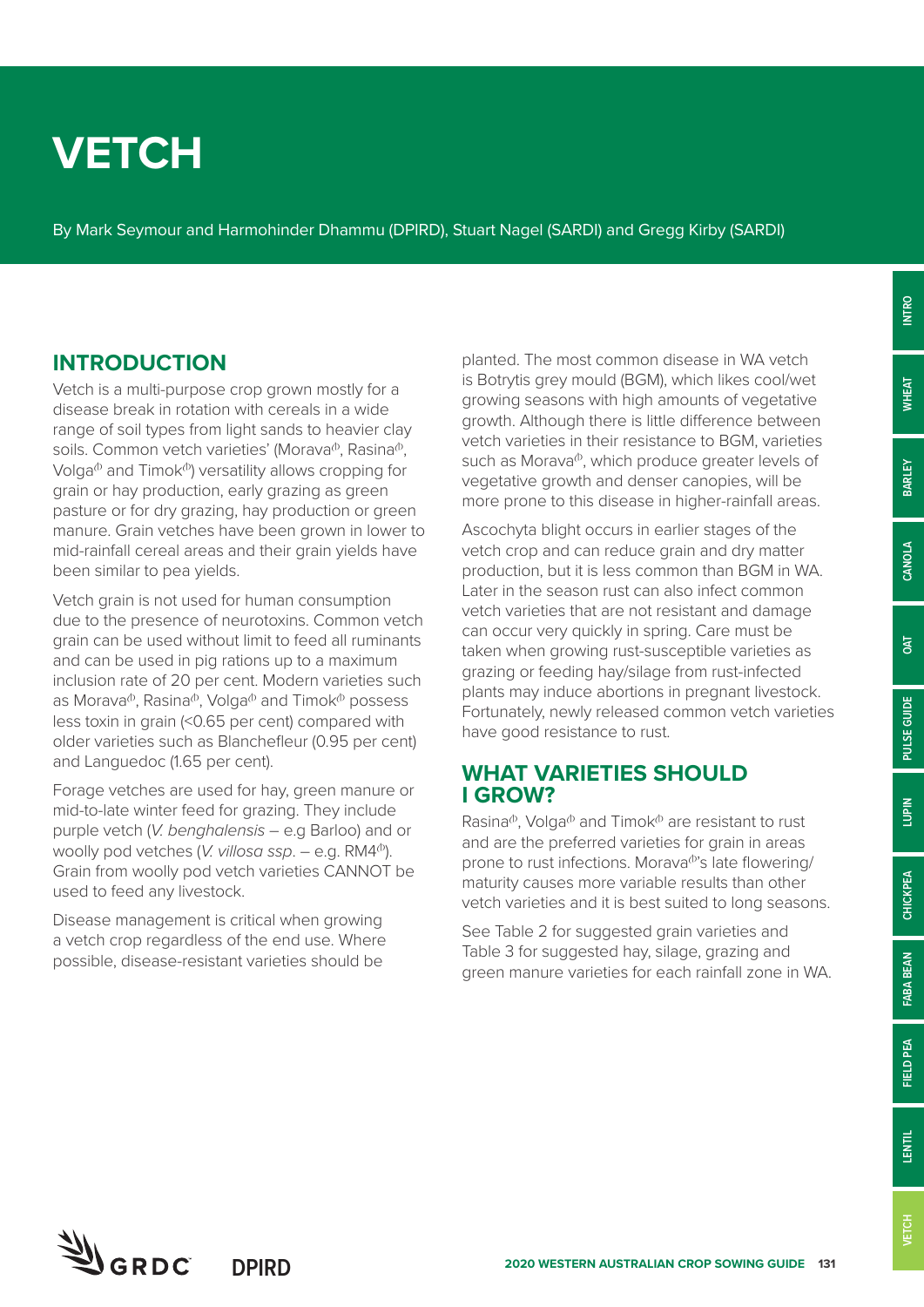#### **TABLE 1 Grain yield of grain vetch varieties in Agzones 2, 3 and 5 expressed as a per cent of site mean yield for each trial year.**

| Agzone                 |               | Agzone 2 |      |        | Agzone 3      |      |      | Agzone 5      |        |      |
|------------------------|---------------|----------|------|--------|---------------|------|------|---------------|--------|------|
| Year                   |               | 2016     | 2017 | 2018   |               | 2015 | 2016 |               | 2016   | 2017 |
| Site mean yield (t/ha) |               | 1.7      | 2.5  | 1.2    |               | 1.4  | 1.2  |               | 1.8    | 2.3  |
|                        | No. of trials | (1)      | (1)  | (1)    | No. of trials | (1)  | (1)  | No. of trials | (1)    | (1)  |
| Morava <sup>(b</sup>   | (3)           | 97       | 109  | 59     | (2)           | 80   | 125  | (2)           | 101    | 33   |
| Timok <sup>(b</sup>    | (3)           | 110      | 107  | 118    | (2)           | 136  | 96   | (2)           | 93     | 103  |
| Volga <sup>(b</sup>    | (3)           | 118      | 114  | 123    | (2)           | 101  | 95   | (2)           | 96     | 116  |
| Rasina <sup>(b</sup>   | (2)           | 95       | 118  | $\sim$ |               |      |      | (1)           | $\sim$ | 109  |

SOURCE: PBA AND DPIRD

| <b>TABLE 2 Suggested vetch grain variety by WA</b><br>rainfall zones. |               |             |           |  |  |  |  |  |  |
|-----------------------------------------------------------------------|---------------|-------------|-----------|--|--|--|--|--|--|
| Low                                                                   | <b>Medium</b> | <b>High</b> | Very high |  |  |  |  |  |  |
| Volga <sup>(b</sup>                                                   | Rasina        | Timok       | Morava    |  |  |  |  |  |  |
| Timok <sup>®</sup>                                                    | Timok         | Rasina      | Timok     |  |  |  |  |  |  |
| Rasingab                                                              | Volga         | Morava      |           |  |  |  |  |  |  |

#### **TABLE 3 Suggested vetch varieties by WA rainfall for use as dry matter (hay/silage/grazing) or green manure crop.**

| <b>Use</b>                                   | Low                  | <b>Medium</b>                          | <b>High</b>          | <b>Very high</b>      |
|----------------------------------------------|----------------------|----------------------------------------|----------------------|-----------------------|
| Late summer/early autumn<br>sown $-$ grazing | $RM4^{b}$            | $RM4^{b}$                              | $RM4^{(b)}$          | $RM4^{b}$             |
| April sown - green manure                    | $RM4^{b}$            | $RM4^{b}$                              | $RM4^{(b)}$          | $RM4^{b}$             |
|                                              | Morava <sup>®</sup>  | Morava <sup>(b</sup>                   | Morava <sup>(b</sup> | Morava <sup>®</sup>   |
| April sown graze and grain                   | Volga <sup>(b</sup>  | $Timok^{(b)}$                          | Morava <sup>(b</sup> | Morava <sup>(b)</sup> |
|                                              | $Timok^{(b)}$        | Volga <sup>®</sup>                     | $Timok^{(b)}$        | $Timok^{(b)}$         |
|                                              | Rasina <sup>(b</sup> | Rasingab                               | Volga <sup>(b</sup>  |                       |
|                                              |                      | Morava <sup><i><sup>th</sup></i></sup> |                      |                       |

| TABLE 4 Characteristics of selected vetch varieties. |                 |                    |                            |                         |                     |                                                |              |              |                 |                  |
|------------------------------------------------------|-----------------|--------------------|----------------------------|-------------------------|---------------------|------------------------------------------------|--------------|--------------|-----------------|------------------|
| <b>Variety</b>                                       | <b>Maturity</b> | <b>Grain vield</b> | <b>Dry matter</b><br>vield | <b>Flower</b><br>colour | % of pod<br>shatter | % of hard<br>seed                              | <b>Rust</b>  | Ascochyta    | <b>Botrytis</b> | BCN <sub>%</sub> |
| Common vetch varieties (Vicia sativa)                |                 |                    |                            |                         |                     |                                                |              |              |                 |                  |
| Morava <sup>(b</sup>                                 | Late            | High               | High                       | Purple                  | $\overline{0}$      | $\overline{0}$                                 | $\mathsf{R}$ | S            | <b>VS</b>       | 0.65             |
| Rasina <sup>®</sup>                                  | Early-mid       | High               | Mod                        | Purple                  | $0 - 2$             | $\mathbf 0$                                    | $\mathsf{R}$ | <b>MS</b>    | S               | 0.6              |
| Timok <sup>(b</sup>                                  | Mid             | High               | Very high                  | Purple                  | $0 - 2$             | $0 - 2$                                        | R            | <b>MS</b>    | S               | 0.57             |
| Volga <sup>(b</sup>                                  | Early           | Very high          | High                       | Purple                  | $0 - 2$             | $2 - 5$                                        | $\mathsf{R}$ | <b>MS</b>    | S.              | 0.54             |
|                                                      |                 |                    |                            |                         |                     | Purple vetch (Vicia villosa ssp. benghalensis) |              |              |                 |                  |
| Barloo*                                              | Mid             | Low                | High                       | Purple                  | $20 - 30$           | $5 - 10$                                       | $\mathsf{R}$ | S            | <b>VS</b>       | <b>NS</b>        |
| Popany                                               | Very late       | Low                | High                       | Purple                  | $20 - 30$           | $5 - 10$                                       | R            | S            | <b>VS</b>       | <b>NS</b>        |
| Woolly pod vetches (Vicia villosa ssp. dasycarpa)    |                 |                    |                            |                         |                     |                                                |              |              |                 |                  |
| $Capello^{(b)}$                                      | Late            | Low                | Very high                  | Purple                  | $5 - 10$            | $15 - 20$                                      | $\mathsf{R}$ | S            | V <sub>S</sub>  | <b>NS</b>        |
| Haymaker <sup>®</sup>                                | Late            | Low                | Very high                  | Purple                  | $5 - 10$            | $20 - 30$                                      | $\mathsf{R}$ | <sub>S</sub> | <b>VS</b>       | <b>NS</b>        |
| RM4 <sup>th</sup>                                    | Mid             | Moderate           | Very high                  | Purple                  | $2 - 5$             | $2 - 5$                                        | $\mathsf{R}$ | <b>MR</b>    | <b>VS</b>       | <b>NS</b>        |

\* Also known as Early Purple or Early Popany; BCN = cyanoalanines – which limit their safe use for human consumption and some feed markets; NS = grain is not suitable for consumption

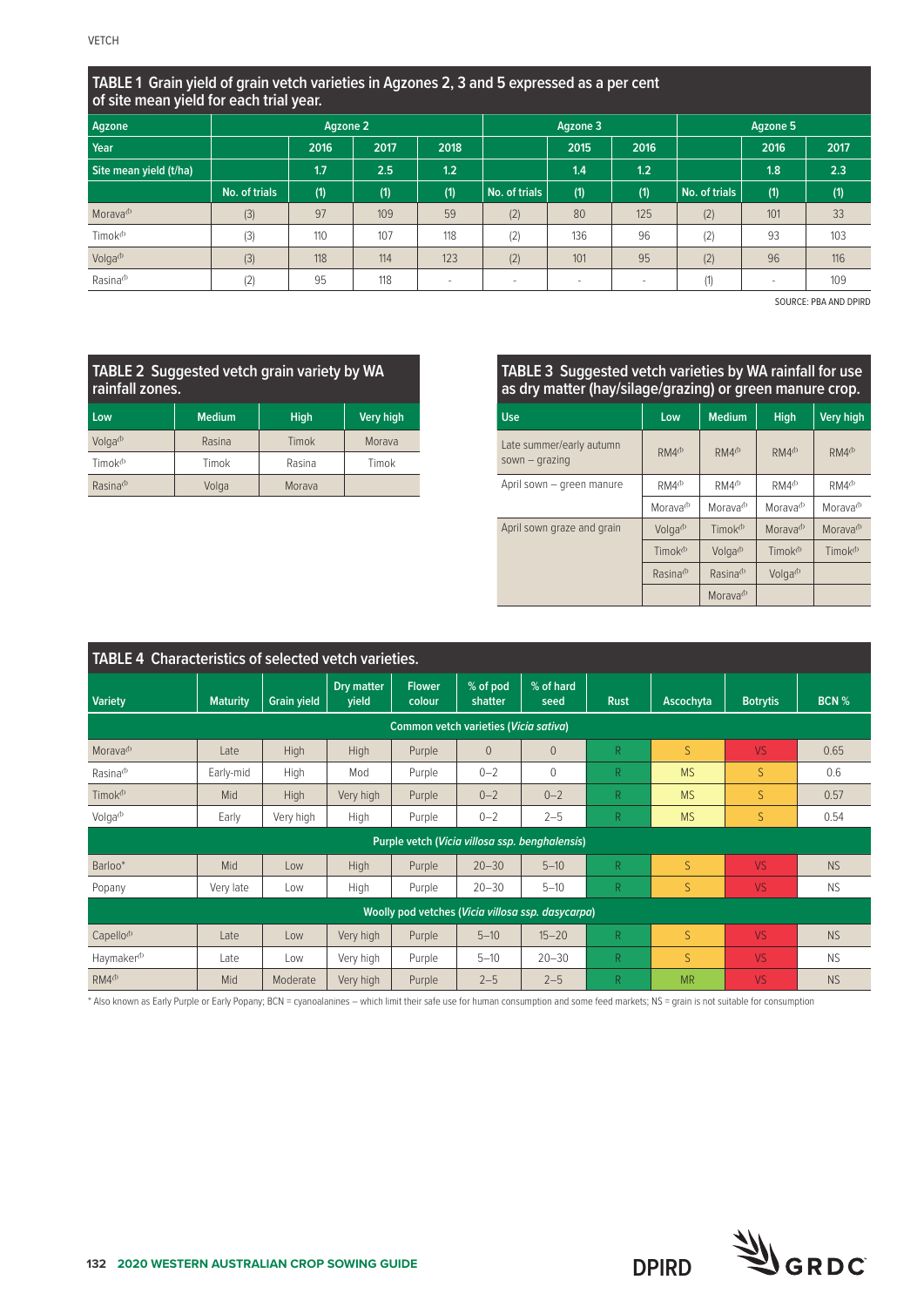# **Weed control**

The following herbicides are registered on vetch in WA. It is advised to check labels of specific herbicide products for rates, crop and weed growth stages for application, recommended surfactants and oils, withholding and plant-back periods, etc.

#### **Pre-seeding**

- Trifluralin 480g/L (e.g. TriflurX®) at 1.7L/ha
- Diuron 900g/kg (e.g. Diurex WG) at 0.830–1.1kg/ha

#### **Post-sowing pre-emergent**

- Diuron 900g/kg (e.g. Diurex® WG) at 550–830g/ha
- Metribuzin 750g/kg (e.g. Stacato®) at 180–380g/ha

#### **Post-emergent herbicides for broadleaf weed control**

- Flumetsulam 800g/kg (e.g. Broadstrike®) at 25g/ha at three fully expanded leaves onwards (purple or Popany vetch only)
- Pyraflufen-ethyl 20g/L (e.g. Ecopar® ) at 800mL/ha

#### **Post-emergent herbicides for grass weed control**

- Butroxydim 250g/kg (e.g. Factor® WG) at 80–180g/ha
- Fluazifop-P 128g/L (e.g. Fusilade® Forte) at 820mL/ha
- Haloxyfop-R 520q/L (e.g. Verdict®) at 50–100mL/ha
- Propaquizafop 100g/L (e.g. Shogun®) at 200–450mL/ha
- Quizalofop-p-ethyl 200g/L (e.g. Elantra® Xtreme®) at 65–190mL/ha

## **Crop-topping**

- Paraquat 250g/L (e.g. Gramoxone®) at 400 or 800mL/ha.
- Spray the crop when the annual ryegrass is at the optimum stage; that is, when the last annual ryegrass seed heads at the bottom of the plant have emerged and the majority are at or just past flowering (with anthers present or glumes open) but before haying off is evident – usually October to November.
- Reduction in crop yield may occur (more than 25 per cent) especially if the crop is less advanced relative to the ryegrass; that is, if crops have a majority of green immature pods. The higher label rate may also increase any yield reduction. DO NOT harvest within seven days of application

**LUPIN**

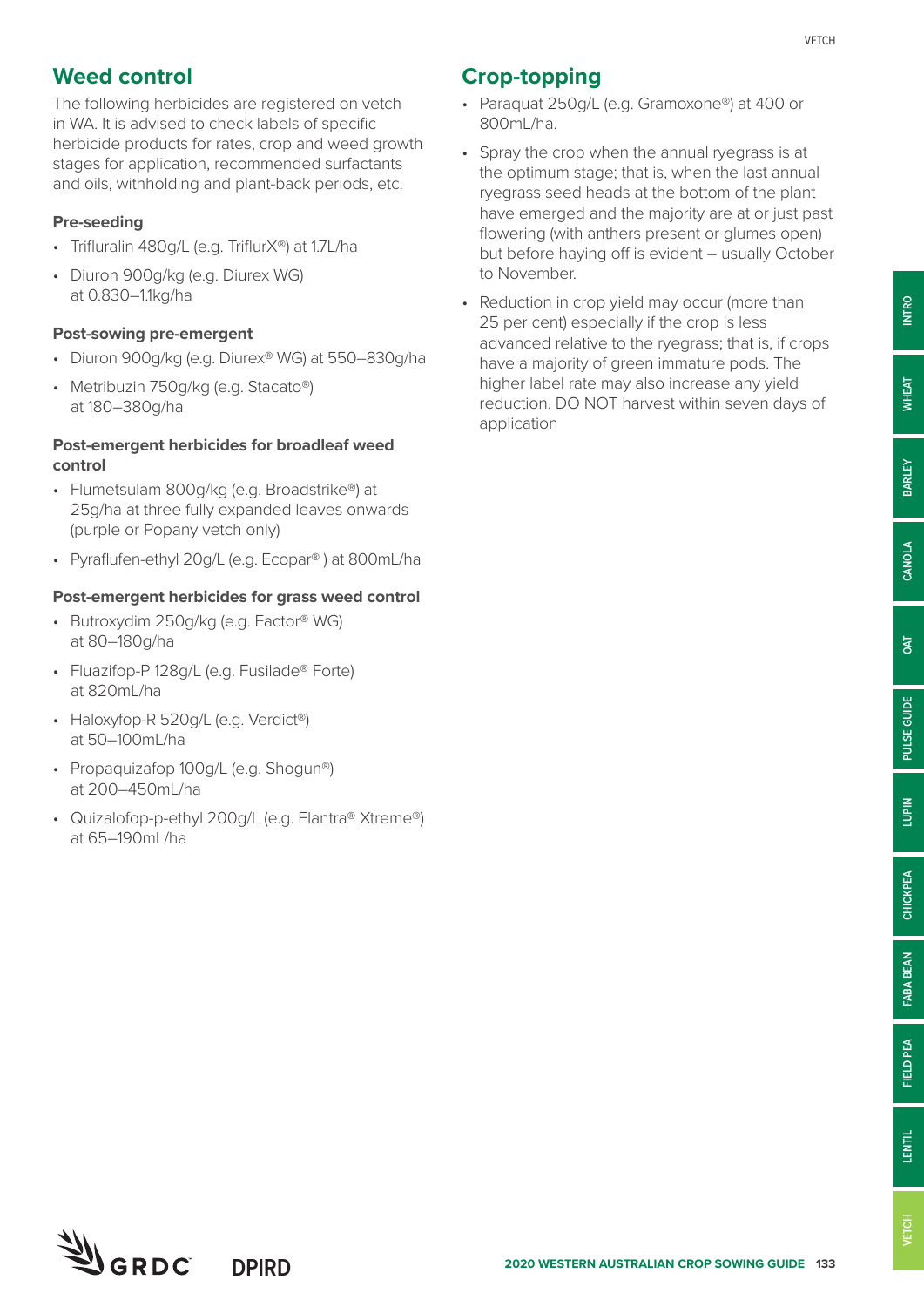

| 134 2020 WESTERN AUSTRALIAN CROP SOWING GUIDE | <b>DPIRD</b> | GRDC |
|-----------------------------------------------|--------------|------|
|                                               |              |      |
|                                               |              |      |
|                                               |              |      |
|                                               |              |      |
|                                               |              |      |
|                                               |              |      |
|                                               |              |      |
|                                               |              |      |
|                                               |              |      |
|                                               |              |      |
|                                               |              |      |

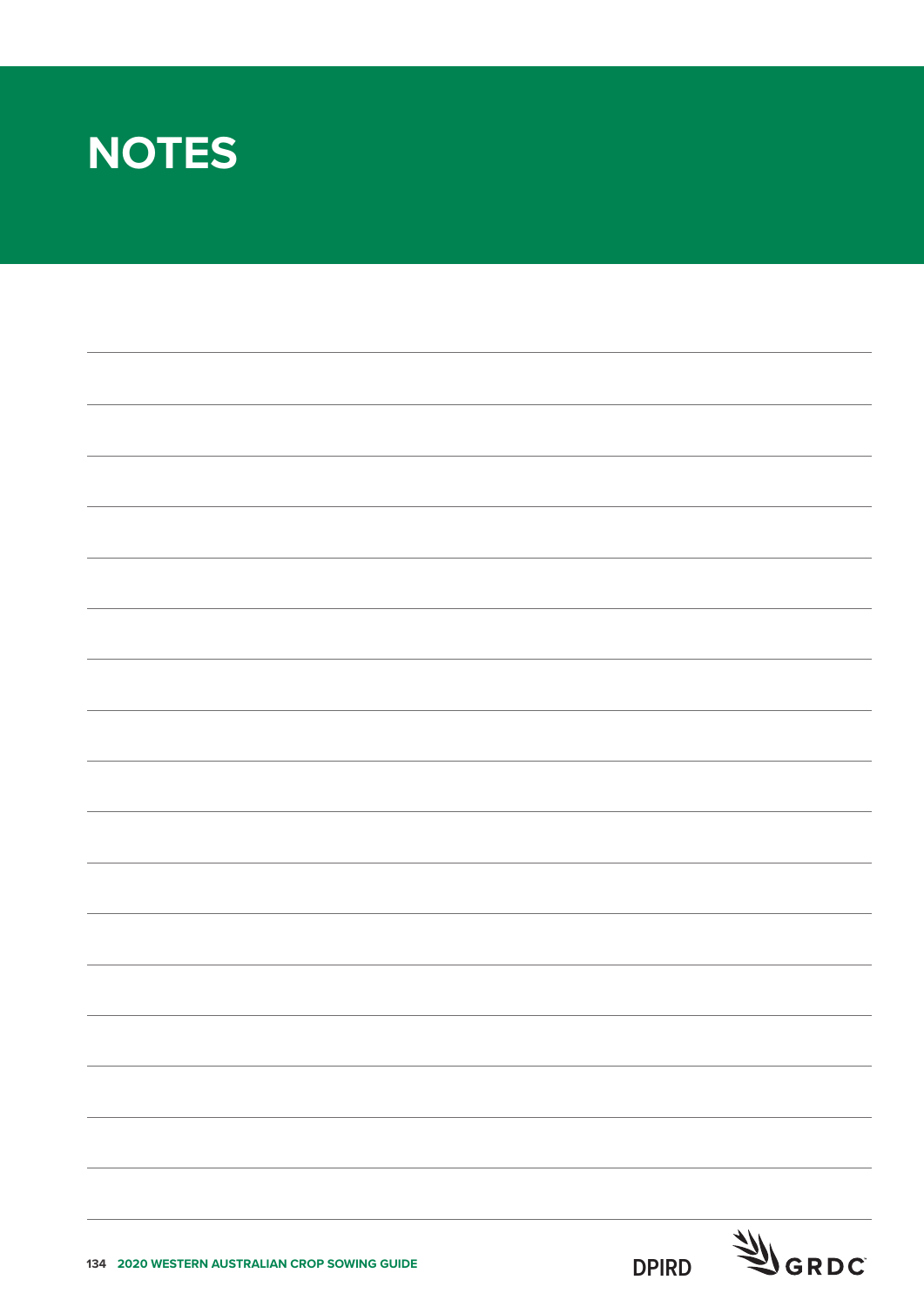**2020 WESTERN AUSTRALIAN CROP SOWING GUIDE** 135